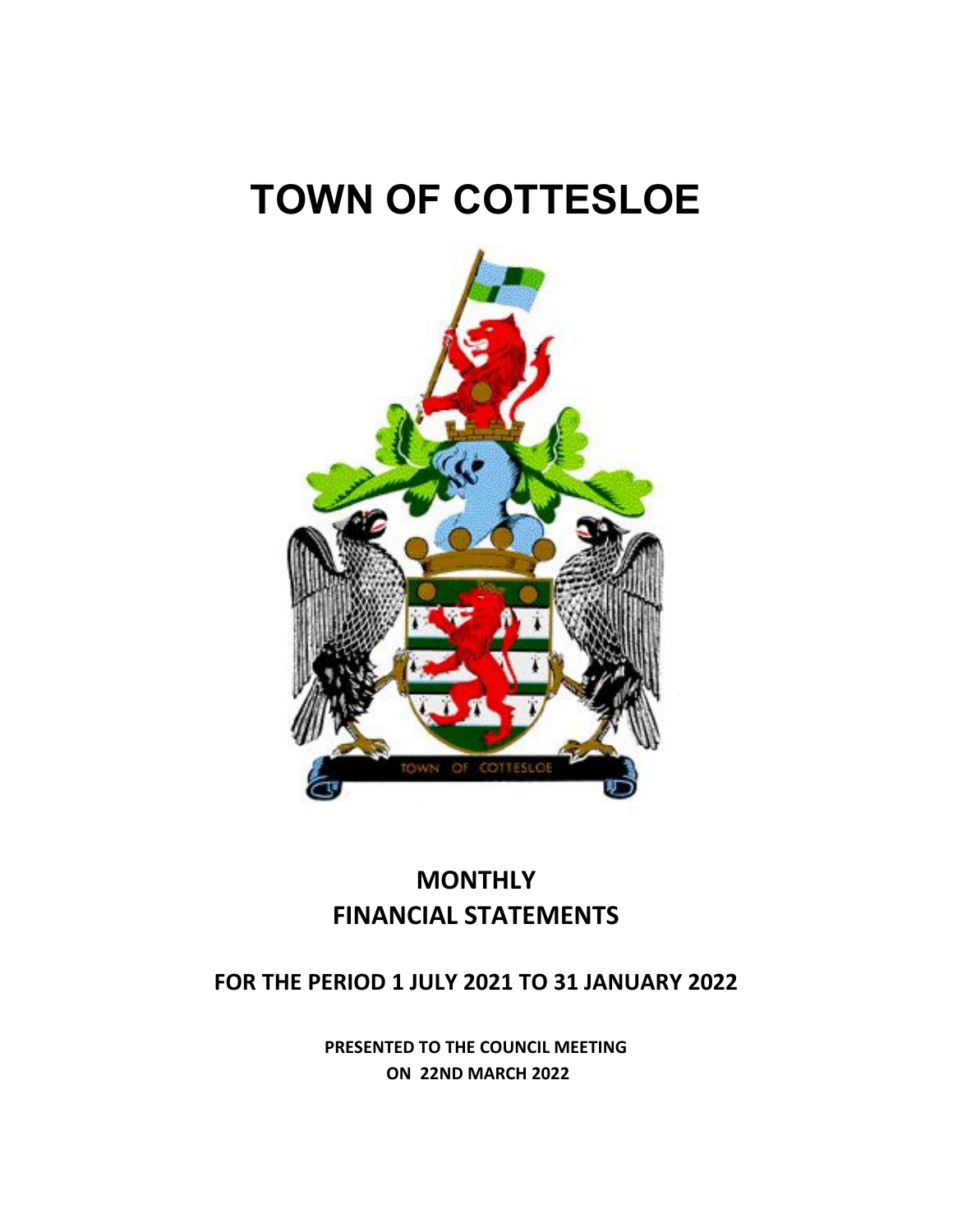### **TOWN OF COTTESLOE**

### **MONTHLY FINANCIAL REPORT**

### **For the Period Ended 31 January 2022**

### **LOCAL GOVERNMENT ACT 1995**

### **LOCAL GOVERNMENT (FINANCIAL MANAGEMENT) REGULATIONS 1996**

### **TABLE OF CONTENTS**

|                                                       |                                            | Pages |  |  |  |
|-------------------------------------------------------|--------------------------------------------|-------|--|--|--|
| <b>Compilation Report</b>                             |                                            |       |  |  |  |
| Monthly Summary Information                           |                                            |       |  |  |  |
|                                                       | Statement of Financial Activity by Program |       |  |  |  |
| Statement of Financial Activity By Nature or Type     |                                            |       |  |  |  |
| <b>Statement of Financial Position</b>                |                                            |       |  |  |  |
| Statement of Capital Acquisitions and Capital Funding |                                            |       |  |  |  |
| Note 1                                                | <b>Significant Accounting Policies</b>     | 12 18 |  |  |  |
| Note 2                                                | <b>Explanation of Material Variances</b>   | 19    |  |  |  |
| Note 3                                                | Net Current Funding Position               | 20    |  |  |  |
| Note 4                                                | Cash and Investments                       | 21    |  |  |  |
| Note 5                                                | <b>Budget Amendments</b>                   | 22    |  |  |  |
| Note 6                                                | Receivables                                | 23 25 |  |  |  |
| Note 7                                                | <b>Cash Backed Reserves</b>                | 26 27 |  |  |  |
| Note 8                                                | Capital Disposals                          | 28    |  |  |  |
| Note 9                                                | Rating Information                         | 29    |  |  |  |
| Note 10                                               | Information on Borrowings                  | 30    |  |  |  |
| Note 11                                               | <b>Grants and Contributions</b>            | 31    |  |  |  |
| Note 12                                               | Trust                                      | 32    |  |  |  |
| Note 13                                               | <b>Details of Capital Acquisitions</b>     | 33 34 |  |  |  |
| Note 14                                               | List of Accounts                           | 35 40 |  |  |  |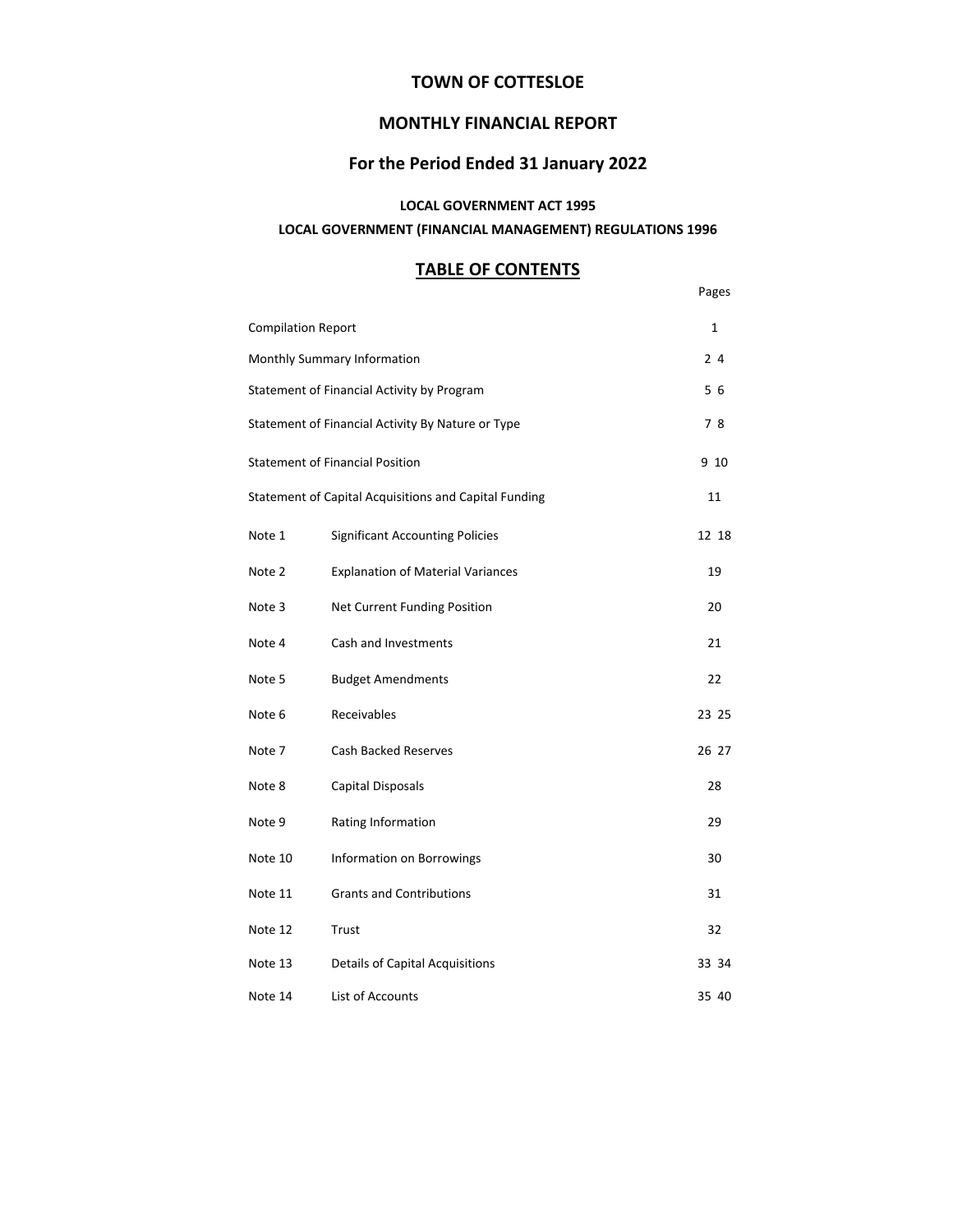### **Town of Cottesloe Compilation Report For the Period Ended 31 January 2022**

### **Report Purpose**

This report is prepared to meet the requirements of *Local Government (Financial Management) Regulations 1996,* Regulation 34 .

### **Overview**

Summary reports and graphical progressive graphs are provided on page 2, 3 and 4. No matters of significance are noted.

### **Statement of Financial Activity by reporting program**

Is presented on pages 5 and 6 and shows a surplus as at 31 January 2022 of \$7,691,261.

Note: The Statements and accompanying notes are prepared based on all transactions recorded at the time of preparation and may vary.

### **Preparation**

Prepared by: Lauren Davies Reviewed by: Shane Collie Date prepared: 16/02/2022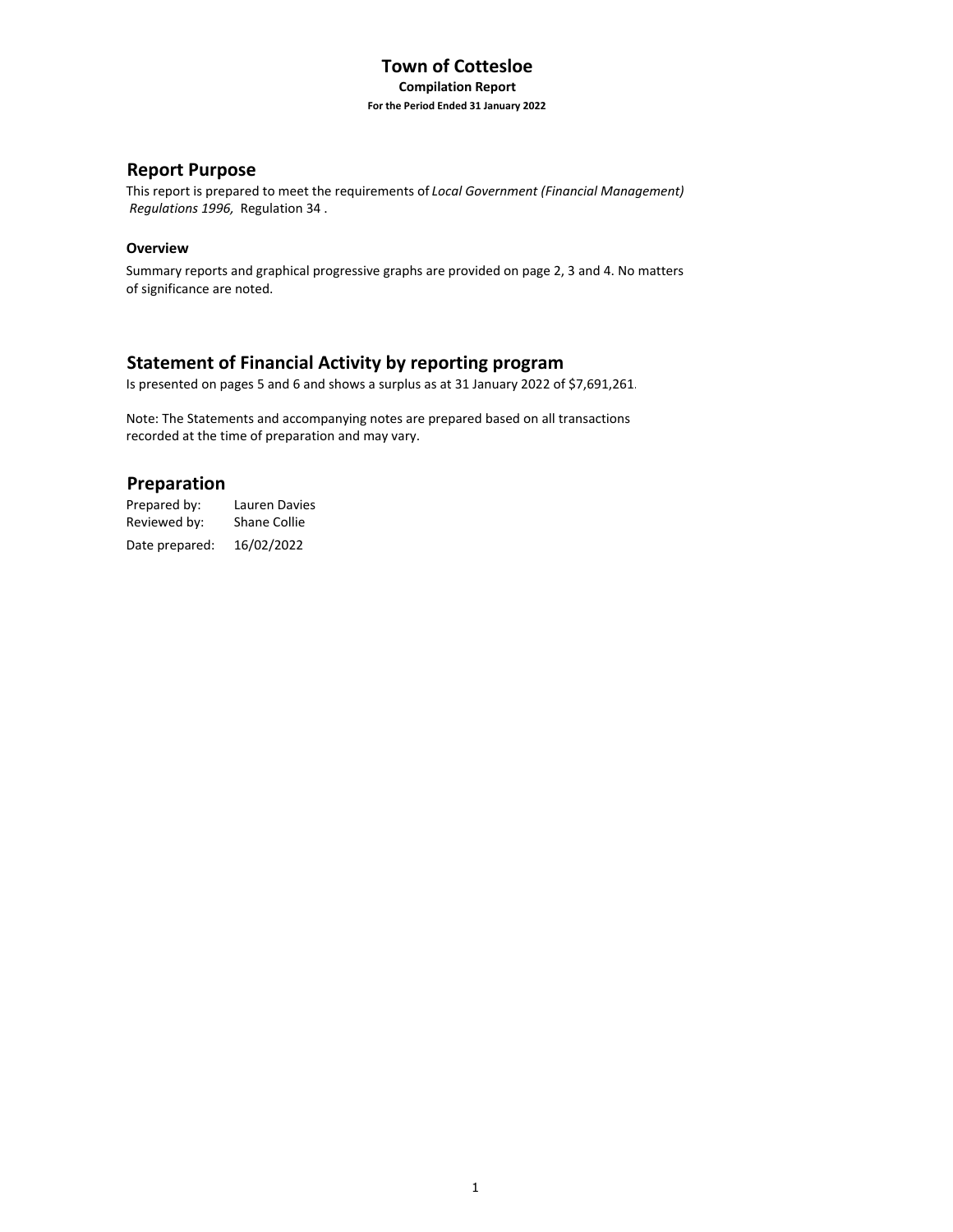### **Town of Cottesloe**

**Monthly Summary Information For the Period Ended 31 January 2022**



#### **Comments**

This information is to be read in conjunction with the accompanying Financial Statements and notes.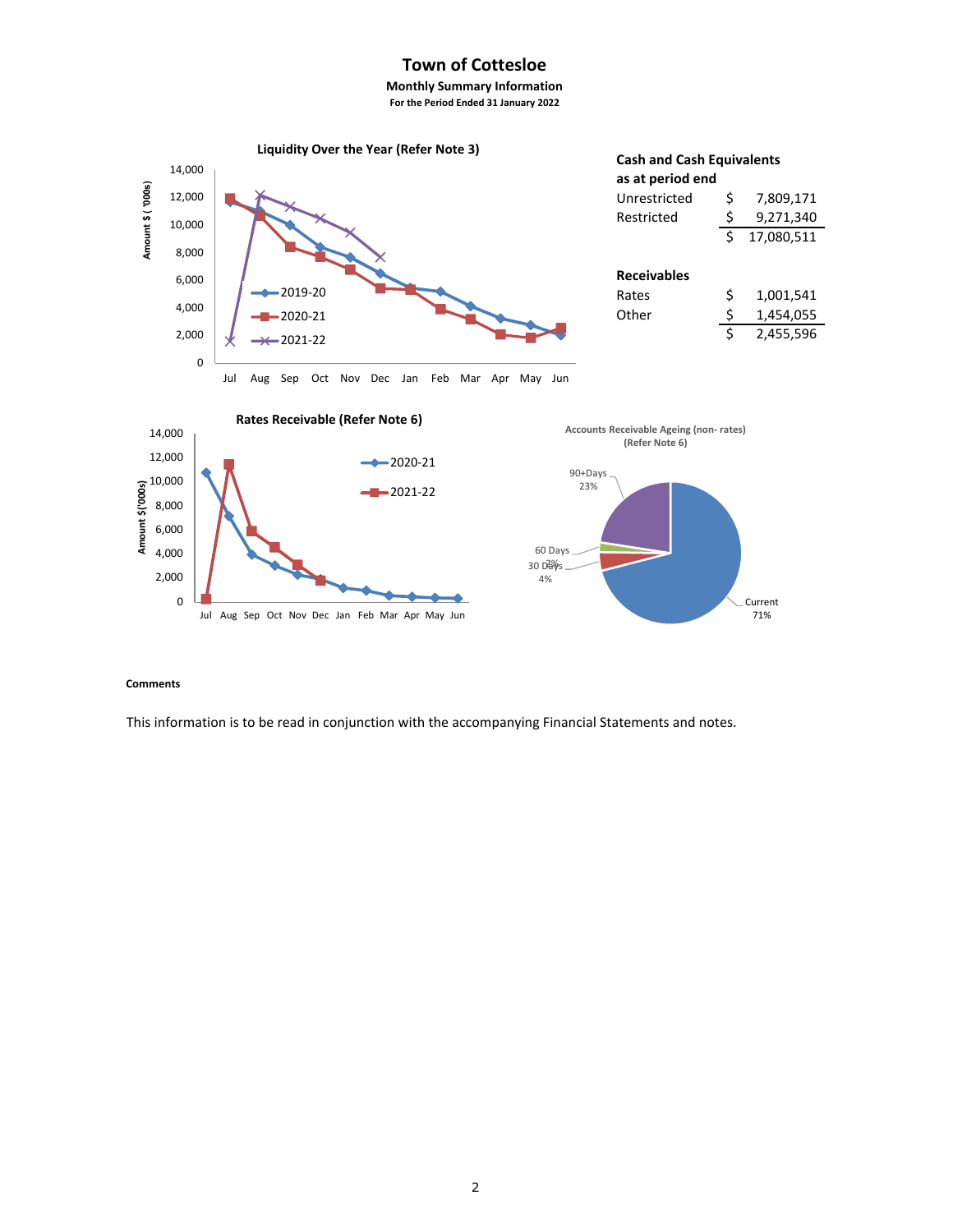### **Town of Cottesloe**

**Monthly Summary Information**

**For the Period Ended 31 January 2022**



**Year To Date Reserve Balance to End of Year Estimate (Refer Note 7)**



#### **Comments**

This information is to be read in conjunction with the accompanying Financial Statements and notes.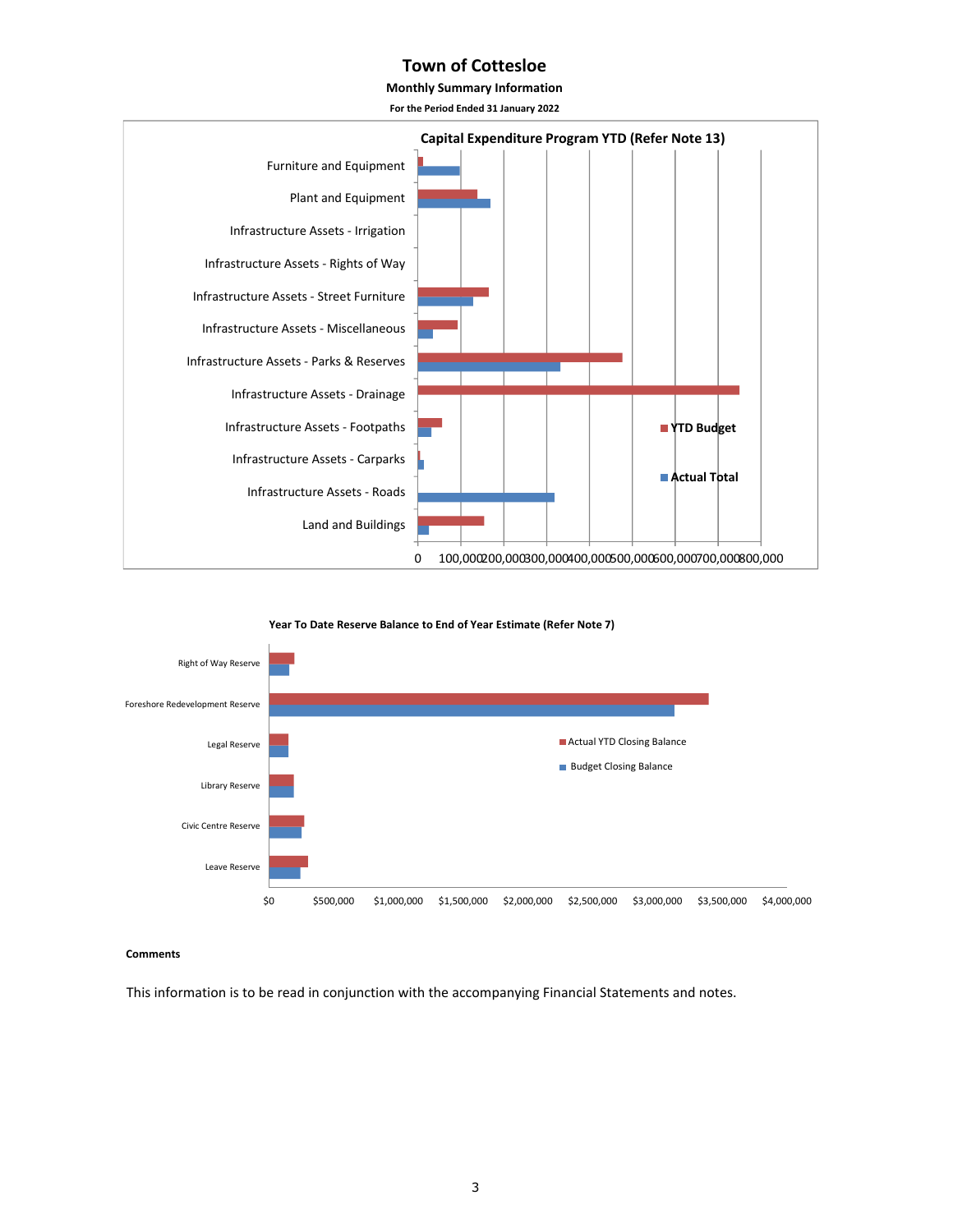### **Town of Cottesloe**

### **Monthly Summary Information**

**For the Period Ended 31 January 2022**



#### **Expenditure**

**Budget Operating Expenses ‐v‐ YTD Actual (Refer Note 2) Budget Capital Expenses ‐v‐ Actual (Refer Note 2)** 5,000 18,000 Budget 2021‐22 4,500 Budget 2021‐22 16,000 4,000 Actual 2021‐22 Actual 2021‐22 14,000 Amount \$ ('000s) 3,500 Amount \$ ( '000s) Amount \$ ('000s) Amount \$ ( '000s) 12,000 3,000 10,000 2,500 2,000 8,000 1,500 6,000 1,000 4,000 500 2,000 0 Jul Aug Sep Oct Nov Dec Jan Feb Mar Apr May Jun 0 Jul Aug Sep Oct Nov Dec Jan Feb Mar Apr May Jun Month ending Month ending

#### **Comments**

This information is to be read in conjunction with the accompanying Financial Statements and notes.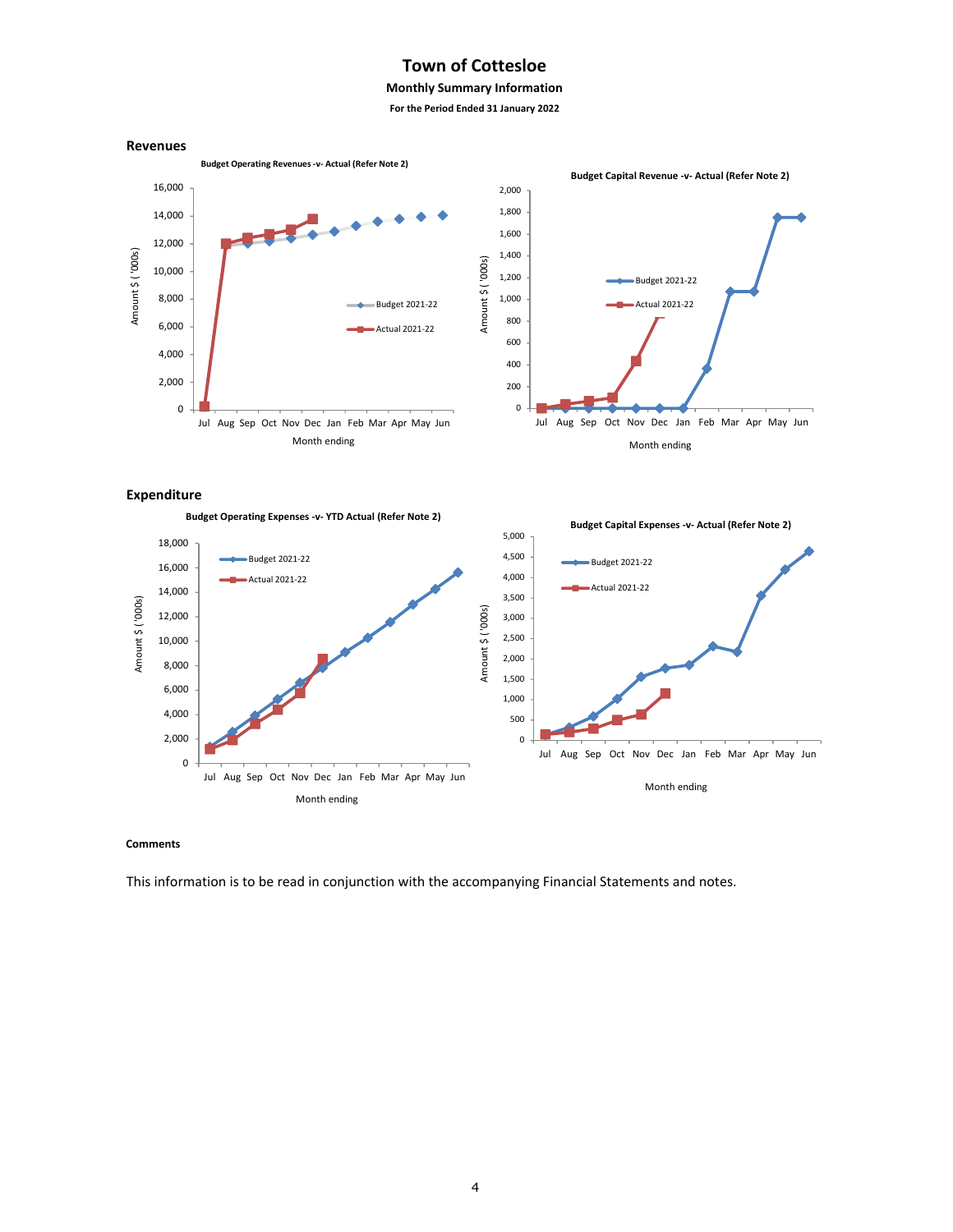#### **TOWN OF COTTESLOE STATEMENT OF FINANCIAL ACTIVITY (Statutory Reporting Program) For the Period Ended 31 January 2022**

|                                       |             | <b>YTD</b>    | <b>YTD</b>    |               | Var. \$   | Var. %         |
|---------------------------------------|-------------|---------------|---------------|---------------|-----------|----------------|
|                                       |             | Actual        | <b>Budget</b> | Annual        | (b)(a)    | (b)(a)/(a)     |
|                                       | <b>Note</b> | (b)           | (a)           | <b>Budget</b> |           |                |
|                                       |             | \$            | Ś             | \$            | \$        | %              |
| <b>Operating Revenues</b>             |             |               |               |               |           |                |
| <b>General Purpose Funding Rates</b>  | 9           | 11,320,011    | 11,277,445    | 11,277,445    | 42,566    | 0%             |
| General Purpose Funding - Other       |             | 180,268       | 189,718       | 288,866       | (9,450)   | (5%)           |
| Governance                            |             | 4,600         | 2,628         | 4,500         | 1,972     | 75%            |
| Law, Order and Public Safety          |             | 38,398        | 25,565        | 70,050        | 12,833    | 50%            |
| Health                                |             | 119,307       | 84,183        | 92,900        | 35,124    | 42%            |
| <b>Education and Welfare</b>          |             | 34,706        | 29,028        | 32,900        | 5,678     | 20%            |
| <b>Community Amenities</b>            |             | 520,413       | 346,606       | 564,100       | 173,807   | 50%            |
| <b>Recreation and Culture</b>         |             | 313,569       | 207,829       | 476,567       | 105,740   | 51%            |
| Transport                             |             | 1,104,903     | 604,174       | 1,053,000     | 500,729   | 83%            |
| <b>Economic Services</b>              |             | 106,140       | 119,144       | 187,800       | (13,004)  |                |
| Other Property and Services           |             | 32,327        | 644           | 1,100         | 31,683    | (11%)<br>4920% |
|                                       |             | 13,774,642    | 12,886,964    | 14,049,228    |           |                |
| <b>Total Operating Revenue</b>        |             |               |               |               | 887,678   |                |
| <b>Operating Expense</b>              |             |               |               |               |           |                |
| <b>General Purpose Funding</b>        |             | (239, 199)    | (209, 166)    | (345,970)     | (30,033)  | 14%            |
| Governance                            |             | (29, 564)     | (477, 326)    | (941, 159)    | 447,762   | (94%)          |
| Law, Order and Public Safety          |             | (275, 622)    | (278, 933)    | (476, 487)    | 3,311     | (1%)           |
| Health                                |             | (157, 878)    | (173, 015)    | (282, 269)    | 15,137    | (9%)           |
| <b>Education and Welfare</b>          |             | (255, 942)    | (182, 031)    | (311, 577)    | (73, 911) | 41%            |
| <b>Community Amenities</b>            |             | (2, 334, 383) | (2,329,113)   | (4,005,297)   | (5, 270)  | 0%             |
| <b>Recreation and Culture</b>         |             | (2,857,997)   | (2,851,134)   | (4,891,048)   | (6, 863)  | 0%             |
| Transport                             |             | (2, 150, 083) | (2, 233, 760) | (3,849,082)   | 83,677    | (4% )          |
| <b>Economic Services</b>              |             | (356, 161)    | (343, 514)    | (507, 737)    | (12, 647) | 4%             |
| Other Property and Services           |             | 125,847       | (20, 316)     | (7,064)       | 146,163   | (719%)         |
| <b>Total Operating Expenditure</b>    |             | (8,530,982)   | (9,098,308)   | (15,617,690)  | 567,326   |                |
| <b>Funding Balance Adjustments</b>    |             |               |               |               |           |                |
| <b>Add back Depreciation</b>          |             | 1,673,160     | 1,424,728     | 2,442,097     | 248,432   | 17%            |
| <b>Adjust Non Current Receivables</b> |             | 20,100        | 0             | 0             | 20,100    |                |
| Adjustment for increase in current    |             |               |               |               |           |                |
| provisions written back               |             | 46,249        | 0             | 0             | 46,249    |                |
| Adjustment for decrease in Non-       |             |               |               |               |           |                |
| <b>Current Employee Provisions</b>    |             | (25,907)      | 0             | (15,028)      | (25,907)  |                |
| <b>Net Cash from Operations</b>       |             | 6,948,890     | 5,213,384     | 858,607       | 1,735,506 |                |
|                                       |             |               |               |               |           |                |
| <b>Capital Revenues</b>               |             |               |               |               |           |                |
|                                       |             |               |               |               |           |                |
| Grants, Subsidies and Contributions   | 11          | 449,407       | 0             | 1,754,321     | 449,407   |                |
| Proceeds from Disposal of Assets      | 8           | 86,360        | 80,000        | 140,000       | 6,360     | 8%             |
| <b>Total Capital Revenues</b>         |             | 535,767       | 80,000        | 1,894,321     | 455,767   |                |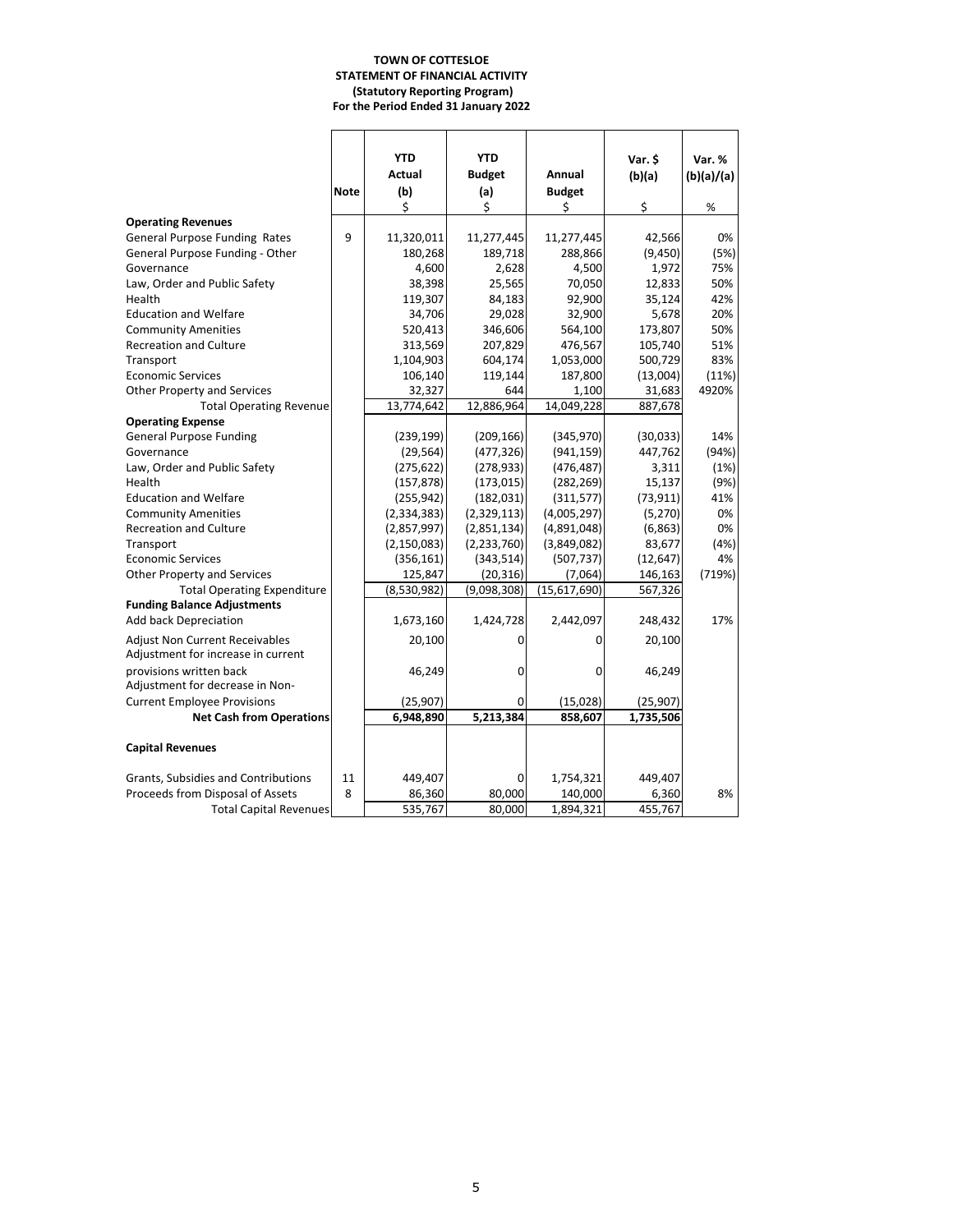#### **TOWN OF COTTESLOE STATEMENT OF FINANCIAL ACTIVITY (Statutory Reporting Program) For the Period Ended 31 January 2022**

|                                           |                | <b>YTD</b>    | <b>YTD</b>    |               | Var. \$      | Var. %     |
|-------------------------------------------|----------------|---------------|---------------|---------------|--------------|------------|
|                                           |                | Actual        | <b>Budget</b> | Annual        | (b)(a)       | (b)(a)/(a) |
|                                           | <b>Note</b>    | (b)           | (a)           | <b>Budget</b> |              |            |
|                                           |                | \$            | \$            | Ŝ.            | \$           | %          |
| <b>Capital Expenses</b>                   |                |               |               |               |              |            |
| <b>Furniture and Equipment</b>            | 13             | (97, 182)     | (11,500)      | (36,500)      | (85, 682)    | 745%       |
| Land and Buildings                        | 13             | (25, 274)     | (154, 200)    | (1,428,200)   | 128,926      | (84%)      |
| Plant and Equipment                       | 13             | (168, 503)    | (138, 462)    | (240, 462)    | (30,041)     | 22%        |
| Infrastructure - Roads                    | 13             | (318, 183)    |               | (326, 950)    | (318, 183)   |            |
| Infrastructure - Car parks                | 13             | (13, 526)     | (4,999)       | (40,000)      | (8,527)      | 171%       |
| Infrastructure - Footpaths                | 13             | (31,064)      | (56,000)      | (90,000)      | 24,936       | (45%)      |
| Infrastructure - Drainage                 | 13             |               | (750,000)     | (750,000)     | 750,000      | (100%)     |
| Infrastructure - Parks & Reserves         | 13             | (331,786)     | (476, 409)    | (1, 143, 409) | 144,623      | (30%)      |
| Infrastructure - Miscellaneous            | 13             | (34, 492)     | (92, 500)     | (190,000)     | 58,008       | (63%)      |
| Infrastructure - Streetscape              | 13             | (128, 420)    | (164, 752)    | (307, 198)    | 36,332       | (22%)      |
| Infrastructure - Rights of Way            | 13             |               |               | (20,000)      |              |            |
| Infrastructure - Irrigation               | 13             |               |               | (20,000)      |              |            |
| <b>Total Capital Expenditure</b>          |                | (1, 148, 430) | (1,848,822)   | (4,592,719)   | 700,392      |            |
|                                           |                |               |               |               |              |            |
| <b>Net Cash from Capital Activities</b>   |                | (612, 663)    | (1,768,822)   | (2,698,398)   | 1,156,159    |            |
| <b>Financing</b>                          |                |               |               |               |              |            |
| Self-Supporting Loan Principal            |                | 30,734        | 30,734        | 73,841        | <sup>0</sup> | 0%         |
| <b>Transfer from Reserves</b>             | $\overline{7}$ | n             | 57,996        | 1,837,334     | (57, 996)    | (100%)     |
| Repayment of Debentures & Leases          | 10             | (219, 413)    | (217, 303)    | (388,093)     | (2, 110)     | 1%         |
| <b>Transfer to Reserves</b>               | $\overline{7}$ | (13, 655)     | (11, 878)     | (240, 221)    | (1,777)      | 15%        |
| <b>Net Cash from Financing Activities</b> |                | (202, 334)    | (140, 451)    | 1,282,861     | (61, 883)    |            |
|                                           |                |               |               |               |              |            |
| Net Operations, Capital and Financing     |                | 6,133,893     | 3,304,111     | (556, 930)    | 2,829,782    |            |
| <b>Opening Funding Surplus (Deficit)</b>  | 3              | 1,557,368     | 556,930       | 556,930       | 1,000,438    | 180%       |
| <b>Closing Funding Surplus (Deficit)</b>  | 3              | 7,691,261     | 3,861,041     | 0             | 3,830,220    |            |

Indicates a variance between Year to Date (YTD) Budget and YTD Actual data as per the adopted materiality threshold. Refer to Note 2 for an explanation of the reasons for the variance.

This statement is to be read in conjunction with the accompanying Financial Statements and notes.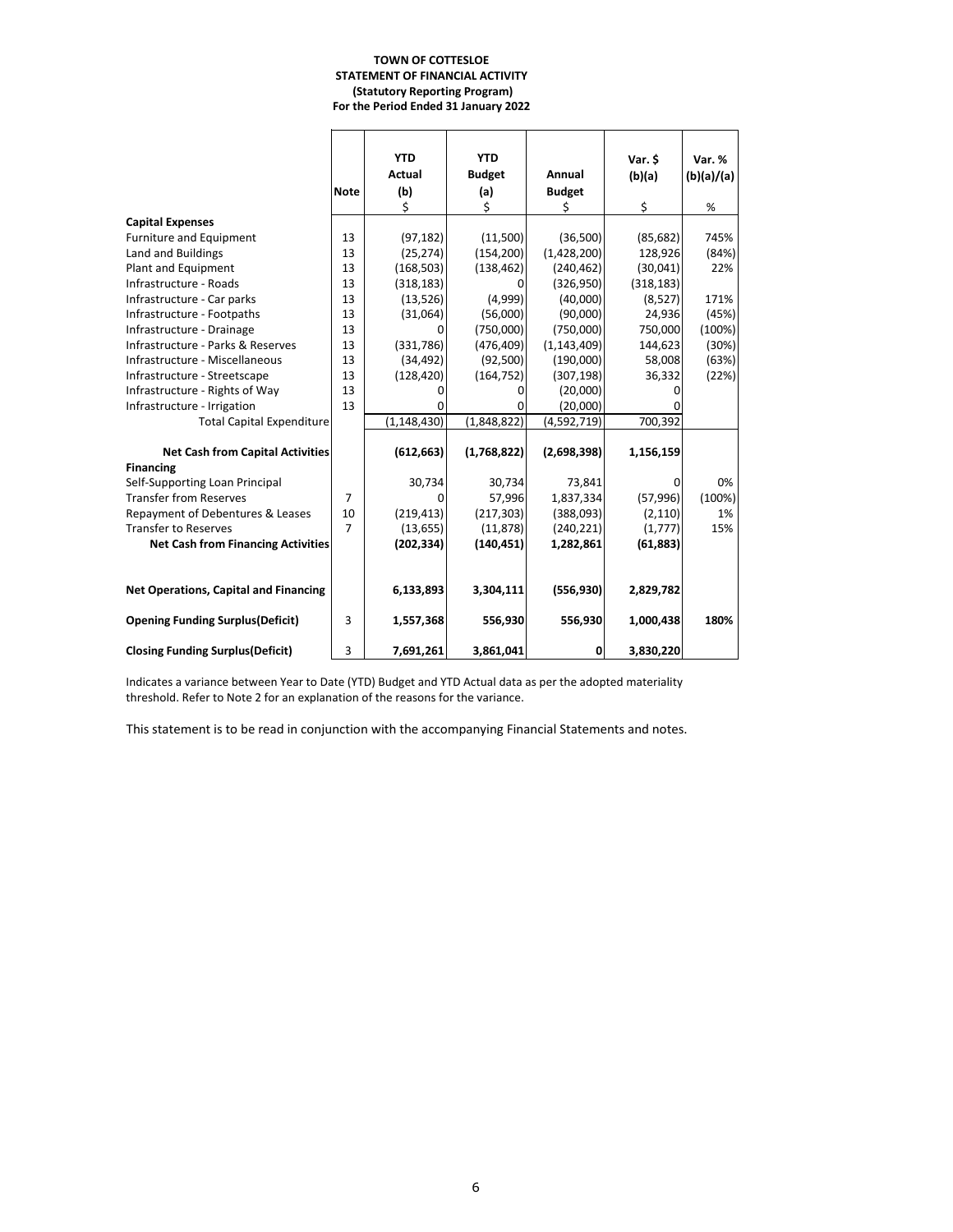#### **TOWN OF COTTESLOE STATEMENT OF FINANCIAL ACTIVITY (By Nature or Type) For the Period Ended 31 January 2022**

|                                        |             | <b>YTD</b>    | <b>YTD</b>    |                      | Var. \$    | Var. %        |
|----------------------------------------|-------------|---------------|---------------|----------------------|------------|---------------|
|                                        |             | <b>Actual</b> | <b>Budget</b> |                      | $(b)-(a)$  | $(b)-(a)/(a)$ |
|                                        | <b>Note</b> | (b)           | (a)           | <b>Annual Budget</b> |            |               |
|                                        |             | Ś             | Ś             | Ś                    | \$         | %             |
| <b>Operating Revenues</b>              |             |               |               |                      |            |               |
| Rates                                  | 9           | 11,320,011    | 11,277,445    | 11,277,445           | 42,566     | 0%            |
| Operating Grants, Subsidies and        |             |               |               |                      |            |               |
| Contributions                          | 11          | 289,515       | 134,597       | 303,458              | 154,918    | 115%          |
| Fees and Charges                       |             | 2,049,195     | 1,371,434     | 2,204,350            | 677,761    | 49%           |
| <b>Interest Earnings</b>               |             | 80,496        | 102.004       | 137,995              | (21, 508)  | (21%)         |
| Other Revenue                          |             | 35,425        | 1,484         | 125,980              | 33,941     | 2287%         |
| <b>Total Operating Revenue</b>         |             | 13,774,642    | 12,886,964    | 14,049,228           | 887,678    |               |
| <b>Operating Expense</b>               |             |               |               |                      |            |               |
| <b>Employee Costs</b>                  |             | (2,800,910)   | (3,375,170)   | (5,572,747)          | 574,260    | 17%           |
| <b>Materials and Contracts</b>         |             | (3,335,244)   | (3,530,360)   | (6, 399, 748)        | 195,116    | 6%            |
| <b>Utility Charges</b>                 |             | (164, 408)    | (216, 656)    | (357, 220)           | 52,248     | 24%           |
| Depreciation on Non-Current Assets     |             | (1,673,160)   | (1,424,728)   | (2,442,097)          | (248, 432) | (17%)         |
| <b>Interest Expenses</b>               |             | (152, 724)    | (150, 770)    | (232,046)            | (1,954)    | (1%)          |
| <b>Insurance Expenses</b>              |             | (171, 583)    | (191, 283)    | (195, 772)           | 19,700     | 10%           |
| Other Expenditure                      |             | (232, 953)    | (209, 341)    | (418,060)            | (23, 612)  | (11%)         |
| <b>Total Operating Expenditure</b>     |             | (8,530,982)   | (9,098,308)   | (15,617,690)         | 567,326    |               |
|                                        |             |               |               |                      |            |               |
| <b>Funding Balance Adjustments</b>     |             |               |               |                      |            |               |
| Add back Depreciation                  |             | 1,673,160     | 1,424,728     | 2,442,097            | 248,432    | 17%           |
| Adjustment for decrease in Non-Current |             |               |               |                      |            |               |
| <b>Employee Provisions</b>             |             | (25, 907)     | 0             | (15,028)             | (25, 907)  |               |
| <b>Net Cash from Operations</b>        |             | 6,948,890     | 5,213,384     | 858,607              | 1,735,506  |               |
|                                        |             |               |               |                      |            |               |
| <b>Capital Revenues</b>                |             |               |               |                      |            |               |
| Grants, Subsidies and Contributions    | 11          | 449,407       | 0             | 1,754,321            | 449,407    |               |
| Proceeds from Disposal of Assets       | 8           | 86,360        | 80,000        | 140,000              | 6,360      | 8%            |
| <b>Total Capital Revenues</b>          |             | 535,767       | 80,000        | 1,894,321            | 455,767    |               |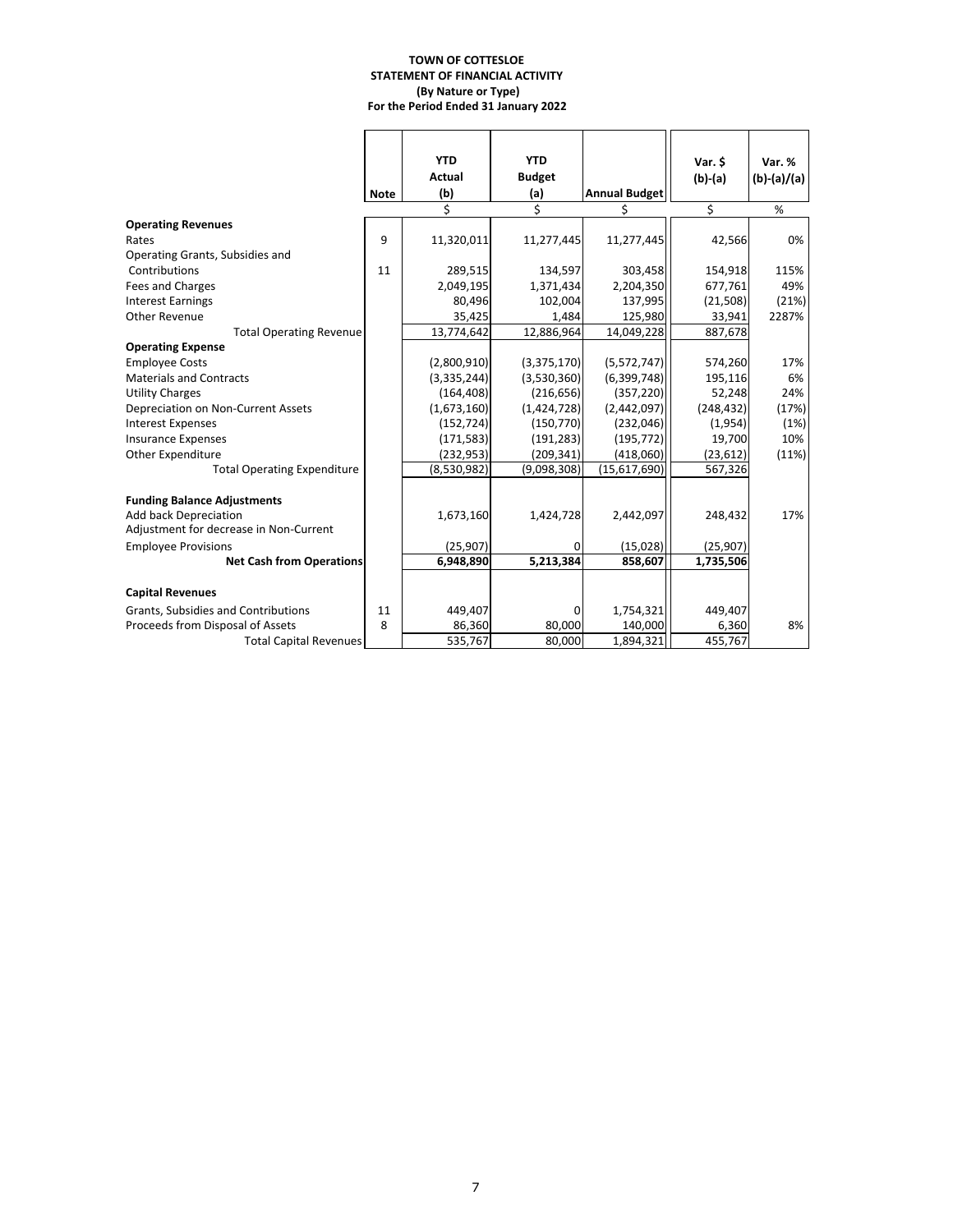#### **TOWN OF COTTESLOE STATEMENT OF FINANCIAL ACTIVITY (By Nature or Type) For the Period Ended 31 January 2022**

|                                              |                | <b>YTD</b>    | <b>YTD</b>    |                      | Var. \$    | Var. %        |
|----------------------------------------------|----------------|---------------|---------------|----------------------|------------|---------------|
|                                              |                | Actual        | <b>Budget</b> |                      | (b)-(a)    | $(b)-(a)/(a)$ |
|                                              | <b>Note</b>    | (b)           | (a)           | <b>Annual Budget</b> |            |               |
|                                              |                |               | Ś             |                      | \$         | %             |
| <b>Capital Expenses</b>                      |                |               |               |                      |            |               |
| <b>Furniture and Equipment</b>               | 13             | (97, 182)     | (11,500)      | (36,500)             | (85, 682)  | (745%)        |
| Land and Buildings                           | 13             | (25, 274)     | (154, 200)    | (1,428,200)          | 128,926    | 84%           |
| Plant and Equipment                          | 13             | (168, 503)    | (138, 462)    | (240, 462)           | (30,041)   | (22%)         |
| Infrastructure - Roads                       | 13             | (318, 183)    | O             | (326, 950)           | (318, 183) |               |
| Infrastructure - Car parks                   | 13             | (13,526)      | (4,999)       | (40,000)             | (8,527)    | (171%)        |
| Infrastructure - Footpaths                   | 13             | (31,064)      | (56,000)      | (90,000)             | 24,936     | 45%           |
| Infrastructure - Drainage                    | 13             |               | (750,000)     | (750,000)            | 750,000    | 100%          |
| Infrastructure - Parks & Reserves            | 13             | (331, 786)    | (476, 409)    | (1, 143, 409)        | 144,623    | 30%           |
| Infrastructure - Miscellaneous               | 13             | (34, 492)     | (92, 500)     | (190,000)            | 58,008     | 63%           |
| Infrastructure - Streetscape                 | 13             | (128, 420)    | (164, 752)    | (307, 198)           | 36,332     | 22%           |
| Infrastructure - Rights of Way               | 13             |               | 0             | (20,000)             | n          |               |
| Infrastructure - Irrigation                  | 13             |               | 0             | (20,000)             |            |               |
| <b>Total Capital Expenditure</b>             |                | (1, 148, 430) | (1,848,822)   | (4,592,719)          | 700,392    |               |
| <b>Net Cash from Capital Activities</b>      |                | (612, 663)    | (1,768,822)   | (2,698,398)          | 1,156,159  |               |
| <b>Financing</b>                             |                |               |               |                      |            |               |
| Self-Supporting Loan Principal               |                | 30,734        | 30,734        | 73,841               | O          | 0%            |
| <b>Transfer from Reserves</b>                | $\overline{7}$ | ŋ             | 57,996        | 1,837,334            | (57, 996)  | (100%)        |
| <b>Repayment of Debentures</b>               | 10             | (219, 413)    | (217, 303)    | (388,093)            | (2, 110)   | (1%)          |
| <b>Transfer to Reserves</b>                  | $\overline{7}$ | (13, 655)     | (11, 878)     | (240, 221)           | (1,777)    | (15%)         |
| <b>Net Cash from Financing Activities</b>    |                | (202, 334)    | (140, 451)    | 1,282,861            | (61, 883)  |               |
| <b>Net Operations, Capital and Financing</b> |                | 6,133,893     | 3,304,111     | (556, 930)           | 2,829,782  |               |
| <b>Opening Funding Surplus (Deficit)</b>     | 3              | 1,557,368     | 556,930       | 556,930              | 1,000,438  | 180%          |
| <b>Closing Funding Surplus(Deficit)</b>      | 3              | 7,691,261     | 3,861,041     | 0                    | 3,830,220  |               |

Indicates a variance between Year to Date (YTD) Budget and YTD Actual data as per the adopted materiality threshold. Refer to Note 2 for an explanation of the reasons for the variance.

This statement is to be read in conjunction with the accompanying Financial Statements and notes.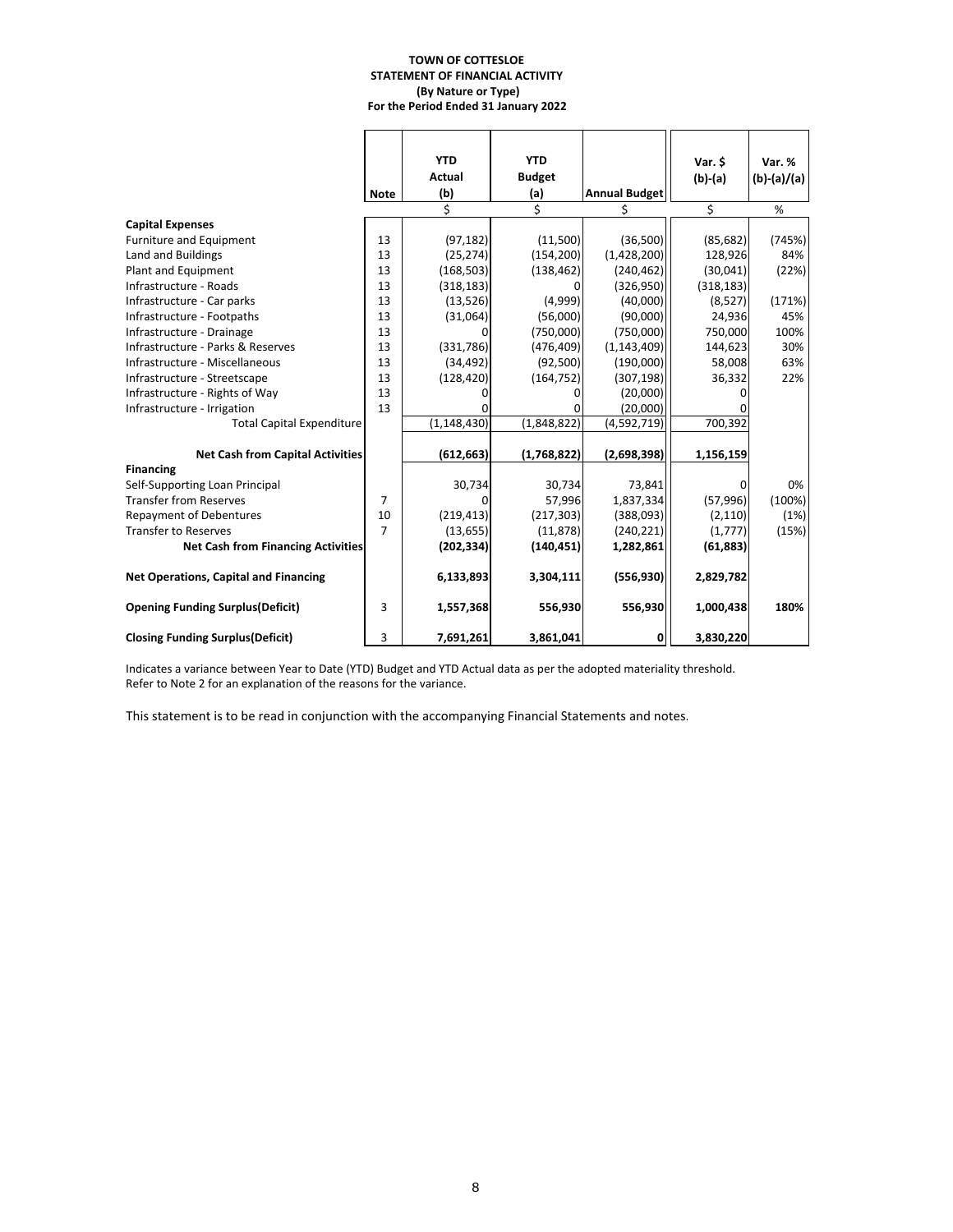### **For the Period Ended 31 January 2022 STATEMENT OF FINANCIAL POSITION TOWN OF COTTESLOE**

| \$<br>\$<br>\$<br><b>CURRENT ASSETS</b><br>Receivables - Rates<br>147,194<br>Rates<br>850,616<br>29,940<br>613,956<br><b>Emergency Services Levies</b><br>585,384<br>Rates and ESL Rebates<br>197,586<br>193,699<br>369<br>Receivables - Sundry Debtors<br>176,969<br>Accounts Receivable - Debtors<br>123,074<br>169,289<br>Provision for Doubtful Debts - Debtors<br>(19, 392)<br>(14, 545)<br>Accounts Receivable - Infringements<br>575,927<br>436,601<br>Provision for Doubtful Debts - Infringements<br>(198, 115)<br>(189, 407)<br>Accrued Income<br>28,337<br>8,114<br>Prepayments<br>129,846<br>29,259<br>0<br>Long Service Leave from other LG's<br>44.390<br>0<br>0<br>Other<br>0<br>0<br>Loans<br>31,408<br>62,141<br>Self Supporting Loans<br>Inventories<br>Inventories<br>33,355<br>33,355<br>Provision for Obsolesence - Inventories<br>(24, 367)<br>(23, 795)<br>(24, 367)<br>Cash Assets<br>Municipal Account<br>2,879,751<br>1,578,435<br>1,943,404<br>Till Floats & Petty Cash<br>1,300<br>1,300<br>700<br><b>Term Investments</b><br>5,864,467<br>12,764<br>4,318,776<br><b>Restricted - Reserves</b><br>8,596,656<br>8,591,484<br><b>Restricted - Trust Deposits</b><br>674,684<br>674,180<br><b>TOTAL CURRENT ASSETS</b><br>19,394,170<br>12,847,994<br><b>CURRENT LIABILITIES</b><br>Payables<br>1,162,018<br>482,586<br>Bonds - other creditors<br>668,347<br>613,334<br>Trust - POS<br>674,180<br>674,180<br>342,701<br>Income in Advance<br>101,691<br><b>Accrued Expenses</b><br>440,977<br>509,107<br>1,532,859<br>Long Service Leave to other LG's<br>999<br>37,147<br>15,093<br><b>Interest Bearing Liabilities</b><br>167,420<br>329,882<br>157,655<br>Lease Liability<br>58,481<br>58,211<br>3,328<br>Provisions<br>1,047,417<br>1,093,666<br>TOTAL CURRENT LIABILITIES<br>4,403,927<br>4,072,511<br><b>NON CURRENT ASSETS</b><br>Receivables<br><b>Deferred Rates</b><br>150,925<br>168,206<br>Deferred ESL<br>21,580<br>21,463<br>24,282<br>276,497<br>Self Supporting Loans<br>276,497<br>Long Service Leave from other LG's<br>34,646<br>100,040<br>108,689<br>Financial Assets at fair value through profit and loss<br>Units in WALGA House Trust<br>110,710<br>110,710<br>106,832<br>Right of Use Assets<br>Right of Use - Leased Assets<br>1,211,994<br>1,249,999<br>1,279,826<br>Property Plant and Equipment<br>Furniture and Equipment<br>983,579<br>854,853<br>800,266<br>Land and Buildings<br>61,039,825<br>60,608,678<br>Plant and Equipment<br>805,658<br>766,004<br>900,950<br><b>Equity Investments</b><br>583,635<br>583,635<br>Infrastructure<br>14,653,779<br>Roads<br>13,844,824<br>14,008,852<br>Car Parks<br>985,571<br>1,022,055<br>Footpaths<br>5,006,270<br>5,086,966<br>Drainage<br>4,863,137<br>4,911,245<br>Parks and Reserves<br>3,093,163<br>2,814,460<br>Miscellaneous<br>8,332,036<br>8,541,061<br>8,265,692<br><b>Street Furniture</b><br>1,496,090<br>1,414,846<br>Right of Ways<br>949,878<br>983,639<br>Irrigation<br>177,672<br>183,737<br>TOTAL NON CURRENT ASSETS |  | 2021-2022<br><b>YTD Actual</b> | 2020-2021<br>Actual | 2020-2021<br><b>YTD Actual</b> |
|---------------------------------------------------------------------------------------------------------------------------------------------------------------------------------------------------------------------------------------------------------------------------------------------------------------------------------------------------------------------------------------------------------------------------------------------------------------------------------------------------------------------------------------------------------------------------------------------------------------------------------------------------------------------------------------------------------------------------------------------------------------------------------------------------------------------------------------------------------------------------------------------------------------------------------------------------------------------------------------------------------------------------------------------------------------------------------------------------------------------------------------------------------------------------------------------------------------------------------------------------------------------------------------------------------------------------------------------------------------------------------------------------------------------------------------------------------------------------------------------------------------------------------------------------------------------------------------------------------------------------------------------------------------------------------------------------------------------------------------------------------------------------------------------------------------------------------------------------------------------------------------------------------------------------------------------------------------------------------------------------------------------------------------------------------------------------------------------------------------------------------------------------------------------------------------------------------------------------------------------------------------------------------------------------------------------------------------------------------------------------------------------------------------------------------------------------------------------------------------------------------------------------------------------------------------------------------------------------------------------------------------------------------------------------------------------------------------------------------------------------------------------------------------------------------------------------------------------------------------------------------------------------------------------------------------------------------------------------------------------------------------------------------------------|--|--------------------------------|---------------------|--------------------------------|
| 1,017,102<br>(6,642)<br>469,536<br>(81, 202)<br>19,261<br>(1, 548)<br>59,512<br>34,157<br>9,119,613<br>672,920<br>18,205,267<br>831,727<br>585,738<br>672,920<br>65,602<br>964,292<br>4,815,120<br>155,168<br>338,638<br>81,957,578<br>653,797<br>1,095,173<br>5,254,855<br>4,988,999<br>3,042,067<br>1,267,416<br>1,037,244<br>170,027                                                                                                                                                                                                                                                                                                                                                                                                                                                                                                                                                                                                                                                                                                                                                                                                                                                                                                                                                                                                                                                                                                                                                                                                                                                                                                                                                                                                                                                                                                                                                                                                                                                                                                                                                                                                                                                                                                                                                                                                                                                                                                                                                                                                                                                                                                                                                                                                                                                                                                                                                                                                                                                                                                     |  |                                |                     |                                |
|                                                                                                                                                                                                                                                                                                                                                                                                                                                                                                                                                                                                                                                                                                                                                                                                                                                                                                                                                                                                                                                                                                                                                                                                                                                                                                                                                                                                                                                                                                                                                                                                                                                                                                                                                                                                                                                                                                                                                                                                                                                                                                                                                                                                                                                                                                                                                                                                                                                                                                                                                                                                                                                                                                                                                                                                                                                                                                                                                                                                                                             |  |                                |                     |                                |
|                                                                                                                                                                                                                                                                                                                                                                                                                                                                                                                                                                                                                                                                                                                                                                                                                                                                                                                                                                                                                                                                                                                                                                                                                                                                                                                                                                                                                                                                                                                                                                                                                                                                                                                                                                                                                                                                                                                                                                                                                                                                                                                                                                                                                                                                                                                                                                                                                                                                                                                                                                                                                                                                                                                                                                                                                                                                                                                                                                                                                                             |  |                                |                     |                                |
|                                                                                                                                                                                                                                                                                                                                                                                                                                                                                                                                                                                                                                                                                                                                                                                                                                                                                                                                                                                                                                                                                                                                                                                                                                                                                                                                                                                                                                                                                                                                                                                                                                                                                                                                                                                                                                                                                                                                                                                                                                                                                                                                                                                                                                                                                                                                                                                                                                                                                                                                                                                                                                                                                                                                                                                                                                                                                                                                                                                                                                             |  |                                |                     |                                |
|                                                                                                                                                                                                                                                                                                                                                                                                                                                                                                                                                                                                                                                                                                                                                                                                                                                                                                                                                                                                                                                                                                                                                                                                                                                                                                                                                                                                                                                                                                                                                                                                                                                                                                                                                                                                                                                                                                                                                                                                                                                                                                                                                                                                                                                                                                                                                                                                                                                                                                                                                                                                                                                                                                                                                                                                                                                                                                                                                                                                                                             |  |                                |                     |                                |
|                                                                                                                                                                                                                                                                                                                                                                                                                                                                                                                                                                                                                                                                                                                                                                                                                                                                                                                                                                                                                                                                                                                                                                                                                                                                                                                                                                                                                                                                                                                                                                                                                                                                                                                                                                                                                                                                                                                                                                                                                                                                                                                                                                                                                                                                                                                                                                                                                                                                                                                                                                                                                                                                                                                                                                                                                                                                                                                                                                                                                                             |  |                                |                     |                                |
|                                                                                                                                                                                                                                                                                                                                                                                                                                                                                                                                                                                                                                                                                                                                                                                                                                                                                                                                                                                                                                                                                                                                                                                                                                                                                                                                                                                                                                                                                                                                                                                                                                                                                                                                                                                                                                                                                                                                                                                                                                                                                                                                                                                                                                                                                                                                                                                                                                                                                                                                                                                                                                                                                                                                                                                                                                                                                                                                                                                                                                             |  |                                |                     |                                |
|                                                                                                                                                                                                                                                                                                                                                                                                                                                                                                                                                                                                                                                                                                                                                                                                                                                                                                                                                                                                                                                                                                                                                                                                                                                                                                                                                                                                                                                                                                                                                                                                                                                                                                                                                                                                                                                                                                                                                                                                                                                                                                                                                                                                                                                                                                                                                                                                                                                                                                                                                                                                                                                                                                                                                                                                                                                                                                                                                                                                                                             |  |                                |                     |                                |
|                                                                                                                                                                                                                                                                                                                                                                                                                                                                                                                                                                                                                                                                                                                                                                                                                                                                                                                                                                                                                                                                                                                                                                                                                                                                                                                                                                                                                                                                                                                                                                                                                                                                                                                                                                                                                                                                                                                                                                                                                                                                                                                                                                                                                                                                                                                                                                                                                                                                                                                                                                                                                                                                                                                                                                                                                                                                                                                                                                                                                                             |  |                                |                     |                                |
|                                                                                                                                                                                                                                                                                                                                                                                                                                                                                                                                                                                                                                                                                                                                                                                                                                                                                                                                                                                                                                                                                                                                                                                                                                                                                                                                                                                                                                                                                                                                                                                                                                                                                                                                                                                                                                                                                                                                                                                                                                                                                                                                                                                                                                                                                                                                                                                                                                                                                                                                                                                                                                                                                                                                                                                                                                                                                                                                                                                                                                             |  |                                |                     |                                |
|                                                                                                                                                                                                                                                                                                                                                                                                                                                                                                                                                                                                                                                                                                                                                                                                                                                                                                                                                                                                                                                                                                                                                                                                                                                                                                                                                                                                                                                                                                                                                                                                                                                                                                                                                                                                                                                                                                                                                                                                                                                                                                                                                                                                                                                                                                                                                                                                                                                                                                                                                                                                                                                                                                                                                                                                                                                                                                                                                                                                                                             |  |                                |                     |                                |
|                                                                                                                                                                                                                                                                                                                                                                                                                                                                                                                                                                                                                                                                                                                                                                                                                                                                                                                                                                                                                                                                                                                                                                                                                                                                                                                                                                                                                                                                                                                                                                                                                                                                                                                                                                                                                                                                                                                                                                                                                                                                                                                                                                                                                                                                                                                                                                                                                                                                                                                                                                                                                                                                                                                                                                                                                                                                                                                                                                                                                                             |  |                                |                     |                                |
|                                                                                                                                                                                                                                                                                                                                                                                                                                                                                                                                                                                                                                                                                                                                                                                                                                                                                                                                                                                                                                                                                                                                                                                                                                                                                                                                                                                                                                                                                                                                                                                                                                                                                                                                                                                                                                                                                                                                                                                                                                                                                                                                                                                                                                                                                                                                                                                                                                                                                                                                                                                                                                                                                                                                                                                                                                                                                                                                                                                                                                             |  |                                |                     |                                |
|                                                                                                                                                                                                                                                                                                                                                                                                                                                                                                                                                                                                                                                                                                                                                                                                                                                                                                                                                                                                                                                                                                                                                                                                                                                                                                                                                                                                                                                                                                                                                                                                                                                                                                                                                                                                                                                                                                                                                                                                                                                                                                                                                                                                                                                                                                                                                                                                                                                                                                                                                                                                                                                                                                                                                                                                                                                                                                                                                                                                                                             |  |                                |                     |                                |
|                                                                                                                                                                                                                                                                                                                                                                                                                                                                                                                                                                                                                                                                                                                                                                                                                                                                                                                                                                                                                                                                                                                                                                                                                                                                                                                                                                                                                                                                                                                                                                                                                                                                                                                                                                                                                                                                                                                                                                                                                                                                                                                                                                                                                                                                                                                                                                                                                                                                                                                                                                                                                                                                                                                                                                                                                                                                                                                                                                                                                                             |  |                                |                     |                                |
|                                                                                                                                                                                                                                                                                                                                                                                                                                                                                                                                                                                                                                                                                                                                                                                                                                                                                                                                                                                                                                                                                                                                                                                                                                                                                                                                                                                                                                                                                                                                                                                                                                                                                                                                                                                                                                                                                                                                                                                                                                                                                                                                                                                                                                                                                                                                                                                                                                                                                                                                                                                                                                                                                                                                                                                                                                                                                                                                                                                                                                             |  |                                |                     |                                |
|                                                                                                                                                                                                                                                                                                                                                                                                                                                                                                                                                                                                                                                                                                                                                                                                                                                                                                                                                                                                                                                                                                                                                                                                                                                                                                                                                                                                                                                                                                                                                                                                                                                                                                                                                                                                                                                                                                                                                                                                                                                                                                                                                                                                                                                                                                                                                                                                                                                                                                                                                                                                                                                                                                                                                                                                                                                                                                                                                                                                                                             |  |                                |                     |                                |
|                                                                                                                                                                                                                                                                                                                                                                                                                                                                                                                                                                                                                                                                                                                                                                                                                                                                                                                                                                                                                                                                                                                                                                                                                                                                                                                                                                                                                                                                                                                                                                                                                                                                                                                                                                                                                                                                                                                                                                                                                                                                                                                                                                                                                                                                                                                                                                                                                                                                                                                                                                                                                                                                                                                                                                                                                                                                                                                                                                                                                                             |  |                                |                     |                                |
|                                                                                                                                                                                                                                                                                                                                                                                                                                                                                                                                                                                                                                                                                                                                                                                                                                                                                                                                                                                                                                                                                                                                                                                                                                                                                                                                                                                                                                                                                                                                                                                                                                                                                                                                                                                                                                                                                                                                                                                                                                                                                                                                                                                                                                                                                                                                                                                                                                                                                                                                                                                                                                                                                                                                                                                                                                                                                                                                                                                                                                             |  |                                |                     |                                |
|                                                                                                                                                                                                                                                                                                                                                                                                                                                                                                                                                                                                                                                                                                                                                                                                                                                                                                                                                                                                                                                                                                                                                                                                                                                                                                                                                                                                                                                                                                                                                                                                                                                                                                                                                                                                                                                                                                                                                                                                                                                                                                                                                                                                                                                                                                                                                                                                                                                                                                                                                                                                                                                                                                                                                                                                                                                                                                                                                                                                                                             |  |                                |                     |                                |
|                                                                                                                                                                                                                                                                                                                                                                                                                                                                                                                                                                                                                                                                                                                                                                                                                                                                                                                                                                                                                                                                                                                                                                                                                                                                                                                                                                                                                                                                                                                                                                                                                                                                                                                                                                                                                                                                                                                                                                                                                                                                                                                                                                                                                                                                                                                                                                                                                                                                                                                                                                                                                                                                                                                                                                                                                                                                                                                                                                                                                                             |  |                                |                     |                                |
|                                                                                                                                                                                                                                                                                                                                                                                                                                                                                                                                                                                                                                                                                                                                                                                                                                                                                                                                                                                                                                                                                                                                                                                                                                                                                                                                                                                                                                                                                                                                                                                                                                                                                                                                                                                                                                                                                                                                                                                                                                                                                                                                                                                                                                                                                                                                                                                                                                                                                                                                                                                                                                                                                                                                                                                                                                                                                                                                                                                                                                             |  |                                |                     |                                |
|                                                                                                                                                                                                                                                                                                                                                                                                                                                                                                                                                                                                                                                                                                                                                                                                                                                                                                                                                                                                                                                                                                                                                                                                                                                                                                                                                                                                                                                                                                                                                                                                                                                                                                                                                                                                                                                                                                                                                                                                                                                                                                                                                                                                                                                                                                                                                                                                                                                                                                                                                                                                                                                                                                                                                                                                                                                                                                                                                                                                                                             |  |                                |                     |                                |
|                                                                                                                                                                                                                                                                                                                                                                                                                                                                                                                                                                                                                                                                                                                                                                                                                                                                                                                                                                                                                                                                                                                                                                                                                                                                                                                                                                                                                                                                                                                                                                                                                                                                                                                                                                                                                                                                                                                                                                                                                                                                                                                                                                                                                                                                                                                                                                                                                                                                                                                                                                                                                                                                                                                                                                                                                                                                                                                                                                                                                                             |  |                                |                     |                                |
|                                                                                                                                                                                                                                                                                                                                                                                                                                                                                                                                                                                                                                                                                                                                                                                                                                                                                                                                                                                                                                                                                                                                                                                                                                                                                                                                                                                                                                                                                                                                                                                                                                                                                                                                                                                                                                                                                                                                                                                                                                                                                                                                                                                                                                                                                                                                                                                                                                                                                                                                                                                                                                                                                                                                                                                                                                                                                                                                                                                                                                             |  |                                |                     |                                |
|                                                                                                                                                                                                                                                                                                                                                                                                                                                                                                                                                                                                                                                                                                                                                                                                                                                                                                                                                                                                                                                                                                                                                                                                                                                                                                                                                                                                                                                                                                                                                                                                                                                                                                                                                                                                                                                                                                                                                                                                                                                                                                                                                                                                                                                                                                                                                                                                                                                                                                                                                                                                                                                                                                                                                                                                                                                                                                                                                                                                                                             |  |                                |                     |                                |
|                                                                                                                                                                                                                                                                                                                                                                                                                                                                                                                                                                                                                                                                                                                                                                                                                                                                                                                                                                                                                                                                                                                                                                                                                                                                                                                                                                                                                                                                                                                                                                                                                                                                                                                                                                                                                                                                                                                                                                                                                                                                                                                                                                                                                                                                                                                                                                                                                                                                                                                                                                                                                                                                                                                                                                                                                                                                                                                                                                                                                                             |  |                                |                     |                                |
|                                                                                                                                                                                                                                                                                                                                                                                                                                                                                                                                                                                                                                                                                                                                                                                                                                                                                                                                                                                                                                                                                                                                                                                                                                                                                                                                                                                                                                                                                                                                                                                                                                                                                                                                                                                                                                                                                                                                                                                                                                                                                                                                                                                                                                                                                                                                                                                                                                                                                                                                                                                                                                                                                                                                                                                                                                                                                                                                                                                                                                             |  |                                |                     |                                |
|                                                                                                                                                                                                                                                                                                                                                                                                                                                                                                                                                                                                                                                                                                                                                                                                                                                                                                                                                                                                                                                                                                                                                                                                                                                                                                                                                                                                                                                                                                                                                                                                                                                                                                                                                                                                                                                                                                                                                                                                                                                                                                                                                                                                                                                                                                                                                                                                                                                                                                                                                                                                                                                                                                                                                                                                                                                                                                                                                                                                                                             |  |                                |                     |                                |
|                                                                                                                                                                                                                                                                                                                                                                                                                                                                                                                                                                                                                                                                                                                                                                                                                                                                                                                                                                                                                                                                                                                                                                                                                                                                                                                                                                                                                                                                                                                                                                                                                                                                                                                                                                                                                                                                                                                                                                                                                                                                                                                                                                                                                                                                                                                                                                                                                                                                                                                                                                                                                                                                                                                                                                                                                                                                                                                                                                                                                                             |  |                                |                     |                                |
|                                                                                                                                                                                                                                                                                                                                                                                                                                                                                                                                                                                                                                                                                                                                                                                                                                                                                                                                                                                                                                                                                                                                                                                                                                                                                                                                                                                                                                                                                                                                                                                                                                                                                                                                                                                                                                                                                                                                                                                                                                                                                                                                                                                                                                                                                                                                                                                                                                                                                                                                                                                                                                                                                                                                                                                                                                                                                                                                                                                                                                             |  |                                |                     |                                |
|                                                                                                                                                                                                                                                                                                                                                                                                                                                                                                                                                                                                                                                                                                                                                                                                                                                                                                                                                                                                                                                                                                                                                                                                                                                                                                                                                                                                                                                                                                                                                                                                                                                                                                                                                                                                                                                                                                                                                                                                                                                                                                                                                                                                                                                                                                                                                                                                                                                                                                                                                                                                                                                                                                                                                                                                                                                                                                                                                                                                                                             |  |                                |                     |                                |
|                                                                                                                                                                                                                                                                                                                                                                                                                                                                                                                                                                                                                                                                                                                                                                                                                                                                                                                                                                                                                                                                                                                                                                                                                                                                                                                                                                                                                                                                                                                                                                                                                                                                                                                                                                                                                                                                                                                                                                                                                                                                                                                                                                                                                                                                                                                                                                                                                                                                                                                                                                                                                                                                                                                                                                                                                                                                                                                                                                                                                                             |  |                                |                     |                                |
|                                                                                                                                                                                                                                                                                                                                                                                                                                                                                                                                                                                                                                                                                                                                                                                                                                                                                                                                                                                                                                                                                                                                                                                                                                                                                                                                                                                                                                                                                                                                                                                                                                                                                                                                                                                                                                                                                                                                                                                                                                                                                                                                                                                                                                                                                                                                                                                                                                                                                                                                                                                                                                                                                                                                                                                                                                                                                                                                                                                                                                             |  |                                |                     |                                |
|                                                                                                                                                                                                                                                                                                                                                                                                                                                                                                                                                                                                                                                                                                                                                                                                                                                                                                                                                                                                                                                                                                                                                                                                                                                                                                                                                                                                                                                                                                                                                                                                                                                                                                                                                                                                                                                                                                                                                                                                                                                                                                                                                                                                                                                                                                                                                                                                                                                                                                                                                                                                                                                                                                                                                                                                                                                                                                                                                                                                                                             |  |                                |                     |                                |
|                                                                                                                                                                                                                                                                                                                                                                                                                                                                                                                                                                                                                                                                                                                                                                                                                                                                                                                                                                                                                                                                                                                                                                                                                                                                                                                                                                                                                                                                                                                                                                                                                                                                                                                                                                                                                                                                                                                                                                                                                                                                                                                                                                                                                                                                                                                                                                                                                                                                                                                                                                                                                                                                                                                                                                                                                                                                                                                                                                                                                                             |  |                                |                     |                                |
|                                                                                                                                                                                                                                                                                                                                                                                                                                                                                                                                                                                                                                                                                                                                                                                                                                                                                                                                                                                                                                                                                                                                                                                                                                                                                                                                                                                                                                                                                                                                                                                                                                                                                                                                                                                                                                                                                                                                                                                                                                                                                                                                                                                                                                                                                                                                                                                                                                                                                                                                                                                                                                                                                                                                                                                                                                                                                                                                                                                                                                             |  |                                |                     |                                |
|                                                                                                                                                                                                                                                                                                                                                                                                                                                                                                                                                                                                                                                                                                                                                                                                                                                                                                                                                                                                                                                                                                                                                                                                                                                                                                                                                                                                                                                                                                                                                                                                                                                                                                                                                                                                                                                                                                                                                                                                                                                                                                                                                                                                                                                                                                                                                                                                                                                                                                                                                                                                                                                                                                                                                                                                                                                                                                                                                                                                                                             |  |                                |                     |                                |
|                                                                                                                                                                                                                                                                                                                                                                                                                                                                                                                                                                                                                                                                                                                                                                                                                                                                                                                                                                                                                                                                                                                                                                                                                                                                                                                                                                                                                                                                                                                                                                                                                                                                                                                                                                                                                                                                                                                                                                                                                                                                                                                                                                                                                                                                                                                                                                                                                                                                                                                                                                                                                                                                                                                                                                                                                                                                                                                                                                                                                                             |  |                                |                     |                                |
|                                                                                                                                                                                                                                                                                                                                                                                                                                                                                                                                                                                                                                                                                                                                                                                                                                                                                                                                                                                                                                                                                                                                                                                                                                                                                                                                                                                                                                                                                                                                                                                                                                                                                                                                                                                                                                                                                                                                                                                                                                                                                                                                                                                                                                                                                                                                                                                                                                                                                                                                                                                                                                                                                                                                                                                                                                                                                                                                                                                                                                             |  |                                |                     |                                |
|                                                                                                                                                                                                                                                                                                                                                                                                                                                                                                                                                                                                                                                                                                                                                                                                                                                                                                                                                                                                                                                                                                                                                                                                                                                                                                                                                                                                                                                                                                                                                                                                                                                                                                                                                                                                                                                                                                                                                                                                                                                                                                                                                                                                                                                                                                                                                                                                                                                                                                                                                                                                                                                                                                                                                                                                                                                                                                                                                                                                                                             |  |                                |                     |                                |
|                                                                                                                                                                                                                                                                                                                                                                                                                                                                                                                                                                                                                                                                                                                                                                                                                                                                                                                                                                                                                                                                                                                                                                                                                                                                                                                                                                                                                                                                                                                                                                                                                                                                                                                                                                                                                                                                                                                                                                                                                                                                                                                                                                                                                                                                                                                                                                                                                                                                                                                                                                                                                                                                                                                                                                                                                                                                                                                                                                                                                                             |  |                                |                     |                                |
|                                                                                                                                                                                                                                                                                                                                                                                                                                                                                                                                                                                                                                                                                                                                                                                                                                                                                                                                                                                                                                                                                                                                                                                                                                                                                                                                                                                                                                                                                                                                                                                                                                                                                                                                                                                                                                                                                                                                                                                                                                                                                                                                                                                                                                                                                                                                                                                                                                                                                                                                                                                                                                                                                                                                                                                                                                                                                                                                                                                                                                             |  |                                |                     |                                |
|                                                                                                                                                                                                                                                                                                                                                                                                                                                                                                                                                                                                                                                                                                                                                                                                                                                                                                                                                                                                                                                                                                                                                                                                                                                                                                                                                                                                                                                                                                                                                                                                                                                                                                                                                                                                                                                                                                                                                                                                                                                                                                                                                                                                                                                                                                                                                                                                                                                                                                                                                                                                                                                                                                                                                                                                                                                                                                                                                                                                                                             |  |                                |                     |                                |
|                                                                                                                                                                                                                                                                                                                                                                                                                                                                                                                                                                                                                                                                                                                                                                                                                                                                                                                                                                                                                                                                                                                                                                                                                                                                                                                                                                                                                                                                                                                                                                                                                                                                                                                                                                                                                                                                                                                                                                                                                                                                                                                                                                                                                                                                                                                                                                                                                                                                                                                                                                                                                                                                                                                                                                                                                                                                                                                                                                                                                                             |  |                                |                     |                                |
|                                                                                                                                                                                                                                                                                                                                                                                                                                                                                                                                                                                                                                                                                                                                                                                                                                                                                                                                                                                                                                                                                                                                                                                                                                                                                                                                                                                                                                                                                                                                                                                                                                                                                                                                                                                                                                                                                                                                                                                                                                                                                                                                                                                                                                                                                                                                                                                                                                                                                                                                                                                                                                                                                                                                                                                                                                                                                                                                                                                                                                             |  |                                |                     |                                |
|                                                                                                                                                                                                                                                                                                                                                                                                                                                                                                                                                                                                                                                                                                                                                                                                                                                                                                                                                                                                                                                                                                                                                                                                                                                                                                                                                                                                                                                                                                                                                                                                                                                                                                                                                                                                                                                                                                                                                                                                                                                                                                                                                                                                                                                                                                                                                                                                                                                                                                                                                                                                                                                                                                                                                                                                                                                                                                                                                                                                                                             |  |                                |                     |                                |
|                                                                                                                                                                                                                                                                                                                                                                                                                                                                                                                                                                                                                                                                                                                                                                                                                                                                                                                                                                                                                                                                                                                                                                                                                                                                                                                                                                                                                                                                                                                                                                                                                                                                                                                                                                                                                                                                                                                                                                                                                                                                                                                                                                                                                                                                                                                                                                                                                                                                                                                                                                                                                                                                                                                                                                                                                                                                                                                                                                                                                                             |  |                                |                     |                                |
|                                                                                                                                                                                                                                                                                                                                                                                                                                                                                                                                                                                                                                                                                                                                                                                                                                                                                                                                                                                                                                                                                                                                                                                                                                                                                                                                                                                                                                                                                                                                                                                                                                                                                                                                                                                                                                                                                                                                                                                                                                                                                                                                                                                                                                                                                                                                                                                                                                                                                                                                                                                                                                                                                                                                                                                                                                                                                                                                                                                                                                             |  |                                |                     |                                |
|                                                                                                                                                                                                                                                                                                                                                                                                                                                                                                                                                                                                                                                                                                                                                                                                                                                                                                                                                                                                                                                                                                                                                                                                                                                                                                                                                                                                                                                                                                                                                                                                                                                                                                                                                                                                                                                                                                                                                                                                                                                                                                                                                                                                                                                                                                                                                                                                                                                                                                                                                                                                                                                                                                                                                                                                                                                                                                                                                                                                                                             |  |                                |                     |                                |
|                                                                                                                                                                                                                                                                                                                                                                                                                                                                                                                                                                                                                                                                                                                                                                                                                                                                                                                                                                                                                                                                                                                                                                                                                                                                                                                                                                                                                                                                                                                                                                                                                                                                                                                                                                                                                                                                                                                                                                                                                                                                                                                                                                                                                                                                                                                                                                                                                                                                                                                                                                                                                                                                                                                                                                                                                                                                                                                                                                                                                                             |  |                                |                     |                                |
|                                                                                                                                                                                                                                                                                                                                                                                                                                                                                                                                                                                                                                                                                                                                                                                                                                                                                                                                                                                                                                                                                                                                                                                                                                                                                                                                                                                                                                                                                                                                                                                                                                                                                                                                                                                                                                                                                                                                                                                                                                                                                                                                                                                                                                                                                                                                                                                                                                                                                                                                                                                                                                                                                                                                                                                                                                                                                                                                                                                                                                             |  |                                |                     |                                |
|                                                                                                                                                                                                                                                                                                                                                                                                                                                                                                                                                                                                                                                                                                                                                                                                                                                                                                                                                                                                                                                                                                                                                                                                                                                                                                                                                                                                                                                                                                                                                                                                                                                                                                                                                                                                                                                                                                                                                                                                                                                                                                                                                                                                                                                                                                                                                                                                                                                                                                                                                                                                                                                                                                                                                                                                                                                                                                                                                                                                                                             |  |                                |                     |                                |
|                                                                                                                                                                                                                                                                                                                                                                                                                                                                                                                                                                                                                                                                                                                                                                                                                                                                                                                                                                                                                                                                                                                                                                                                                                                                                                                                                                                                                                                                                                                                                                                                                                                                                                                                                                                                                                                                                                                                                                                                                                                                                                                                                                                                                                                                                                                                                                                                                                                                                                                                                                                                                                                                                                                                                                                                                                                                                                                                                                                                                                             |  |                                |                     |                                |
|                                                                                                                                                                                                                                                                                                                                                                                                                                                                                                                                                                                                                                                                                                                                                                                                                                                                                                                                                                                                                                                                                                                                                                                                                                                                                                                                                                                                                                                                                                                                                                                                                                                                                                                                                                                                                                                                                                                                                                                                                                                                                                                                                                                                                                                                                                                                                                                                                                                                                                                                                                                                                                                                                                                                                                                                                                                                                                                                                                                                                                             |  |                                |                     |                                |
|                                                                                                                                                                                                                                                                                                                                                                                                                                                                                                                                                                                                                                                                                                                                                                                                                                                                                                                                                                                                                                                                                                                                                                                                                                                                                                                                                                                                                                                                                                                                                                                                                                                                                                                                                                                                                                                                                                                                                                                                                                                                                                                                                                                                                                                                                                                                                                                                                                                                                                                                                                                                                                                                                                                                                                                                                                                                                                                                                                                                                                             |  |                                |                     |                                |
|                                                                                                                                                                                                                                                                                                                                                                                                                                                                                                                                                                                                                                                                                                                                                                                                                                                                                                                                                                                                                                                                                                                                                                                                                                                                                                                                                                                                                                                                                                                                                                                                                                                                                                                                                                                                                                                                                                                                                                                                                                                                                                                                                                                                                                                                                                                                                                                                                                                                                                                                                                                                                                                                                                                                                                                                                                                                                                                                                                                                                                             |  |                                |                     |                                |
|                                                                                                                                                                                                                                                                                                                                                                                                                                                                                                                                                                                                                                                                                                                                                                                                                                                                                                                                                                                                                                                                                                                                                                                                                                                                                                                                                                                                                                                                                                                                                                                                                                                                                                                                                                                                                                                                                                                                                                                                                                                                                                                                                                                                                                                                                                                                                                                                                                                                                                                                                                                                                                                                                                                                                                                                                                                                                                                                                                                                                                             |  | 103,473,094                    | 104,094,974         | 126,207,846                    |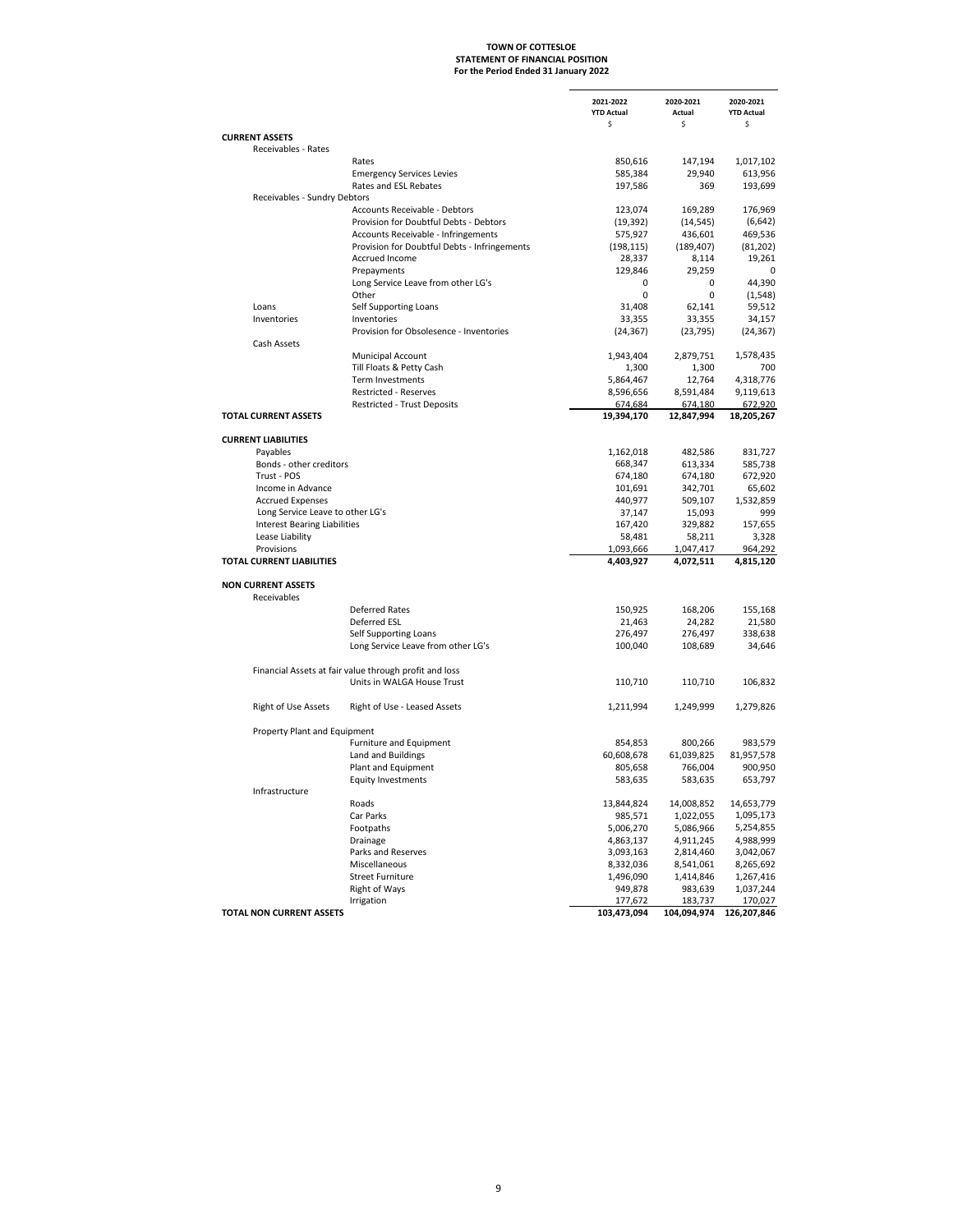### **For the Period Ended 31 January 2022 STATEMENT OF FINANCIAL POSITION TOWN OF COTTESLOE**

|                                           | 2021-2022<br><b>YTD Actual</b> | 2020-2021<br>Actual | 2020-2021<br><b>YTD Actual</b> |
|-------------------------------------------|--------------------------------|---------------------|--------------------------------|
|                                           | \$                             | Ś.                  | Ś                              |
|                                           |                                |                     |                                |
| <b>NON CURRENT LIABILITIES</b>            |                                |                     |                                |
| Payables                                  | $\Omega$                       | $\Omega$            | 13,157                         |
| Long Service Leave to other LG's          | 57,447                         | 74,468              | 87,297                         |
| <b>Interest Bearing Liabilities</b>       |                                |                     |                                |
| Debentures                                | 2,810,904                      | 2,810,905           | 3,140,786                      |
| Lease Liabilities                         | 1,189,584                      | 1,246,805           | 1,305,016                      |
| Provisions                                | 95,048                         | 120,955             | 101,367                        |
| TOTAL NON CURRENT LIABILITIES             | 4,152,983                      | 4,253,133           | 4,647,623                      |
| <b>NET ASSETS</b>                         | 114,310,354                    | 108,617,324         | 134,950,370                    |
| <b>EQUITY</b>                             |                                |                     |                                |
| Reserves - Cash Backed                    | 8,605,104                      | 8,591,484           | 9,119,613                      |
| <b>Reserves - Asset Revaluation</b>       | 71,591,811                     | 71,591,811          | 92,073,469                     |
| <b>Retained Surplus</b>                   | 34,113,439                     | 28,434,029          | 33,757,288                     |
| <b>TOTAL EQUITY</b>                       | 114,310,354                    | 108,617,324         | 134,950,370                    |
|                                           |                                |                     |                                |
| <b>RESERVES - CASH BACKED</b>             |                                |                     |                                |
| Opening Balance                           | 8,591,484                      | 9,087,247           | 9,087,247                      |
| <b>Transfer to Reserves</b>               | 13,620                         | 2,891,989           | 32,366                         |
| <b>Transfer from Reserves</b>             | 0                              | (3,387,752)         | 0                              |
| <b>TOTAL RESERVES - CASH BACKED</b>       | 8,605,104                      | 8,591,484           | 9,119,613                      |
| <b>RESERVES - ASSET REVALUATION</b>       |                                |                     |                                |
| <b>Opening Balance</b>                    | 71,591,811                     | 71,591,811          | 92,073,469                     |
| <b>TOTAL RESERVES - ASSET REVALUATION</b> | 71,591,811                     | 71,591,811          | 92,073,469                     |
| <b>RETAINED SURPLUS</b>                   |                                |                     |                                |
| <b>Opening Balance</b>                    | 28,434,029                     | 27,948,844          | 27,948,844                     |
| Change in Net Assets from Operations      | 5,693,065                      | (10, 579)           | 5,840,810                      |
| <b>Transfer from Reserve</b>              | 0                              | 3,387,752           | 0                              |
| <b>Transfer to Reserve</b>                | (13, 655)                      | (2,891,988)         | (32, 366)                      |
| <b>TOTAL RETAINED SURPLUS</b>             | 34,113,439                     | 28,434,029          | 33,757,288                     |
| <b>TOTAL EQUITY</b>                       | 114,310,354                    | 108,617,324         | 134,950,370                    |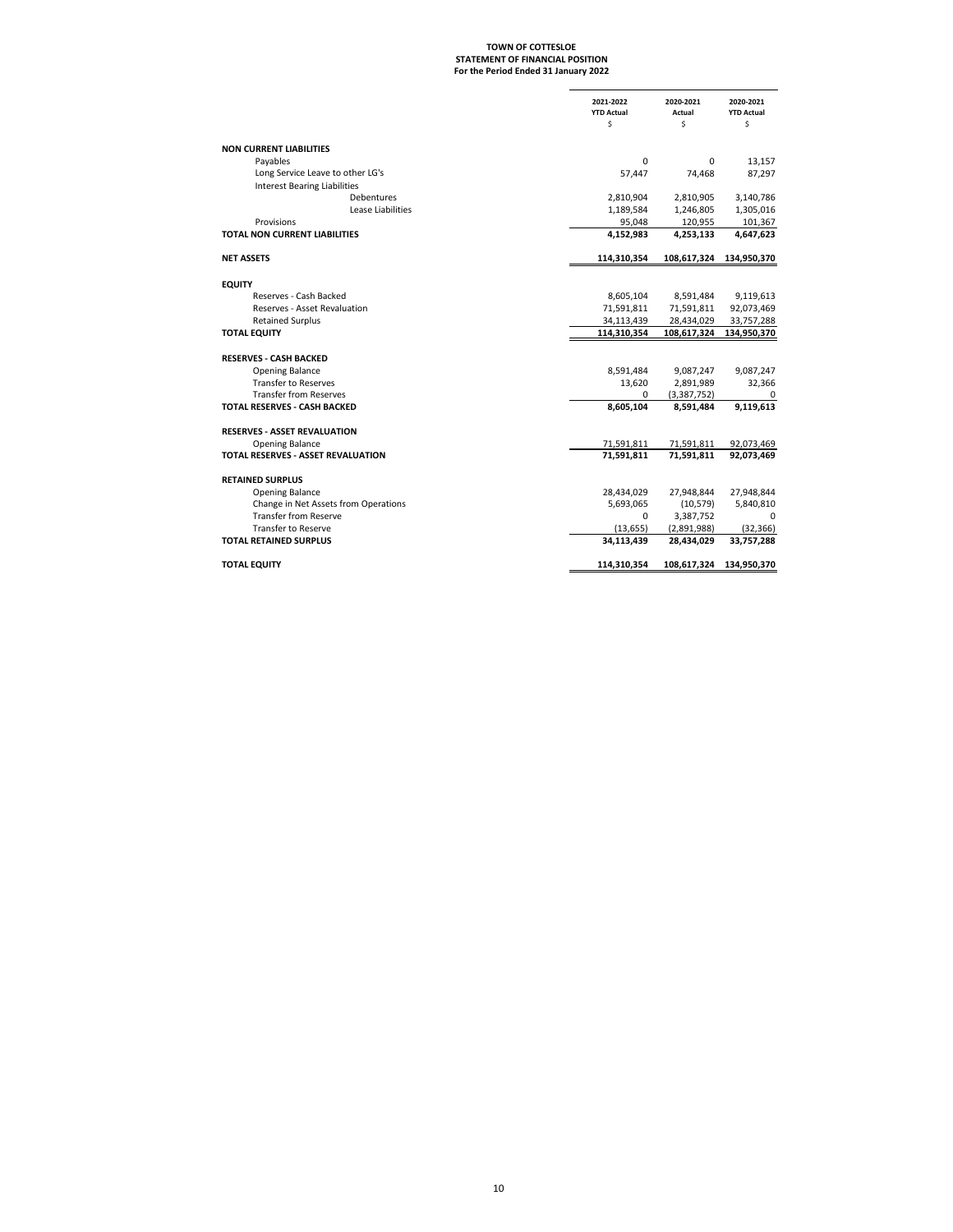#### **TOWN OF COTTESLOE STATEMENT OF CAPITAL ACQUSITIONS AND CAPITAL FUNDING For the Period Ended 31 January 2022**

|                                          |             |                   | Actual       |                     |                   |               |            |
|------------------------------------------|-------------|-------------------|--------------|---------------------|-------------------|---------------|------------|
|                                          |             | <b>Actual New</b> | (Renewal     |                     |                   | Annual        |            |
| <b>Capital Acquisitions</b>              | <b>Note</b> | /Upgrade          | Expenditure) | <b>Actual Total</b> | <b>YTD Budget</b> | <b>Budget</b> | Variance   |
|                                          |             | (a)               | (b)          | $(c) = (a)+(b)$     | (d)               |               | (d) - (c)  |
|                                          |             | Ś.                |              |                     |                   | Ś             |            |
| Land and Buildings                       | 13          | 25,130            | 144          | 25,274              | 154,200           | 1,428,200     | (128, 926) |
| Infrastructure Assets - Roads            | 13          | 318,183           |              | 318,183             |                   | 326,950       | 318,183    |
| Infrastructure Assets - Carparks         | 13          |                   | 13,526       | 13,526              | 4,999             | 40,000        | 8,527      |
| Infrastructure Assets - Footpaths        | 13          |                   | 31,064       | 31,064              | 56,000            | 90,000        | (24, 936)  |
| Infrastructure Assets - Drainage         | 13          |                   |              | 0                   | 750,000           | 750,000       | (750,000)  |
| Infrastructure Assets - Parks & Reserves | 13          | 331,786           |              | 331,786             | 476,409           | 1,143,409     | (144, 623) |
| Infrastructure Assets - Miscellaneous    | 13          | 24,921            | 9,571        | 34,492              | 92,500            | 190,000       | (58,008)   |
| Infrastructure Assets - Street Furniture | 13          | 6,440             | 121,980      | 128,420             | 164,752           | 307,198       | (36, 332)  |
| Infrastructure Assets - Rights of Way    | 13          |                   |              |                     |                   | 20,000        |            |
| Infrastructure Assets - Irrigation       | 13          |                   |              |                     |                   | 20,000        | U          |
| Plant and Equipment                      | 13          |                   | 168,503      | 168,503             | 138,462           | 240,462       | 30,041     |
| Furniture and Equipment                  | 13          |                   | 97,182       | 97,182              | 11,500            | 36,500        | 85,682     |
| Capital Expenditure Totals               |             | 706,460           | 441,970      | 1,148,430           | 1,848,822         | 4,592,719     | (700,392)  |

**Funded By:**

| <b>Capital Grants and Contributions</b>         | 449,407 | 0         | 1,754,321 | (449, 407) |
|-------------------------------------------------|---------|-----------|-----------|------------|
| <b>Borrowings</b>                               |         |           |           |            |
| Other (Disposals & C/Fwd)                       | 86,360  | 80,000    | 140,000   | 6,360      |
| Own Source Funding - Cash Backed Reserves       |         |           |           |            |
| <b>Property Reserve</b>                         |         |           | 1,000,000 |            |
| Infrastructure Reserve                          |         |           | 160,409   |            |
| Foreshore Redevelopment Reserve                 |         |           | 598,929   |            |
| <b>Right of Way Reserve</b>                     |         |           | 20,000    |            |
| Total Own Source Funding - Cash Backed Reserves |         | 0         | 1,779,338 |            |
| Own Source Funding - Operations                 | 612,663 | 1,768,822 | 919,060   | (257, 345) |
| <b>Capital Funding Total</b>                    | 699,023 | 1,848,822 | 4,592,719 | (700, 392) |



**Comments**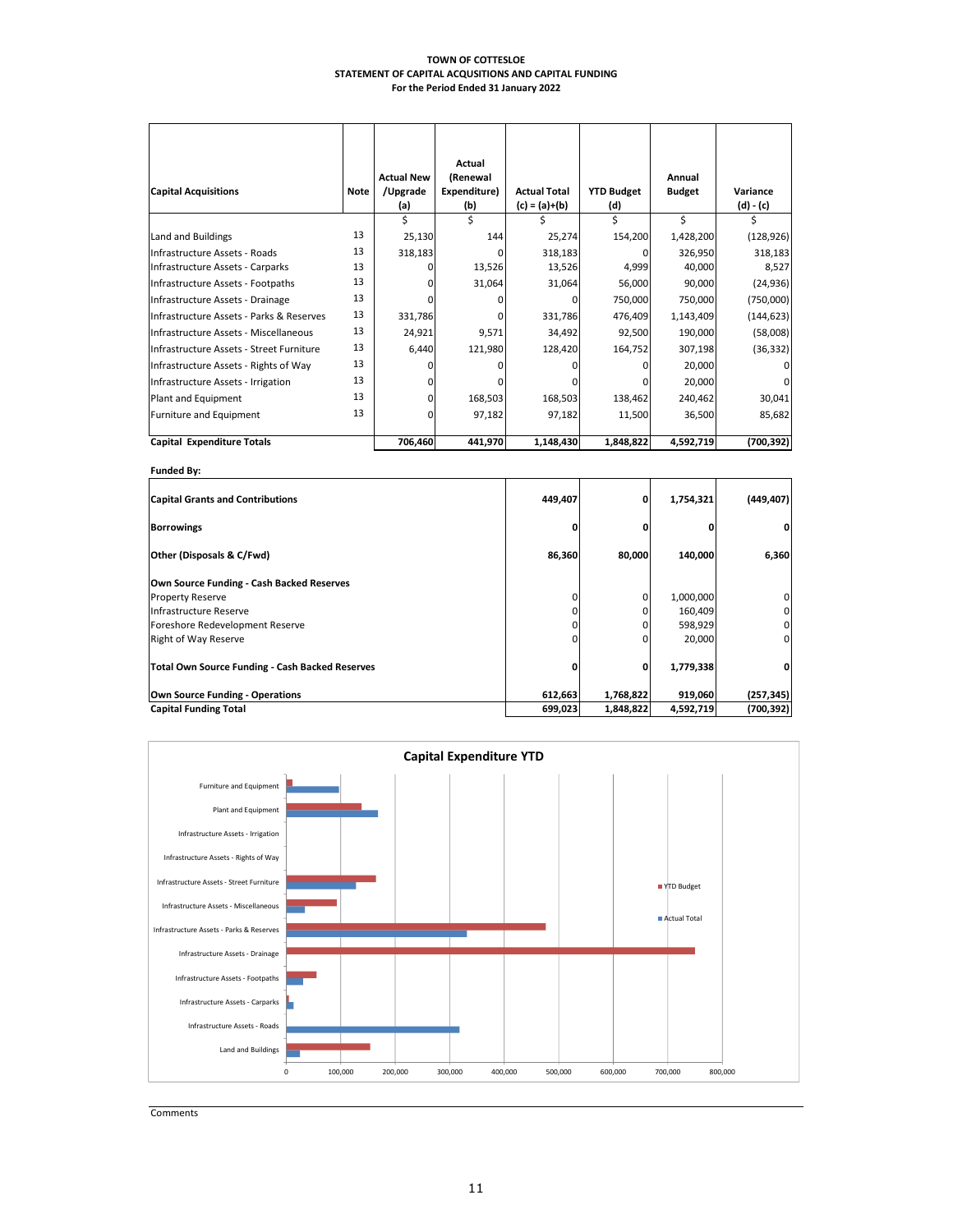#### **1. SIGNIFICANT ACCOUNTING POLICIES**

#### **(a) Basis of Accounting**

This statement comprises a special purpose financial report which has been prepared in accordance with Australian Accounting Standards (as they apply to local governments and not-for-profit entities), Australian Accounting Interpretations, other authoritative pronouncements of the Australian Accounting Standards Board, the Local Government Act 1995 and accompanying regulations. Material accounting policies which have been adopted in the preparation of this statement are presented below and have been consistently applied unless stated otherwise.

Except for cash flow and rate setting information, the report has also been prepared on the accrual basis and is based on historical costs, modified, where applicable, by the measurement at fair value of selected non‐current assets, financial assets and liabilities.

#### **Critical Accounting Estimates**

The preparation of a financial report in conformity with Australian Accounting Standards requires management to make judgements, estimates and assumptions that effect the application of policies and reported amounts of assets and liabilities, income and expenses.

The estimates and associated assumptions are based on historical experience and various other factors that are believed to be reasonable under the circumstances; the results of which form the basis of making the judgements about carrying values of assets and liabilities that are not readily apparent from other sources. Actual results may differ from these estimates.

#### **(b) The Local Government Reporting Entity**

All Funds through which the Council controls resources to carry on its functions have been included in this statement.

In the process of reporting on the local government as a single unit, all transactions and balances between those funds (for example, loans and transfers between Funds) have been eliminated.

All monies held in the Trust Fund are excluded from the statement, but a separate statement of those monies appears at Note 12.

#### **(c) Rounding Off Figures**

All figures shown in this statement are rounded to the nearest dollar.

#### **(d) Rates, Grants, Donations and Other Contributions**

Rates, grants, donations and other contributions are recognised as revenues when the local government obtains control over the assets comprising the contributions. Control over assets acquired from rates is obtained at the commencement of the rating period or, where earlier, upon receipt of the rates.

#### **(e) Goods and Services Tax**

Revenues, expenses and assets are recognised net of the amount of GST, except where the amount of GST incurred is not recoverable from the Australian Taxation Office (ATO).

Receivables and payables are stated inclusive of GST receivable or payable. The net amount of GST recoverable from, or payable to, the ATO is included with receivables or payables in the statement of financial position.

Cash flows are presented on a gross basis. The GST components of cash flows arising from investing or financing activities which are recoverable from, or payable to, the ATO are presented as operating cash flows.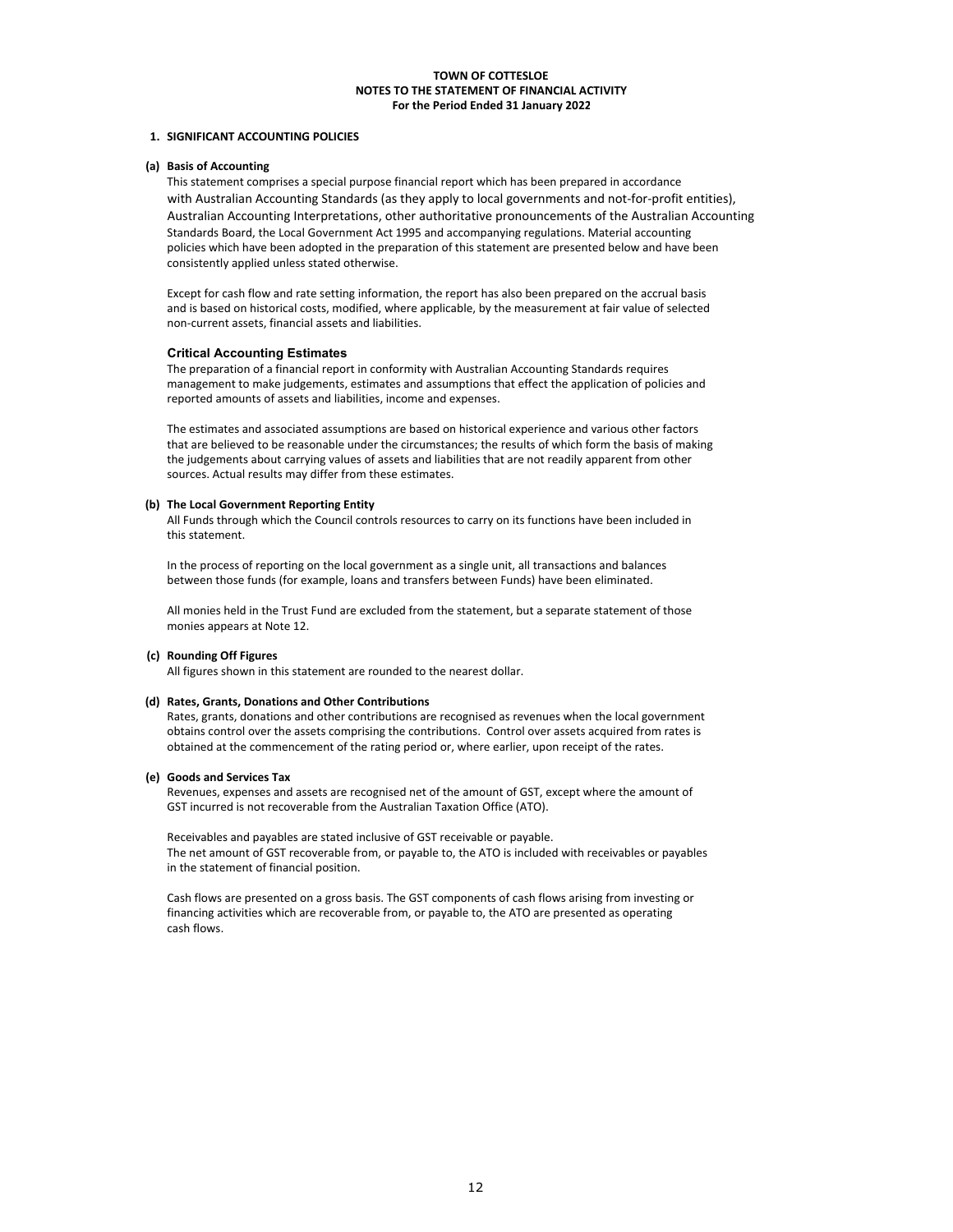#### **1. SIGNIFICANT ACCOUNTING POLICIES (Continued)**

#### **(f) Cash and Cash Equivalents**

Cash and cash equivalents include cash on hand, cash at bank, deposits available on demand with banks and other short term highly liquid investments that are readily convertible to known amounts of cash and which are subject to an insignificant risk of changes in value and bank overdrafts.

Bank overdrafts are reported as short term borrowings in current liabilities in the statement of financial position.

#### **(g) Trade and Other Receivables**

Trade and other receivables include amounts due from ratepayers for unpaid rates and service charges and other amounts due from third parties for goods sold and services performed in the ordinary course of business.

Receivables expected to be collected within 12 months of the end of the reporting period are classified as current assets. All other receivables are classified as non‐current assets.

Collectability of trade and other receivables is reviewed on an ongoing basis. Debts that are known to be uncollectible are written off when identified. An allowance for doubtful debts is raised when there is objective evidence that they will not be collectible.

#### **(h) Inventories**

#### *General*

Inventories are measured at the lower of cost and net realisable value.

Net realisable value is the estimated selling price in the ordinary course of business less the estimated costs of completion and the estimated costs necessary to make the sale.

#### *Land Held for Resale*

Land held for development and sale is valued at the lower of cost and net realisable value. Cost includes the cost of acquisition, development, borrowing costs and holding costs until completion of development. Finance costs and holding charges incurred after development is completed are expensed.

Gains and losses are recognised in profit or loss at the time of signing an unconditional contract of sale if significant risks and rewards, and effective control over the land, are passed on to the buyer at this point.

Land held for sale is classified as current except where it is held as non-current based on Council's intentions to release for sale.

#### **(i) Fixed Assets**

All assets are initially recognised at cost. Cost is determined as the fair value of the assets given as consideration plus costs incidental to the acquisition. For assets acquired at no cost or for nominal consideration, cost is determined as fair value at the date of acquisition. The cost of non‐current assets constructed by the local government includes the cost of all materials used in the construction, direct labour on the project and an appropriate proportion of variable and fixed overhead.

Certain asset classes may be revalued on a regular basis such that the carrying values are not materially different from fair value. Assets carried at fair value are to be revalued with sufficient regularity to ensure the carrying amount does not differ materially from that determined using fair value at reporting date.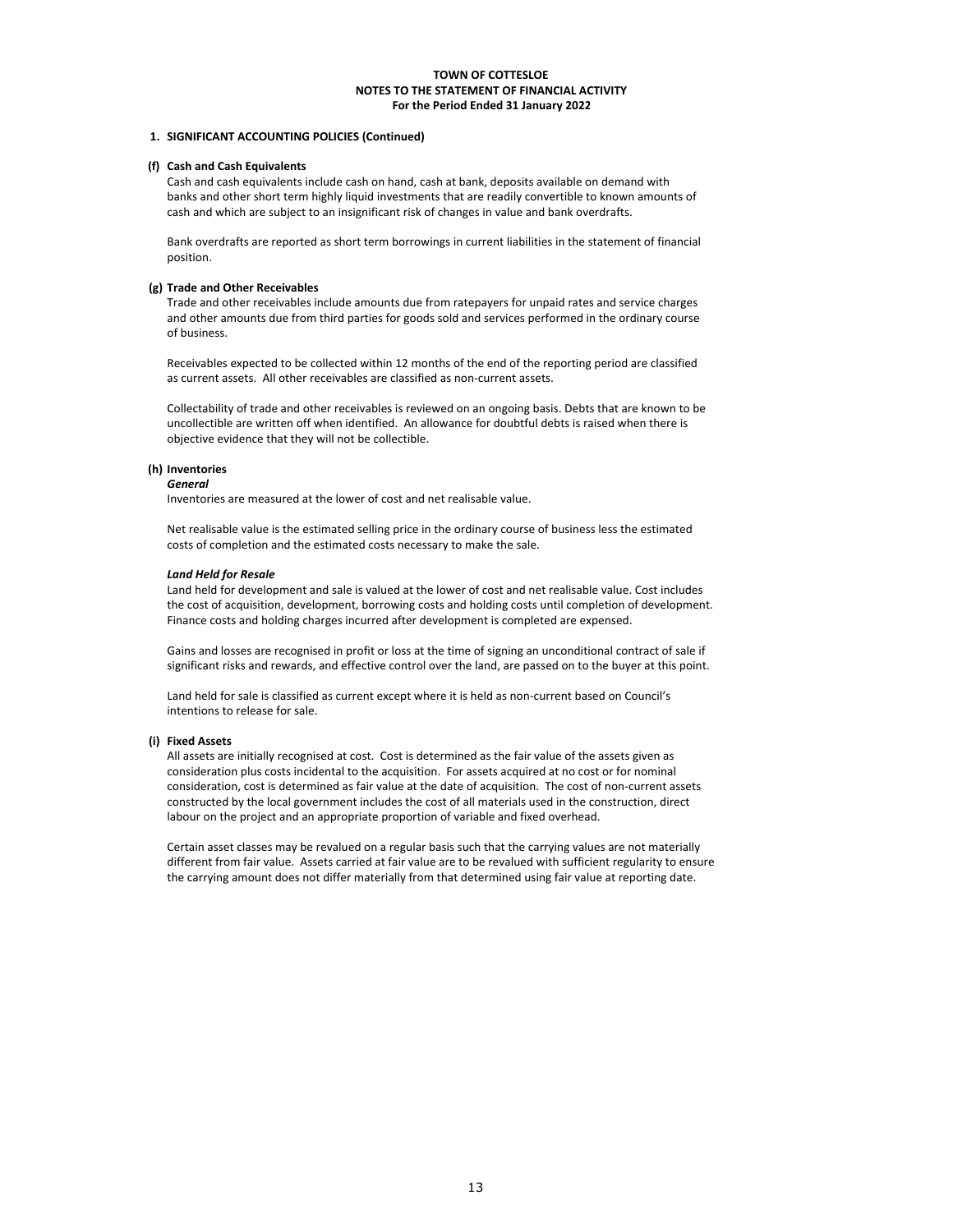#### **1. SIGNIFICANT ACCOUNTING POLICIES (Continued)**

#### **(j) Depreciation of Non‐Current Assets**

All non-current assets having a limited useful life are systematically depreciated over their useful lives in a manner which reflects the consumption of the future economic benefits embodied in those assets.

Depreciation is recognised on a straight-line basis, using rates which are reviewed each reporting period. Major depreciation rates and periods are:

| 33 - 159 years |
|----------------|
| 2 to 15 years  |
| 2 to 10 years  |
| 25 to 50 years |
| 26 to 50 years |
| 20 to 50 years |
| 8 to 25 years  |
| 5 to 237 years |
| 15 to 25 years |
| 34 years       |
| 34 years       |
| 10 to 60 years |
|                |

#### **(k) Trade and Other Payables**

Trade and other payables represent liabilities for goods and services provided to the Council prior to the end of the financial year that are unpaid and arise when the Council becomes obliged to make future payments in respect of the purchase of these goods and services. The amounts are unsecured, are recognised as a current liability and are normally paid within 30 days of recognition.

#### **(l) Employee Benefits**

The provisions for employee benefits relates to amounts expected to be paid for long service leave, annual leave, wages and salaries and are calculated as follows:

- (i) Wages, Salaries, Annual Leave and Long Service Leave (Short‐term Benefits) The provision for employees' benefits to wages, salaries, annual leave and long service leave expected to be settled within 12 months represents the amount the Town has a present obligation to pay resulting from employees services provided to balance date. The provision has been calculated at nominal amounts based on remuneration rates the Town expects to pay and includes related on‐costs.
- (ii) Annual Leave and Long Service Leave (Long‐term Benefits)

The liability for long service leave is recognised in the provision for employee benefits and measured as the present value of expected future payments to be made in respect of services provided by employees up to the reporting date using the project unit credit method. Consideration is given to expected future wage and salary levels, experience of employee departures and periods of service. Expected future payments are discounted using market yields at the reporting date on national government bonds with terms to maturity and currency that match as closely as possible, the estimated future cash outflows. Where the Town does not have the unconditional right to defer settlement beyond 12 months, the liability is recognised as a current liability.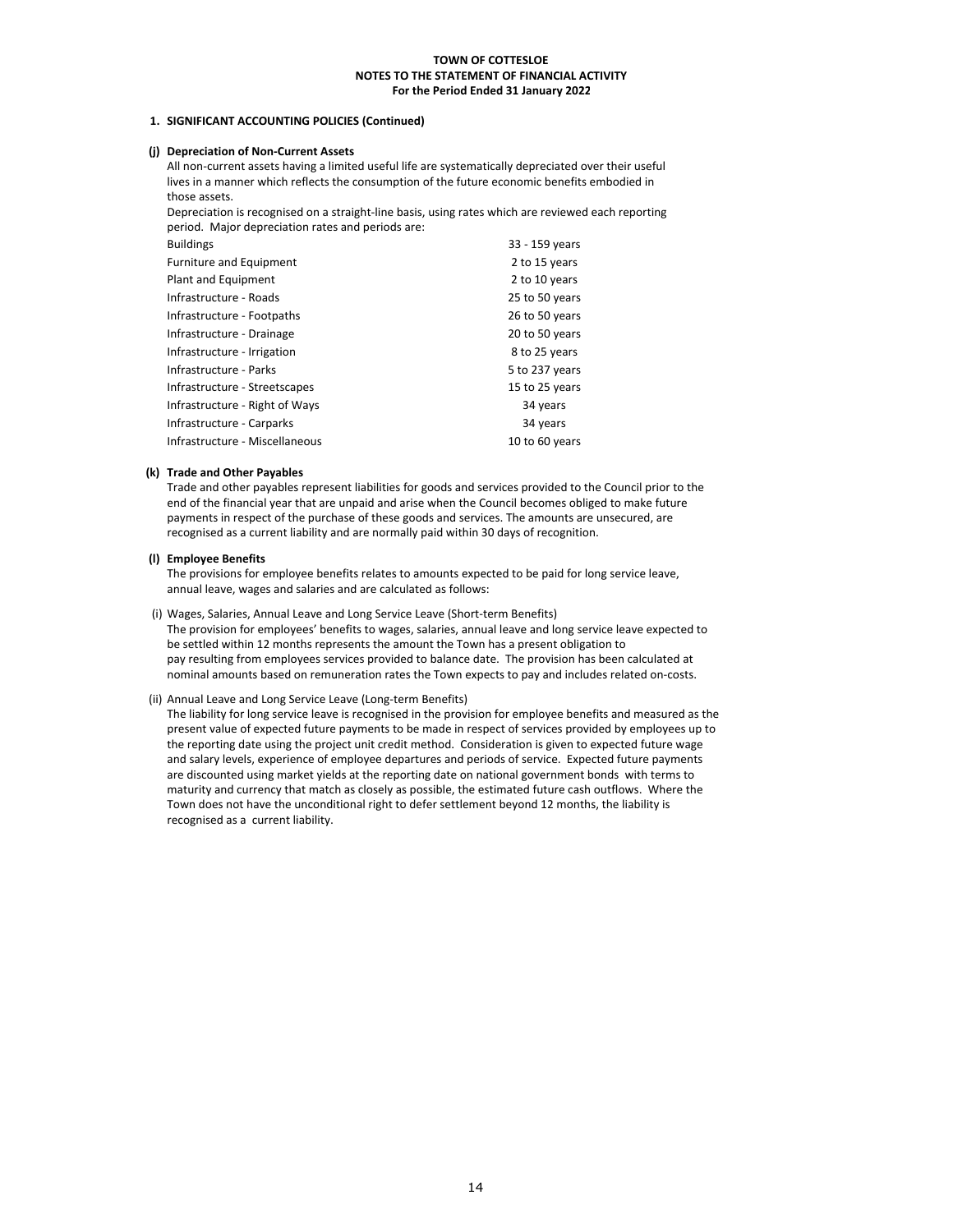#### **1. SIGNIFICANT ACCOUNTING POLICIES (Continued)**

#### **(m) Interest‐bearing Loans and Borrowings**

All loans and borrowings are initially recognised at the fair value of the consideration received less directly attributable transaction costs.

After initial recognition, interest‐bearing loans and borrowings are subsequently measured at amortised cost using the effective interest method. Fees paid on the establishment of loan facilities that are yield related are included as part of the carrying amount of the loans and borrowings.

Borrowings are classified as current liabilities unless the Council has an unconditional right to defer settlement of the liability for at least 12 months after the balance sheet date.

#### *Borrowing Costs*

Borrowing costs are recognised as an expense when incurred except where they are directly attributable to the acquisition, construction or production of a qualifying asset. Where this is the case, they are capitalised as part of the cost of the particular asset.

#### **(n) Provisions**

Provisions are recognised when: The council has a present legal or constructive obligation as a result of past events; it is more likely than not that an outflow of resources will be required to settle the obligation; and the amount has been reliably estimated. Provisions are not recognised for future operating losses.

Where there are a number of similar obligations, the likelihood that an outflow will be required in settlement is determined by considering the class of obligations as a whole. A provision is recognised even if the likelihood of an outflow with respect to any one of item included in the same class of obligations may be small.

#### **(o) Current and Non‐Current Classification**

In the determination of whether an asset or liability is current or non-current, consideration is given to the time when each asset or liability is expected to be settled. The asset or liability is classified as current if it is expected to be settled within the next 12 months, being the Council's operational cycle. In the case of liabilities where Council does not have the unconditional right to defer settlement beyond 12 months, such as vested long service leave, the liability is classified as current even if not expected to be settled within the next 12 months. Inventories held for trading are classified as current even if not expected to be realised in the next 12 months except for land held for resale where it is held as non current based on Council's intentions to release for sale.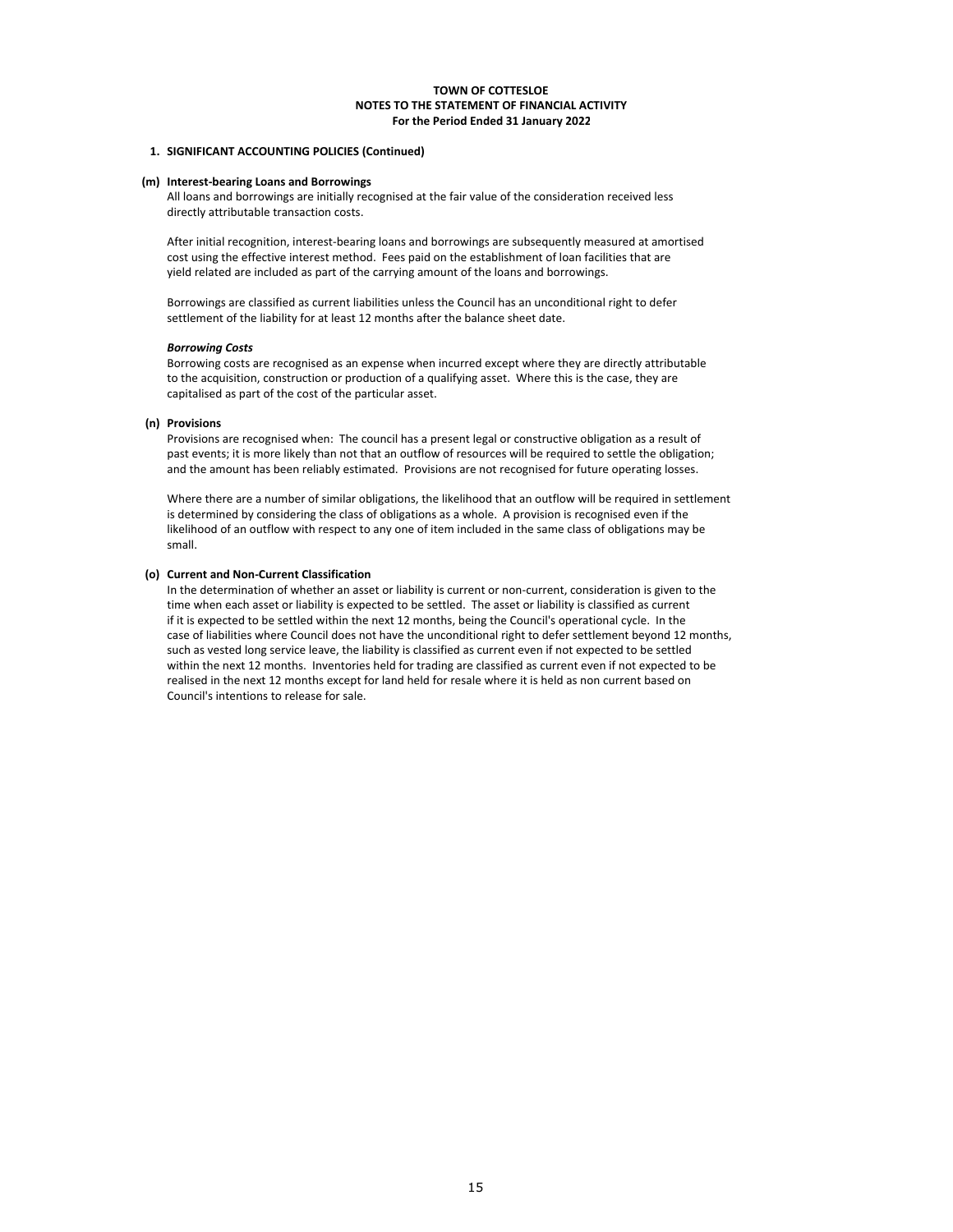#### **For the Period Ended 31 January 2022 TOWN OF COTTESLOE NOTES TO THE STATEMENT OF FINANCIAL ACTIVITY**

#### **1. SIGNIFICANT ACCOUNTING POLICIES (Continued)**

#### **(p) Nature or Type Classifications**

#### **Rates**

All rates levied under the Local Government Act 1995. Includes general, differential, specific area rates, minimum rates, interim rates, back rates, ex-gratia rates, less discounts offered. Exclude administration fees, interest on instalments, interest on arrears and service charges.

#### **Operating Grants, Subsidies and Contributions**

Refer to all amounts received as grants, subsidies and contributions that are not non-operating grants.

#### **Non‐Operating Grants, Subsidies and Contributions**

Amounts received specifically for the acquisition, construction of new or the upgrading of non‐current assets paid to a local government, irrespective of whether these amounts are received as capital grants, subsidies, contributions or donations.

#### **Profit on Asset Disposal**

Profit on the disposal of assets including gains on the disposal of long term investments. Losses are disclosed under the expenditure classifications.

#### **Fees and Charges**

Revenues (other than service charges) from the use of facilities and charges made for local government services, sewerage rates, rentals, hire charges, fee for service, photocopying charges, licences, sale of goods or information, fines, penalties and administration fees. Local governments may wish to disclose more detail such as rubbish collection fees, rental of property, fines and penalties, other fees and charges.

#### **Interest Earnings**

Interest and other items of a similar nature received from bank and investment accounts, interest on rate instalments, interest on rate arrears and interest on debtors.

#### **Other Revenue / Income**

Other revenue, which can not be classified under the above headings, includes dividends, discounts, rebates etc.

#### **Employee Costs**

All costs associate with the employment of person such as salaries, wages, allowances, benefits such as vehicle and housing, superannuation, employment expenses, removal expenses, relocation expenses, worker's compensation insurance, training costs, conferences, safety expenses, medical examinations, fringe benefit tax, etc.

#### **Materials and Contracts**

All expenditures on materials, supplies and contracts not classified under other headings. These include supply of goods and materials, legal expenses, consultancy, maintenance agreements, communication expenses, advertising expenses, membership, periodicals, publications, hire expenses, rental, leases, postage and freight etc. Local governments may wish to disclose more detail such as contract services, consultancy, information technology, rental or lease expenditures.

#### **Utilities (Gas, Electricity, Water, etc.)**

Expenditures made to the respective agencies for the provision of power, gas or water. Exclude expenditures incurred for the reinstatement of roadwork on behalf of these agencies.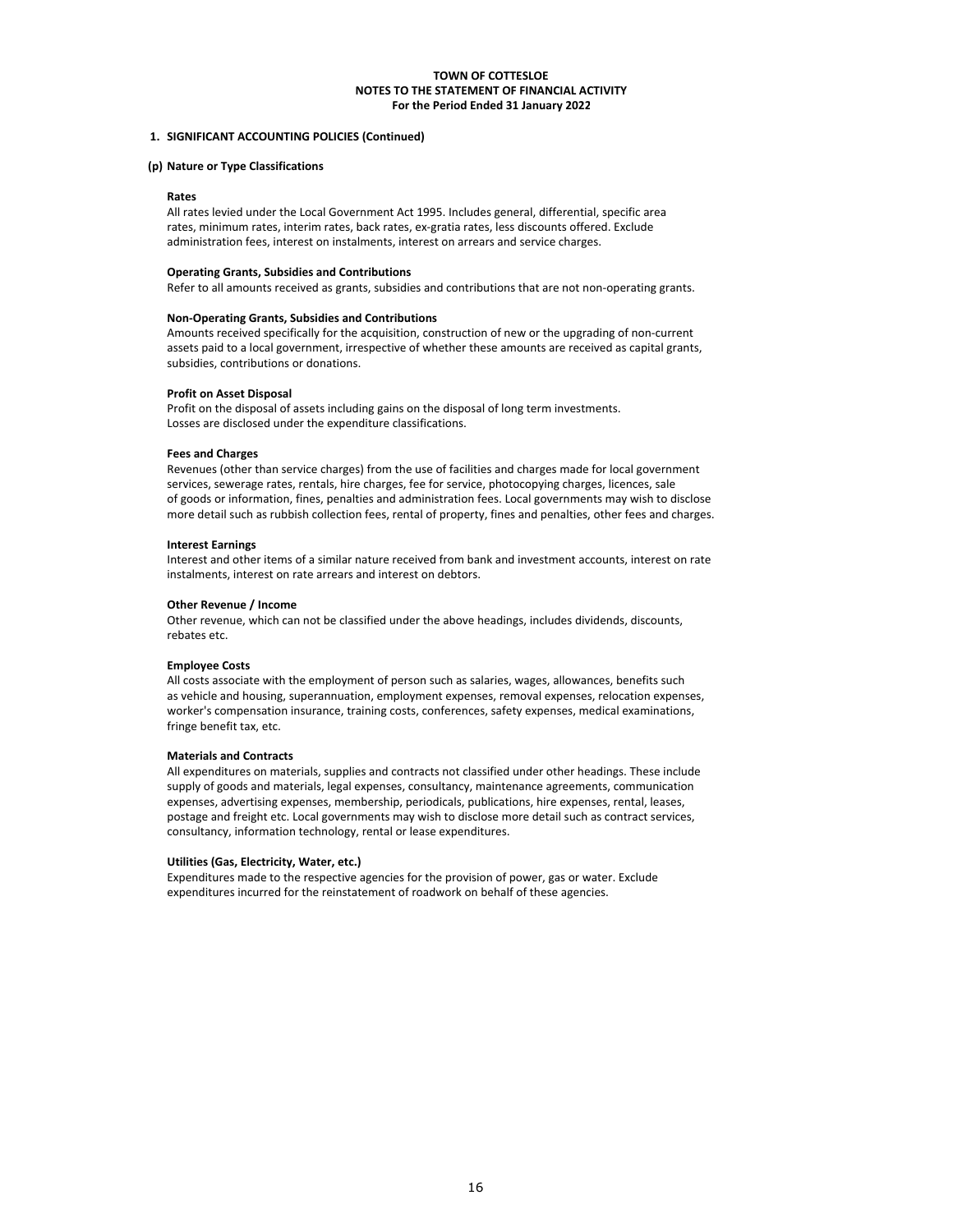#### **1. SIGNIFICANT ACCOUNTING POLICIES (Continued)**

#### **(q) Nature or Type Classifications (Continued)**

#### **Insurance**

All insurance other than worker's compensation and health benefit insurance included as a cost of employment.

#### **Loss on asset disposal**

Loss on the disposal of fixed assets.

#### **Depreciation on non‐current assets**

Depreciation expense raised on all classes of assets.

#### **Interest expenses**

Interest and other costs of finance paid, including costs of finance for loan debentures, overdraft accommodation and refinancing expenses.

#### **Other expenditure**

Statutory fees, taxes, provision for bad debts, member's fees or levies including WA Fire Brigade Levy and State taxes. Donations and subsidies made to community groups.

#### **(r) Statement of Objectives**

Council has adopted a 'Plan for the future' comprising a Strategic Community Plan and Corporate Business Plan to provide the long term community vision, aspirations and objectives.

operational and financial objectives. These objectives have been established both on an overall basis, reflected by the Town's Community Vision, and for each of its broad activities/programs. In order to discharge its responsibilities to the community, the Town has developed a set of

#### **COMMUNITY VISION**

sustainable strategies. Members of the community will continue to be engaged to shape the "To preserve and improve Cottesloe's natural and built environment and beach lifestyle by using future for Cottesloe and strengthen Council's leadership role."

#### **(s) Reporting Programs**

Council operations as disclosed in this statement encompass the following service orientated activities/programs:

#### **GOVERNANCE**

Expenses associated with provision of services to members of council and elections. Also included are costs associated with computer operations, corporate accounting, corporate records and asset management. Costs reported as administrative expenses are redistributed.

#### **GENERAL PURPOSE FUNDING**

Rates and associated revenues, general purpose government grants, interest revenue and other miscellaneous revenues. The costs associated with raising the above mentioned revenues, eg. Valuation expenses, debt collection and overheads.

#### **LAW, ORDER, PUBLIC SAFETY**

Enforcement of Local Laws, fire prevention, animal control and provision of ranger services.

#### **HEALTH**

Health inspection services and food quality control.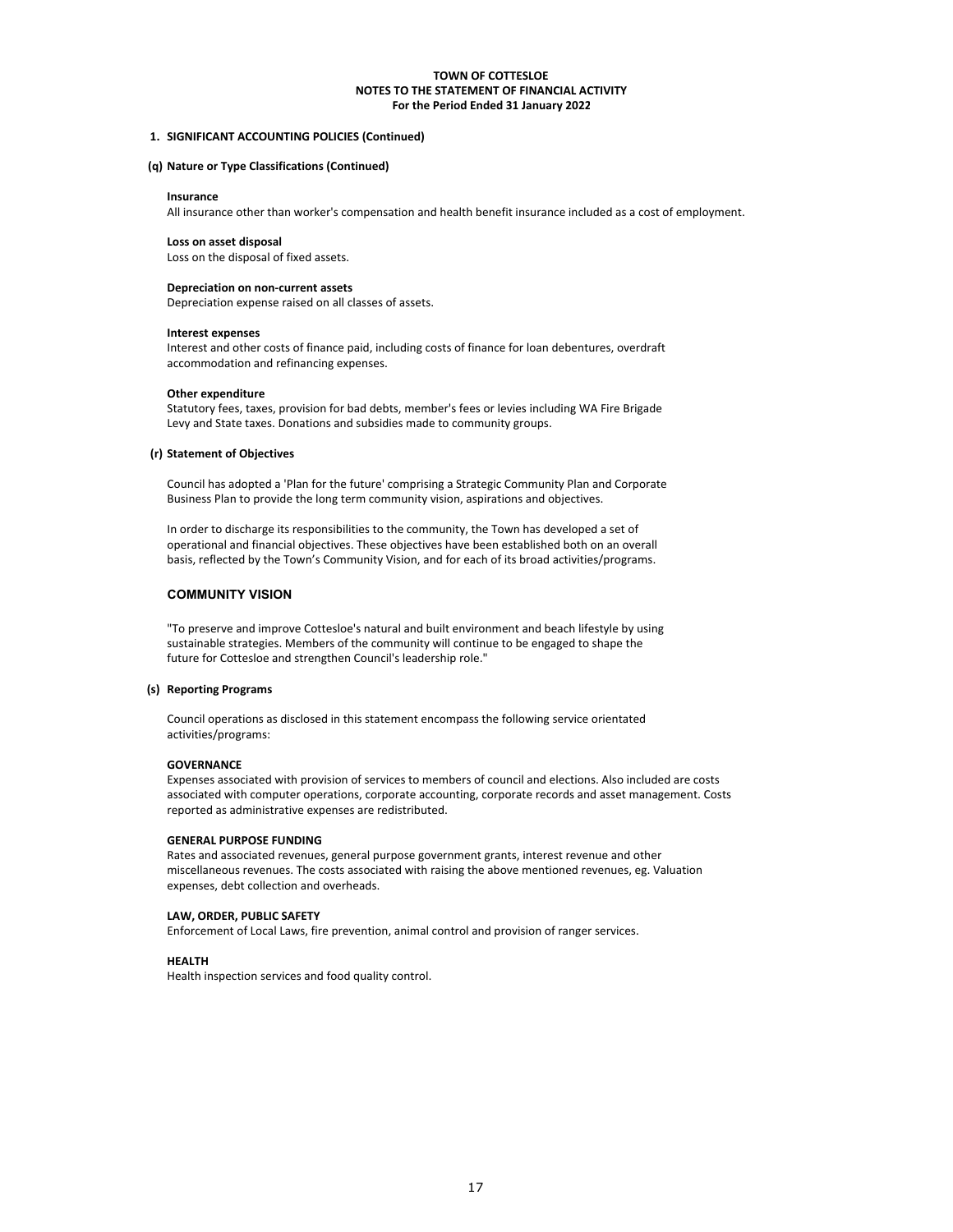#### **1. SIGNIFICANT ACCOUNTING POLICIES (Continued)**

#### **(s) Reporting Programs (Continued)**

#### **COMMUNITY AMENITIES**

Sanitation, stormwater drainage, protection of the environment, public conveniences and town planning.

#### **RECREATION AND CULTURE**

Parks, gardens and recreation reserves, library services, swimming facilities, walk trails, foreshore and public halls.

#### **TRANSPORT**

Construction and maintenance of roads, footpaths, drainage works, parking facilities, traffic control, depot operations, plant purchase, and cleaning of streets.

#### **ECONOMIC SERVICES**

Tourism, community development, pest control, building services and private works.

#### **OTHER PROPERTY & SERVICES**

Plant works, plant overheads and stock of materials.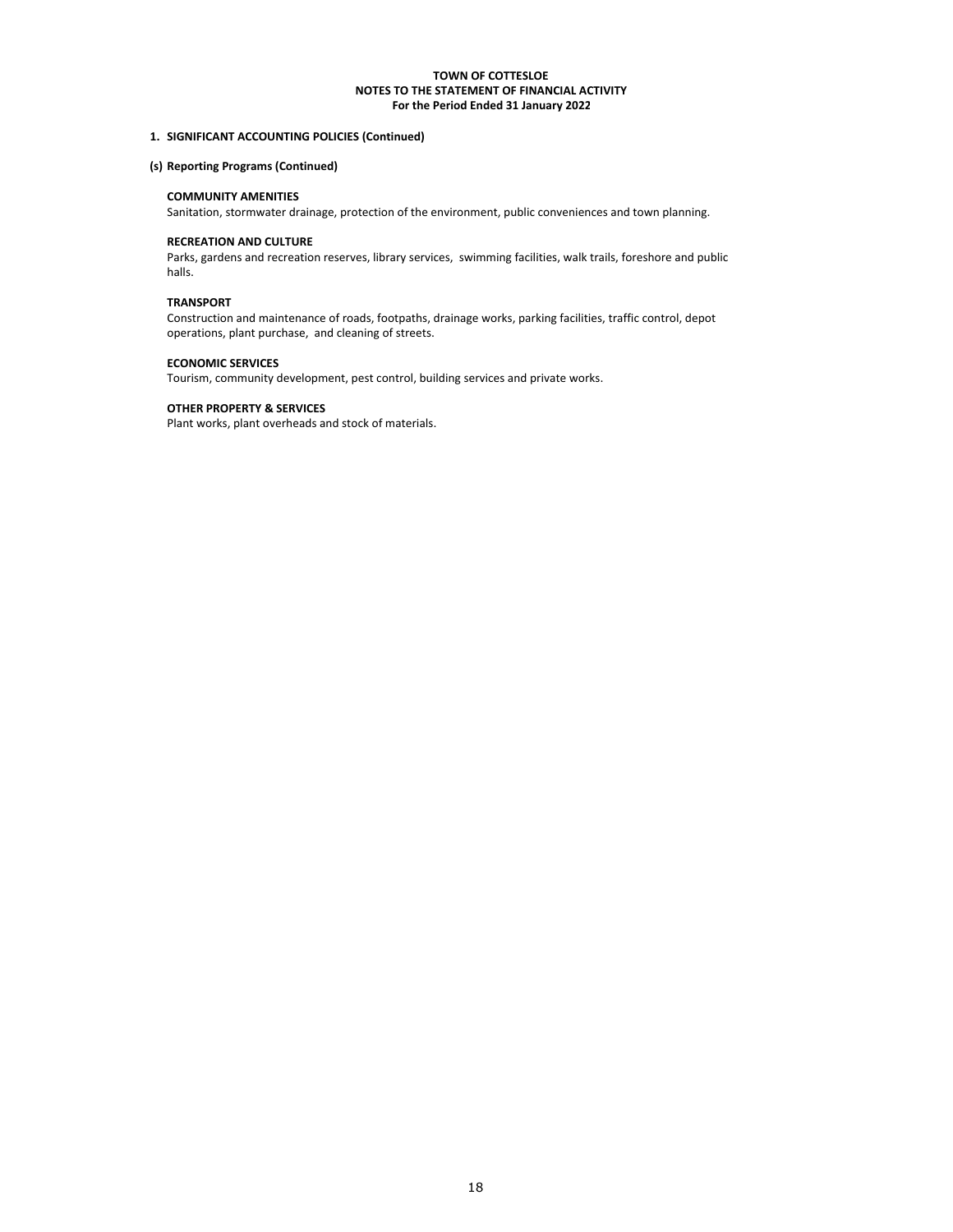### **Note 2: EXPLANATION OF MATERIAL VARIANCES (> \$25,000)**

| <b>Reporting Program</b>            | Var. \$ YTD | Var. % |                     | Timing/ Permanent Explanation of Variance                                                            |
|-------------------------------------|-------------|--------|---------------------|------------------------------------------------------------------------------------------------------|
| <b>Operating Revenues</b>           |             |        |                     |                                                                                                      |
| General Purpose Funding - Rates     | 42,566      | 0%     | Permanent           | Extra revenue from rates raised                                                                      |
|                                     | 35,124      | 42%    |                     | Food premises outdoor eating fees, temporary stallholdr                                              |
| Health                              |             |        | Permanent           | fees & other health fees are above budget                                                            |
| <b>Community Amenities</b>          | 173,807     | 50%    | Timing<br>Permanent | Timing of various other fees<br>Bin Collection charges and DAP fees                                  |
|                                     |             |        |                     | Timing on Grant income for coastal projects, and revenue                                             |
| <b>Recreation and Culture</b>       | 105,740     | 51%    | Timing              | from facilities hire                                                                                 |
| Transport                           | 500,729     | 83%    | Permanent           | Extra revenue from parking fines                                                                     |
| Other Property and Services         | 31,683      | 4920%  | Timing<br>Permanent | Timing of the receipt of the Main Roads direct grant<br>Extra rembursements offset in expenses       |
| <b>Capital Revenues</b>             |             |        |                     |                                                                                                      |
|                                     |             |        |                     | Received LRCI grant for Dutch Inn playground \$200k, RTR                                             |
| Grants, Subsidies and Contributions | 449,407     |        | Timing              | \$67k, Main Rooads \$69k, and Urban Canopy/PSP grant<br>funding                                      |
| <b>Total Revenue Variance</b>       | 1,343,445   |        |                     |                                                                                                      |
| <b>Operating Expenses</b>           |             |        |                     |                                                                                                      |
| <b>General Purpose Funding</b>      | (30,033)    | 14%    | Timing              | Timing of office expenses - administration allocations                                               |
| Governance                          | 447,762     | (94%)  | Timing              | Timing of allocation of administration costs, elected                                                |
|                                     |             |        |                     | members quarterly fees, donations, and wesroc contribution                                           |
| <b>Education and Welfare</b>        | (73, 911)   | 41%    | Timing              | Timing of administration overhead allocation costs                                                   |
| Transport                           | 83,677      | (4%)   | Timing              | Timing of road and parking facilities maintenance                                                    |
| Other Property and Services         | 146,163     | (719%) | Timing              | Timing of lease interest expenses and public works, plant<br>and administration overhead allocations |
| <b>Capital Expenses</b>             |             |        |                     |                                                                                                      |
| Furniture and Equipment             | (85, 682)   | 745%   | Permanent           | Purchase of IT equipment - budgeted for in 20/21, due to<br>covid received and paid for in 21/22.    |
| Land and Buildings                  | 128,926     | (84%)  | Timing              | Timing of Anderson Pavillion Development                                                             |
| Plant and Equipment                 | (30,041)    | 22%    | Timing              | Timing of plant replacement program                                                                  |
| Infrastructure - Roads              | (318, 183)  |        | Timing              | Timing of Roads program                                                                              |
| Infrastructure - Drainage           | 750,000     | (100%) | Timing              | Contract awarded, works not yet invoiced                                                             |
| Infrastructure - Parks & Reserves   | 144,623     | (30%)  | Timing              | Timing of Dutch Inn playground upgrade                                                               |
| Infrastructure - Miscellaneous      | 58,008      | (63%)  | Timing              | Timing of Forehore development                                                                       |
| Infrastructure - Streetscape        | 36,332      | (22%)  | Timing              | Timing of Street Tree planting                                                                       |
| <b>Total Expenditure Variance</b>   | 1,267,718   |        |                     |                                                                                                      |
| <b>Non Cash</b>                     |             |        |                     |                                                                                                      |
| Depreciation                        | 248,432     | (3%)   | Permanent           | Increased depreciation charges, due to revaluation at 30<br>June.                                    |
| Leave Provisions                    | (25, 907)   |        | Timing              | Timing of employee leave provisions - reviewed every 6                                               |
|                                     |             |        |                     | months                                                                                               |
| <b>Total Non Cash</b>               | 222,525     |        |                     |                                                                                                      |
|                                     |             |        |                     |                                                                                                      |
| <b>Financing</b>                    |             |        |                     |                                                                                                      |
| <b>Transfer from Reserves</b>       | (57,996)    | (100%) | Timing              | Transfers from reserves to occur once capital projects are<br>further progressed                     |
| Transfer to Reserves                | (1,777)     | 15%    | Timing              | Timing of interest on reserves                                                                       |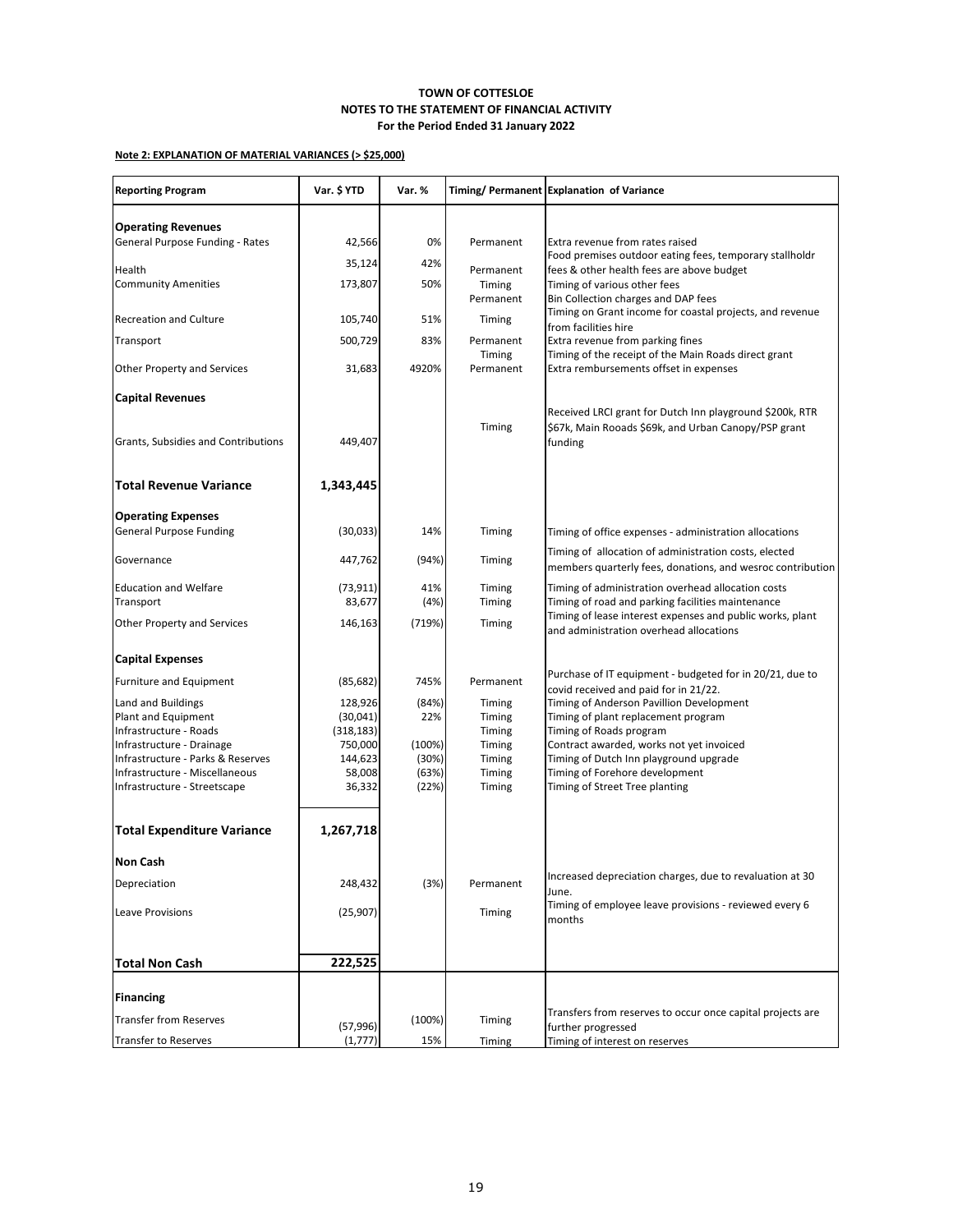#### **Note 3: NET CURRENT FUNDING POSITION**

|                                              |                | Positive=Surplus (Negative=Deficit) |              |                |  |
|----------------------------------------------|----------------|-------------------------------------|--------------|----------------|--|
|                                              |                |                                     |              |                |  |
|                                              |                | YTD 31 January                      |              | YTD 31 January |  |
|                                              | Note           | 2022                                | 30 June 2021 | 2021           |  |
|                                              |                | \$                                  | \$           | \$             |  |
| <b>Current Assets</b>                        |                |                                     |              |                |  |
| <b>Municipal Account</b>                     |                | 1,943,404                           | 2,879,751    | 1,578,435      |  |
| Till Floats & Petty Cash                     |                | 1,300                               | 1,300        | 700            |  |
| <b>Term Investments</b>                      |                | 5,864,467                           | 12,764       | 4,318,776      |  |
| <b>Restricted - Reserves</b>                 |                | 8,596,656                           | 8,591,484    | 9,119,613      |  |
| <b>Restricted - Trust Deposits</b>           |                | 674,684                             | 674,180      | 672,920        |  |
| Rates                                        |                | 850,616                             | 147,194      | 1,017,102      |  |
| <b>Emergency Services Levies</b>             |                | 585,384                             | 29,940       | 613,956        |  |
| Rates and ESL Rebates                        |                | 197,586                             | 369          | 193,699        |  |
| <b>Accounts Receivable - Debtors</b>         |                | 123,074                             | 169,289      | 176,969        |  |
| Provision for Doubtful Debts - Debtors       |                | (19, 392)                           | (14, 545)    | (6, 642)       |  |
| <b>Accounts Receivable - Infringements</b>   |                | 575,927                             | 436,601      | 469,536        |  |
| Provision for Doubtful Debts - Infringements |                | (198, 115)                          | (189, 407)   | (81, 202)      |  |
| <b>Accrued Income</b>                        |                | 28,337                              | 8,114        | 19,261         |  |
| Self Supporting Loans                        |                | 31,408                              | 62,141       | 59,512         |  |
| Prepayments                                  |                | 129,846                             | 29,259       |                |  |
| Long Service Leave from other LG's           |                | 0                                   | 0            | 44,390         |  |
| Other                                        |                | 67,961                              | 0            | (1,072)        |  |
| Inventories                                  |                | 33,355                              | 33,355       | 34,157         |  |
| Provision for Obsolesence - Inventories      |                | (24, 367)                           | (23, 795)    | (24, 367)      |  |
|                                              |                | 19,462,131                          | 12,847,994   | 18,205,743     |  |
| <b>Less: Current Liabilities</b>             |                |                                     |              |                |  |
| Payables                                     |                | (1, 162, 018)                       | (482, 586)   | (831, 727)     |  |
| Bonds - other creditors                      |                | (668, 347)                          | (613, 334)   | (585, 738)     |  |
| Trust - POS                                  |                | (674, 180)                          | (674, 180)   | (672, 920)     |  |
| Income in Advance                            |                | (101, 691)                          | (342,701)    | (65, 602)      |  |
| <b>Accrued Expenses</b>                      |                | (440, 977)                          | (509, 107)   | (1,532,859)    |  |
| Long Service Leave to other LG's             |                | (37, 147)                           | (15,093)     | (999)          |  |
| <b>Interest Bearing Liabilities</b>          |                | (167, 420)                          | (329, 882)   | (157, 655)     |  |
| Lease Liability                              |                | (58, 481)                           | (58, 211)    | (3,328)        |  |
| Provisions                                   |                | (1,093,666)                         | (1,047,417)  | (964, 292)     |  |
|                                              |                | (4,403,927)                         | (4,072,511)  | (4, 815, 120)  |  |
| Less:                                        |                |                                     |              |                |  |
| Cash Reserves                                | $\overline{7}$ | (8,596,656)                         | (8,591,484)  | (9, 119, 613)  |  |
| Loans - Clubs                                |                | (31, 408)                           | (62, 141)    | (59, 512)      |  |
|                                              |                |                                     |              |                |  |
| Add:                                         |                |                                     |              |                |  |
| Loans                                        |                | 167,420                             | 329,882      | 157,655        |  |
| Lease Liability                              |                | 58,481                              | 58,211       | 3,328          |  |
| Provisions                                   |                | 1,093,666                           | 1,047,417    | 964,292        |  |
| <b>Net Current Funding Position</b>          |                | 7,691,226                           | 1,557,368    | 5,333,445      |  |



**Comments ‐ Net Current Funding Position**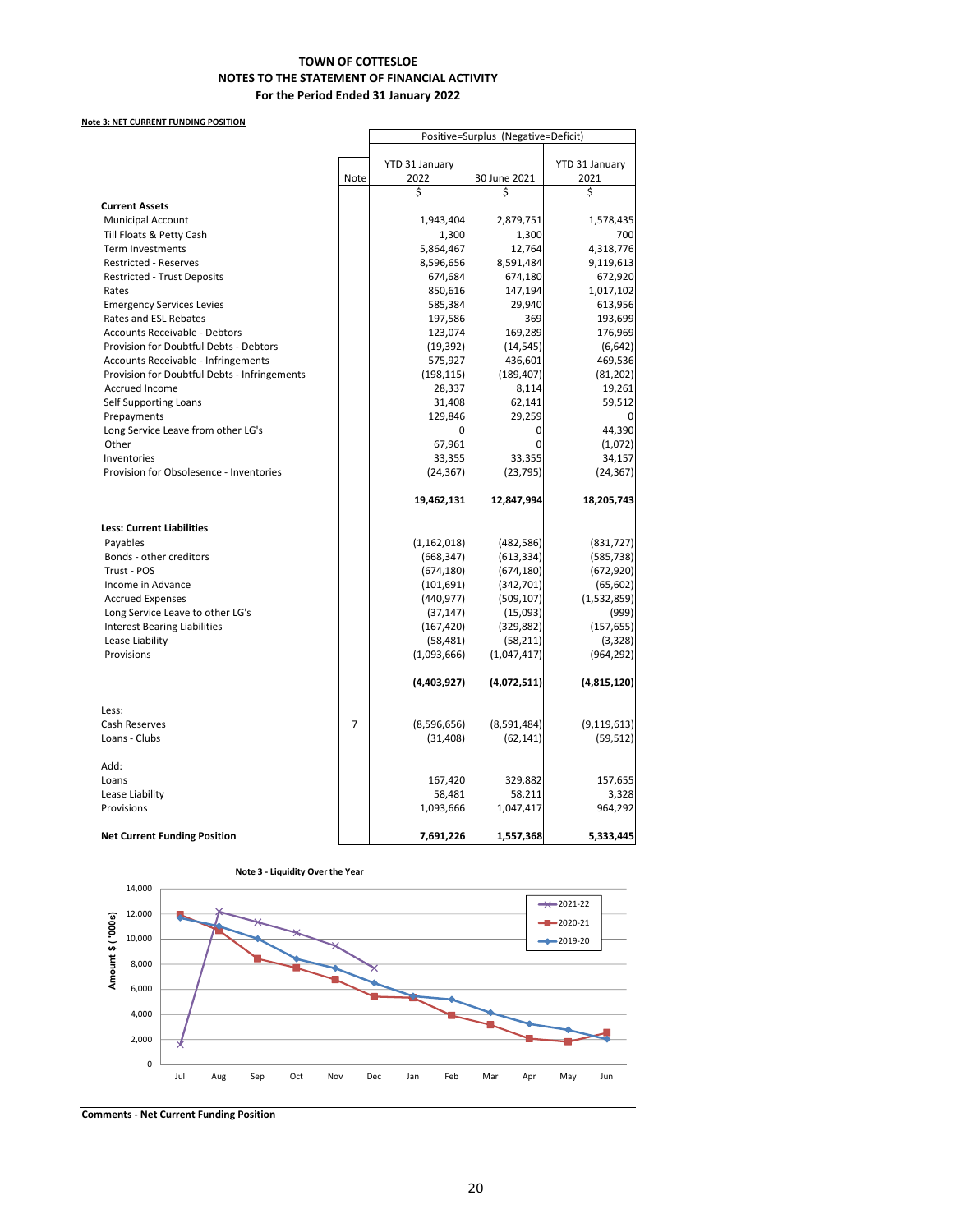#### **Note 4: CASH AND INVESTMENTS**

|     |                                            |          | <b>Green or ESG</b> | <b>Unrestricted</b> | Restricted | <b>Trust</b> | <b>Total</b> | Institution    | Maturity  |
|-----|--------------------------------------------|----------|---------------------|---------------------|------------|--------------|--------------|----------------|-----------|
|     |                                            | Rate     | <b>Deposit</b>      |                     | \$         | \$.          | Amount \$    |                | Date      |
| (a) | <b>Cash Deposits</b>                       |          |                     |                     |            |              |              |                |           |
|     | Municipal Bank Account                     | Variable | N                   | 1,943,404           |            |              | 1,943,404    | <b>NAB</b>     | At Call   |
|     |                                            |          |                     |                     |            |              |              |                |           |
| (b) | <b>Term Deposits</b>                       |          |                     |                     |            |              |              |                |           |
|     | Term Deposit 12-770-3360                   | 0.30%    | N                   |                     |            | 674,684      | 674,684      | <b>NAB</b>     | 20-Apr-22 |
|     | Term Deposit 64-955-9802                   | 0.28%    | N                   | 6,419               |            |              | 6,419        | <b>NAB</b>     | 15-Mar-22 |
|     | Term Deposit 53-888-6659                   | 0.28%    | N                   | 6,353               |            |              | 6,353        | <b>NAB</b>     | 15-Mar-22 |
|     | Term Deposit 036-157 58-1864               | 0.32%    | N                   |                     | 1,859,751  |              | 1,859,751    | <b>WESTPAC</b> | 15-Apr-22 |
|     | Term Deposit 036-030 20-5968               | 0.32%    | N                   |                     | 1,849,450  |              | 1,849,450    | <b>WESTPAC</b> | 04-Feb-22 |
|     | Term Deposit 82-161-5977                   | 0.43%    | N                   |                     | 622,850    |              | 622,850      | <b>NAB</b>     | 05-Apr-22 |
|     | Term Deposit 89-876-8576                   | 0.40%    | N                   | 500,321             |            |              | 500,321      | <b>NAB</b>     | 08-Mar-22 |
|     | Term Deposit 32-952-2154                   | 0.43%    | N                   | 400,250             |            |              | 400,250      | <b>NAB</b>     | 19-Apr-22 |
|     | Term Deposit 0210908078154 (Green Deposit) | 0.23%    | Y                   |                     | 934,588    |              | 934,588      | CBA            | 07-Mar-22 |
|     | Term Deposit 0210914064331 (Green Deposit) | 0.23%    | Y                   |                     | 1,620,640  |              | 1,620,640    | CBA            | 12-Apr-22 |
|     | Term Deposit 0220124117193 (ESGTD)         | 0.27%    | Y                   |                     | 1,612,885  |              | 1,612,885    | CBA            | 24-May-22 |
|     | Term Deposit 89-575-9332                   | 0.40%    | N                   | 1,000,296           |            |              | 1,000,296    | <b>NAB</b>     | 03-Mar-22 |
|     | Term Deposit 59-703-7729                   | 0.44%    | N                   | 1,200,361           |            |              | 1,200,361    | <b>NAB</b>     | 19-Apr-22 |
|     | Term Deposit 70-265-2839                   | 0.36%    | N                   |                     | 96.491     |              | 96.491       | <b>NAB</b>     | 11-Apr-22 |
|     | Term Deposit 0220105061214 (Green Deposit) | 0.20%    | Y                   | 1,250,467           |            |              | 1,250,467    | CBA            | 04-Feb-22 |
|     | Term Deposit 32-119-2103                   | 0.34%    | N                   | 1,000,000           |            |              | 1,000,000    | <b>NAB</b>     | 28-Feb-22 |
|     | Term Deposit 43-714-6547                   | 0.43%    | N                   | 500,000             |            |              | 500,000      | <b>NAB</b>     | 24-Mar-22 |
|     |                                            |          |                     |                     |            |              |              |                |           |
|     | <b>Total</b>                               |          |                     | 7,807,871           | 8,596,656  | 674,684      | 17,079,210   |                |           |

#### **SUMMARY OF FUNDS INVESTED IN TERM & CASH DEPOSITS**

|                                    |                     |            |              |              |       | <b>Total Green</b> | <b>Total Non Green</b> |
|------------------------------------|---------------------|------------|--------------|--------------|-------|--------------------|------------------------|
| <b>BANK</b>                        | <b>Unrestricted</b> | Restricted | <b>Trust</b> | <b>Total</b> | Total | <b>Deposits</b>    | <b>Deposits</b>        |
|                                    |                     |            |              |              | %     |                    |                        |
|                                    |                     |            |              |              |       |                    |                        |
| NATIONAL AUSTRALIA BANK            | 6.557.404           | 719.341    | 674,684      | 7,951,428    | 46.6% |                    | 7,951,428              |
| <b>WESTPAC BANKING CORPORATION</b> |                     | 3,709,201  |              | 3,709,201    | 21.7% |                    | 3,709,201              |
| COMMONWEALTH BANK OF AUSTRALIA     | 1,250,467           | 4,168,114  |              | 5,418,581    | 31.7% | 5,418,581          |                        |
|                                    |                     |            |              |              |       |                    |                        |
| <b>TOTAL</b>                       | 7,807,871           | 8,596,656  | 674,684      | 17,079,210   | 100%  | 5,418,581          | 11,660,630             |

#### **Comments/Notes ‐ Investments**

| Rates due date was 28 September, and excess Municipal<br>(unrestricted) Cash deposits were invested in early October.                         |  |  |  |  |  |  |  |
|-----------------------------------------------------------------------------------------------------------------------------------------------|--|--|--|--|--|--|--|
| 90 day Bank bill rate as at 31 January 2022<br>0.07%                                                                                          |  |  |  |  |  |  |  |
| When interest rates are competitive, the Town invests<br>in Green Deposits and in Environmental, Social,<br>Governance Term Deposits (ESGTD). |  |  |  |  |  |  |  |

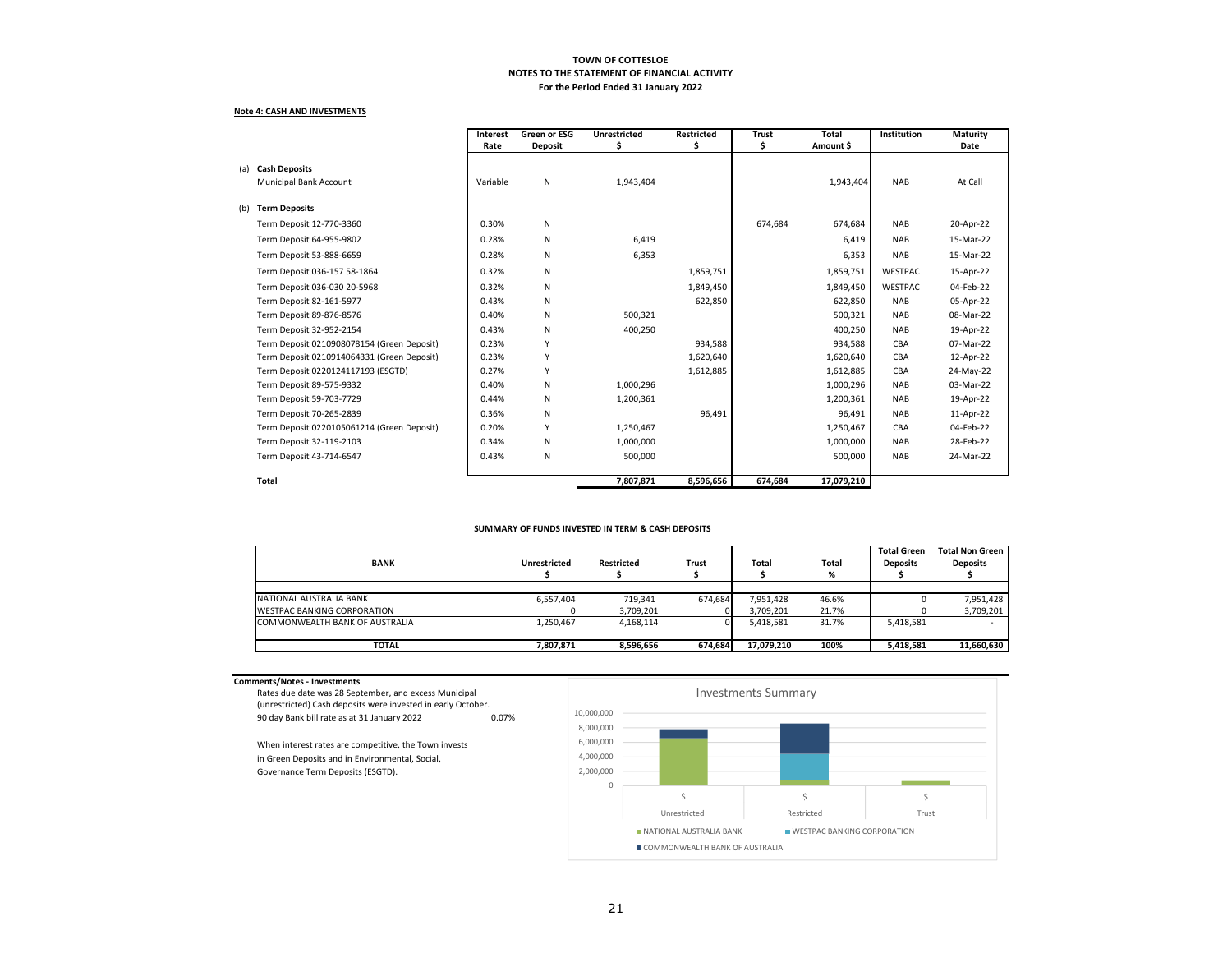#### **Note 5: BUDGET AMENDMENTS**

**Amendments to original budget since budget adoption. Surplus/(Deficit)**

All budget amendments year to date, will be updated in the Budget Review item in March 2022.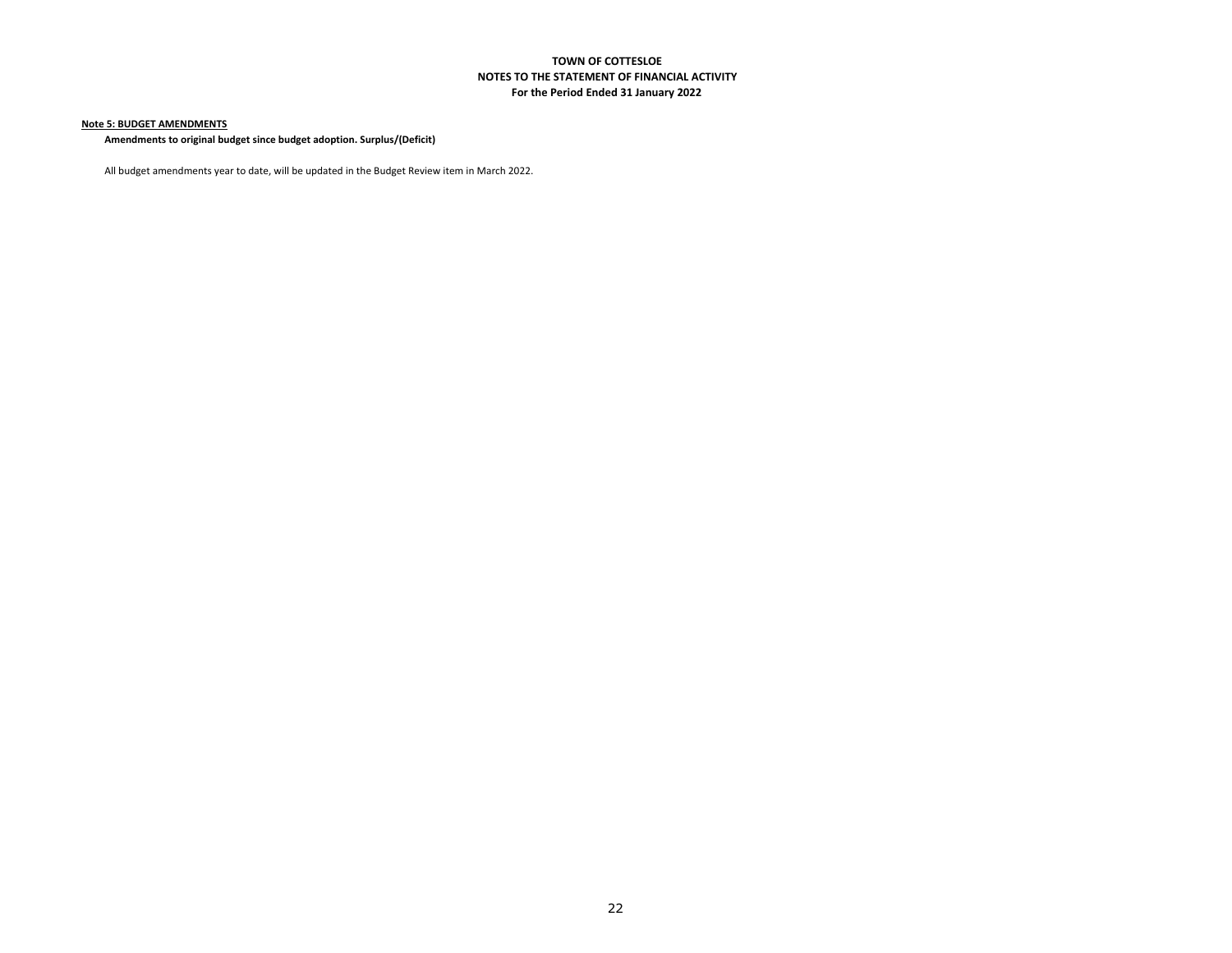#### **Note 6: RECEIVABLES**

| <b>Receivables - Rates</b>            | 2022        | YTD 31 January   YTD 31 January<br>2021 | 30 June 2021   |  |  |
|---------------------------------------|-------------|-----------------------------------------|----------------|--|--|
|                                       |             |                                         |                |  |  |
| <b>Opening Arrears Previous Years</b> | 177,503     | 269,670                                 | 134,779        |  |  |
| Levied this year                      | 11,320,011  | 10,840,843                              | 10,875,226     |  |  |
| Less Collections to date              | (9,713,003) | (9,938,243)                             | (10, 832, 502) |  |  |
| <b>Equals Current Outstanding</b>     | 1,784,511   | 1,172,270                               | 177,503        |  |  |
|                                       |             |                                         |                |  |  |
| <b>Net Rates Collectable</b>          | 1,784,511   | 1,172,270                               | 177,503        |  |  |
| % Collected                           | 84.48%      | 89.45%                                  | 98.39%         |  |  |



|  | <b>Comments/Notes - Receivables Rates</b> |  |
|--|-------------------------------------------|--|
|  |                                           |  |

Rates were issued 19 August 2021, with <sup>a</sup> due date of 28 September 2021. In 2020‐2021 the due date was 4 September 2020.

| 2021    | 30 June 2021 | <b>Receivables - General</b> | Current | 30 Days | 60 Davs | 90+Davs |
|---------|--------------|------------------------------|---------|---------|---------|---------|
|         |              |                              |         |         |         |         |
|         |              | Receivables - General        | 87,390  | 5,200   | 2,720   |         |
| 269.670 | 134.779      |                              |         |         |         |         |

#### this year 11,320,011 10,840,843 10,875,226 **Total Receivables General Outstanding 123,074**

Equals Current Outstanding **1,784,511 1,172,270 177,503 Amounts shown above include GST (where applicable)**





**Comments/Notes ‐ Receivables Rates Comments/Notes ‐ Receivables General**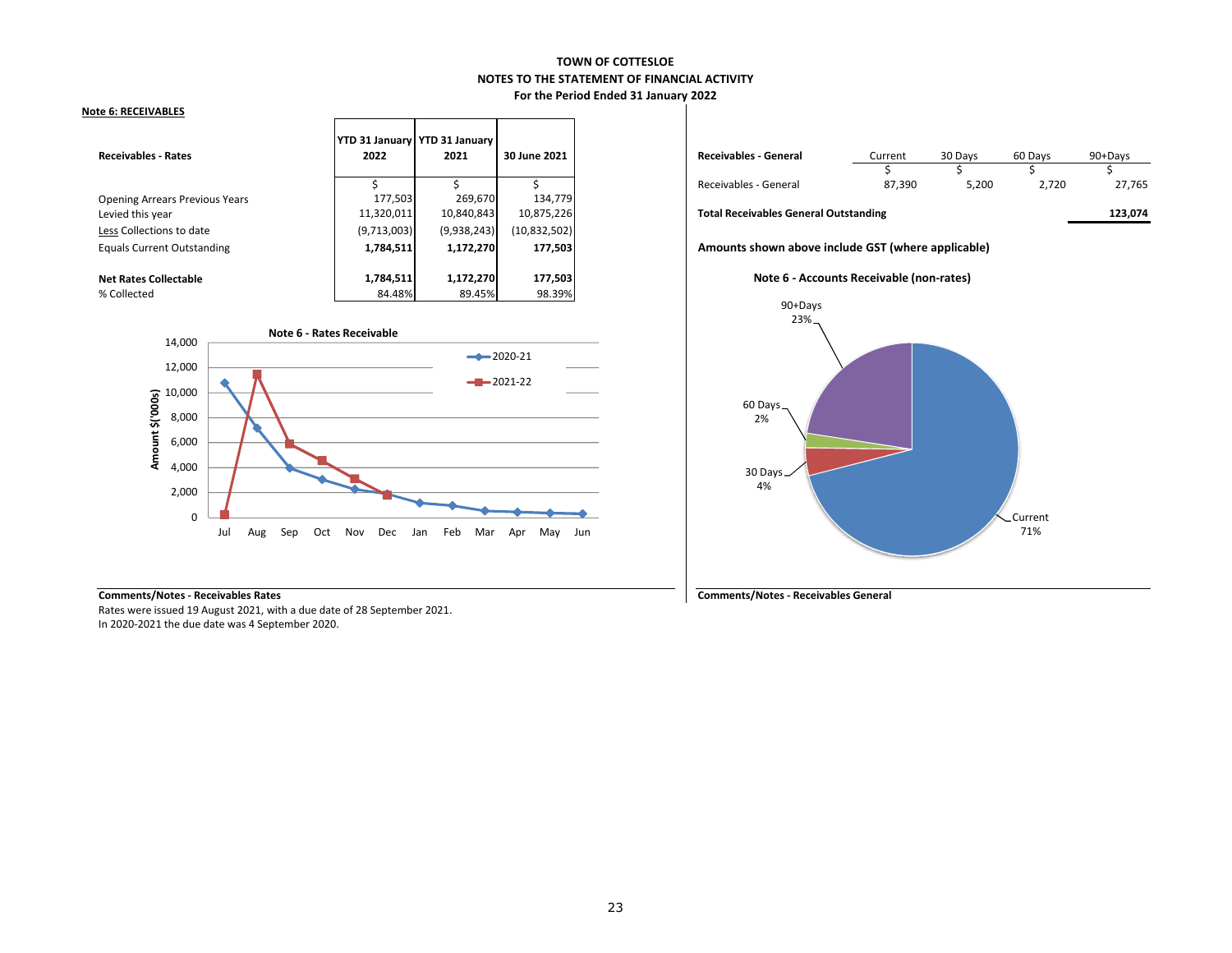#### **Note 6: RECEIVABLES (Continued)**

Itemised Listing of Sundry Debtors greater than \$1,000 and older than 90 days not on a complying payment arrangement

|           |                                                    | >90 days | Total |                                          |
|-----------|----------------------------------------------------|----------|-------|------------------------------------------|
| Debtor No | <b>Debtor Name</b>                                 |          |       | <b>Narration</b>                         |
| 1040      | Lucky Seven WA Pty Ltd                             |          |       | 4,045.54 \$ 4,113.45 Health licence fees |
| 565       | The Pantry Group Pty Ltd t/as Daisies of Cottesloe |          |       | 3,806.71 \$ 3,873.54 Health licence fees |
| 782       | P Salmeri                                          |          |       | 1,204.79 \$ 1,225.95 Health licence fees |

**Comments/Notes ‐ Receivables General**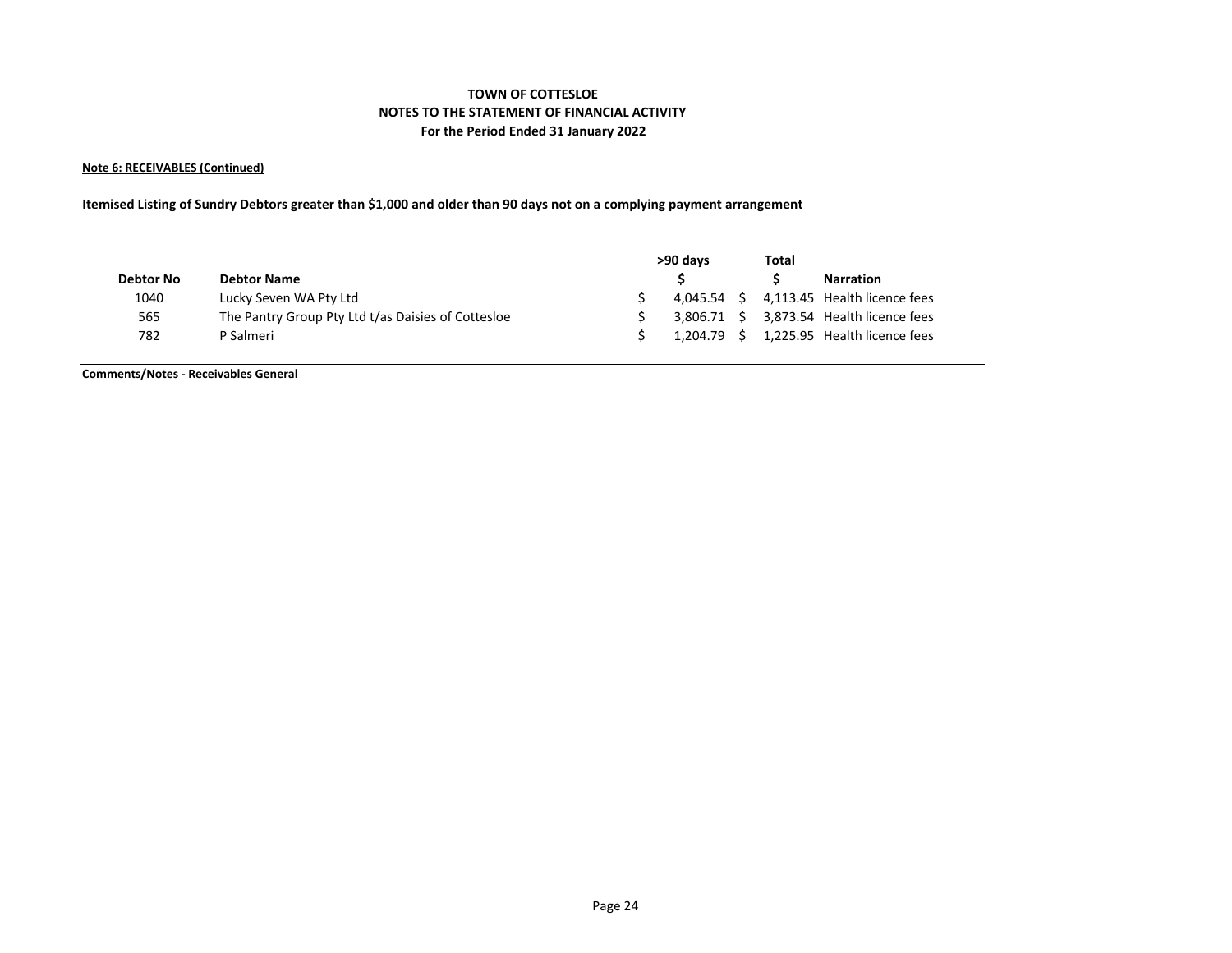### **Note 6: RECEIVABLES (Continued)**

| <b>Receivables - Infringements</b>           | Current | 30 to 90 Days | 90 to 365 Days | 365 to 1825 days | $>1825$ davs |  |  |  |  |  |  |
|----------------------------------------------|---------|---------------|----------------|------------------|--------------|--|--|--|--|--|--|
|                                              |         |               |                |                  |              |  |  |  |  |  |  |
| Receivables - Infringements                  | 152.138 | 96.993        | 98.699         | 122.967          | 105,130      |  |  |  |  |  |  |
|                                              |         |               |                |                  |              |  |  |  |  |  |  |
| <b>Total Receivables General Outstanding</b> |         |               |                |                  |              |  |  |  |  |  |  |
|                                              |         |               |                |                  |              |  |  |  |  |  |  |

**Amounts shown above include GST (where applicable)**



### **Note 6 ‐ Accounts Receivable ‐ Infringements**

**Comments/Notes ‐ Receivables Infringements**

The majority of infringement debtors over ninety days are with Fines Enforcement Registry for collection.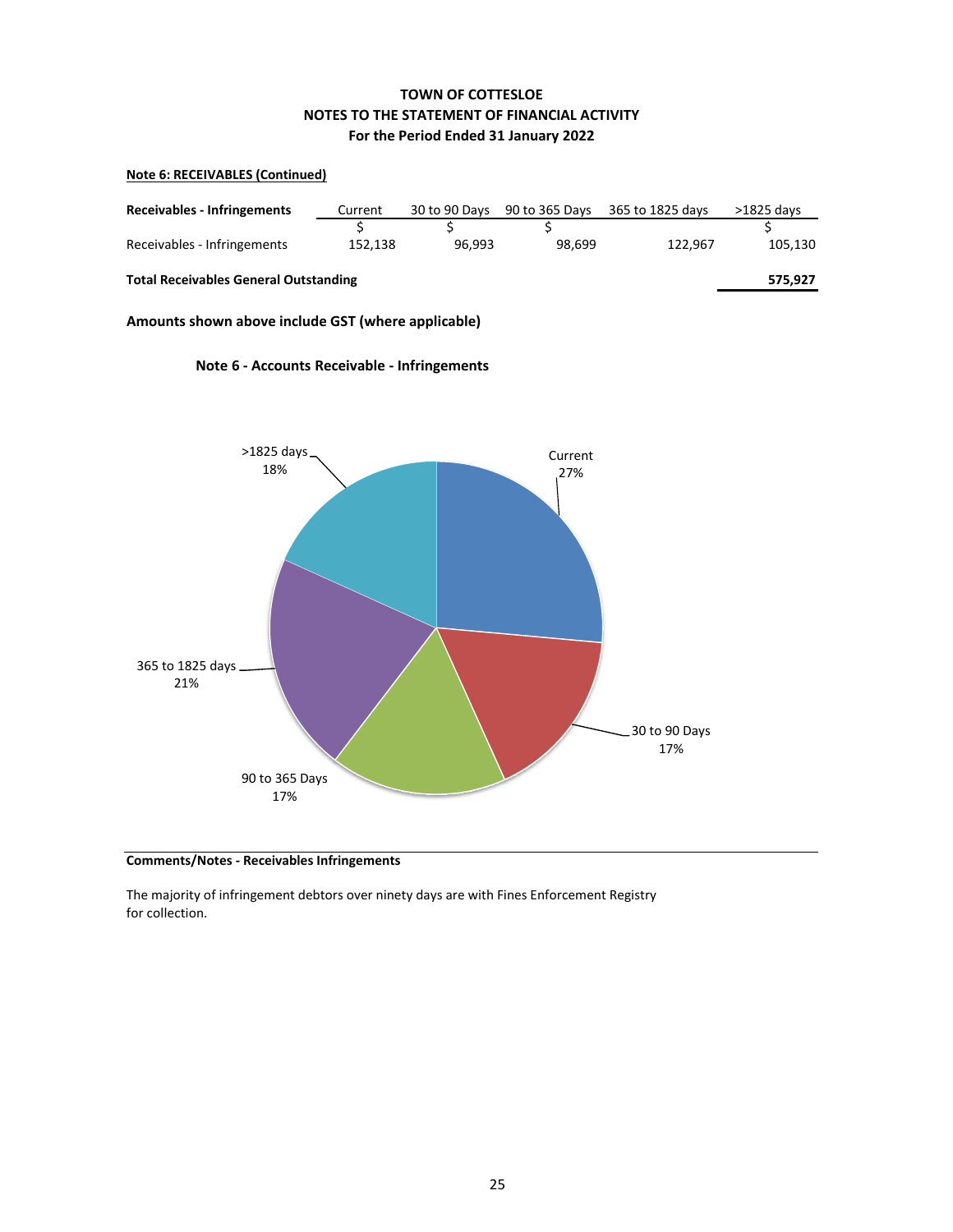#### **Note 7: Cash Backed Reserve**

**2021‐22**

| 2021-22                            |                |                |                       |                 |                 |                     |                     |                      | Actual           |                |                   |
|------------------------------------|----------------|----------------|-----------------------|-----------------|-----------------|---------------------|---------------------|----------------------|------------------|----------------|-------------------|
|                                    |                | Opening        |                       | <b>Budget</b>   | Actual          | <b>Budget</b>       | Actual              | <b>Budget</b>        | <b>Transfers</b> | <b>Budget</b>  | <b>Actual YTD</b> |
|                                    | Sub            | <b>Balance</b> | <b>Opening</b>        | <b>Interest</b> | <b>Interest</b> | <b>Transfers In</b> | <b>Transfers In</b> | <b>Transfers Out</b> | Out              | Closing        | <b>Closing</b>    |
| Name                               | <b>Account</b> | <b>Budget</b>  | <b>Balance Actual</b> | Earned          | Earned          | (+)                 | $^{(+)}$            | $(-)$                | (-)              | <b>Balance</b> | <b>Balance</b>    |
|                                    |                |                |                       |                 |                 |                     |                     |                      |                  |                |                   |
| <b>Waste Management Reserve</b>    | 219            | 198,873        | 198,948               | 496             | 315             |                     | 0                   |                      |                  | 199,369        | 199,263           |
| <b>Property Reserve</b>            | 220            | 1,425,517      | 1,434,965             | 3,314           | 2,275           |                     |                     | (1,000,000)          |                  | 428,831        | 1,437,240         |
| Parking Reserve                    | 221            | 11,751         | 11,752                | 29              | 19              |                     |                     |                      |                  | 11,780         | 11,770            |
| Infrastructure Reserve             | 226            | 358,454        | 388,334               | 896             | 616             | 169,892             |                     | (160, 409)           |                  | 368,833        | 388,950           |
| Leave Reserve                      | 227            | 299,447        | 299,541               | 749             | 475             |                     |                     | (57, 996)            |                  | 242,200        | 300,016           |
| <b>Civic Centre Reserve</b>        | 228            | 249,340        | 271,174               | 623             | 430             |                     |                     |                      |                  | 249,963        | 271,604           |
| Library Reserve                    | 229            | 190,845        | 190,902               | 477             | 303             |                     |                     |                      |                  | 191,322        | 191,205           |
| Legal Reserve                      | 262            | 149,694        | 149,740               | 374             | 237             |                     |                     |                      |                  | 150,068        | 149,977           |
| Foreshore Redevelopment Reserve    | 273            | 3,721,030      | 3,389,686             | 7,993           | 5,374           |                     |                     | (598, 929)           |                  | 3,130,094      | 3,395,060         |
| <b>Right of Way Reserve</b>        | 276            | 125,309        | 195,368               | 313             | 310             | 50,000              |                     | (20,000)             |                  | 155,622        | 195,678           |
| Sculpture and Artworks             | 299            | 118,189        | 118,225               | 296             | 187             |                     |                     |                      |                  | 118,485        | 118,412           |
| Green Infrastructure Reserve Fund  | 307            | 189,798        | 189,853               | 474             | 301             |                     |                     |                      |                  | 190,272        | 190,154           |
| <b>Active Transport Reserve</b>    | 308            | 514,711        | 514,861               | 1,287           | 816             |                     |                     |                      |                  | 515,998        | 515,677           |
| Information Technology Reserve     | 309            | 667,776        | 692,972               | 1,669           | 1,099           |                     |                     |                      |                  | 669,445        | 694,071           |
| <b>Recreation Precinct Reserve</b> | 310            |                | 9,556                 |                 | 15              |                     |                     |                      |                  |                | 9,571             |
| <b>Shark Barrier Reserve</b>       | 323            | 135,460        | 135,500               | 339             | 215             |                     |                     |                      |                  | 135,799        | 135,715           |
| Public Open Space Reserve          | 384            | 400,000        | 400,107               | 1,000           | 634             |                     |                     |                      |                  | 401,000        | 400,741           |
|                                    |                |                |                       |                 |                 |                     |                     |                      | 0                |                |                   |
|                                    |                | 8,756,194      | 8,591,484             | 20,329          | 13,620          | 219,892             | 0                   | (1,837,334)          |                  | 7,159,081      | 8,605,104         |

**Comments/Notes ‐ Reserves**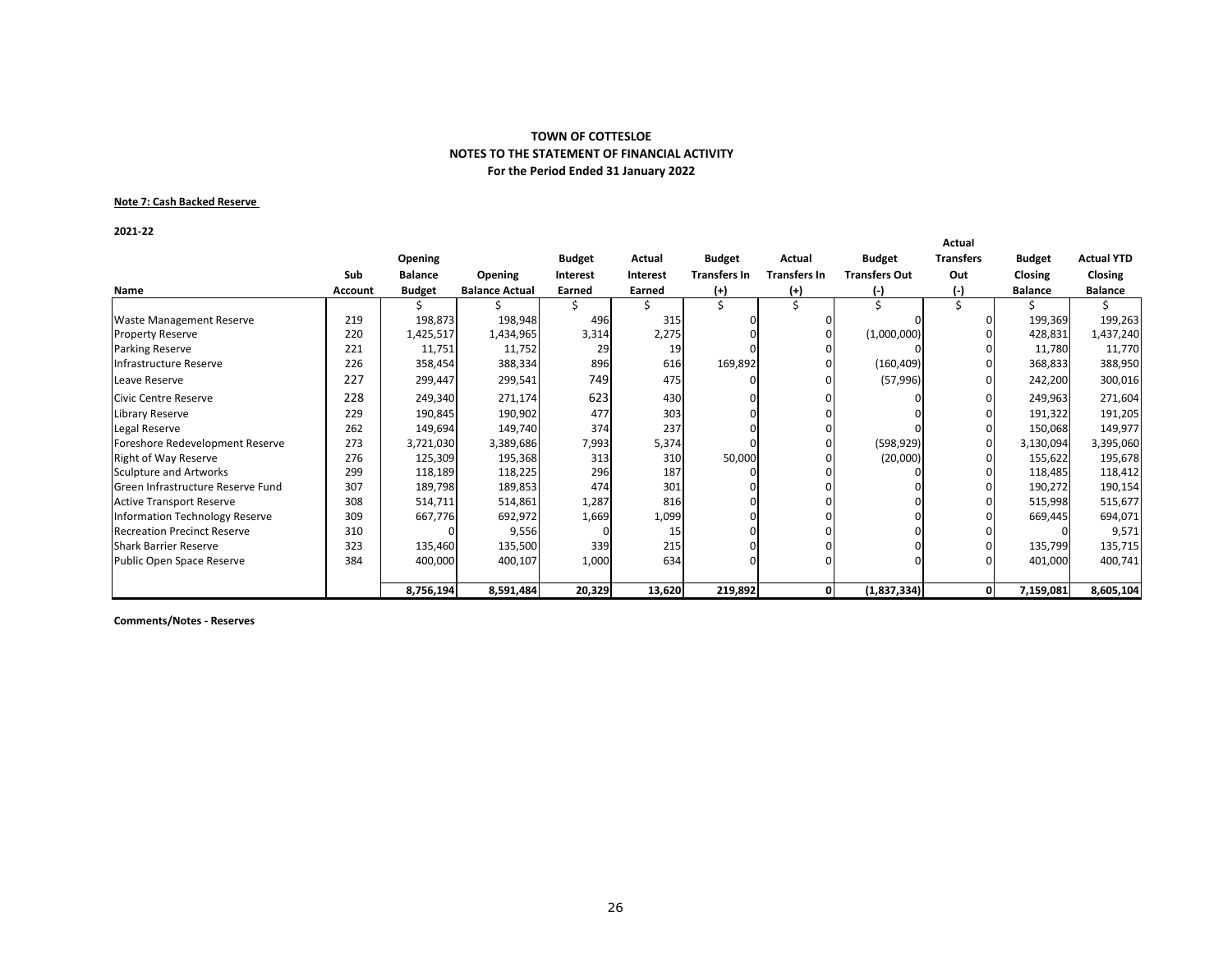#### **Note 7: Cash Backed Reserve (Continued)**

**2021‐22**

#### **Note 7 ‐ Year To Date Reserve Balance to End of Year Estimate**

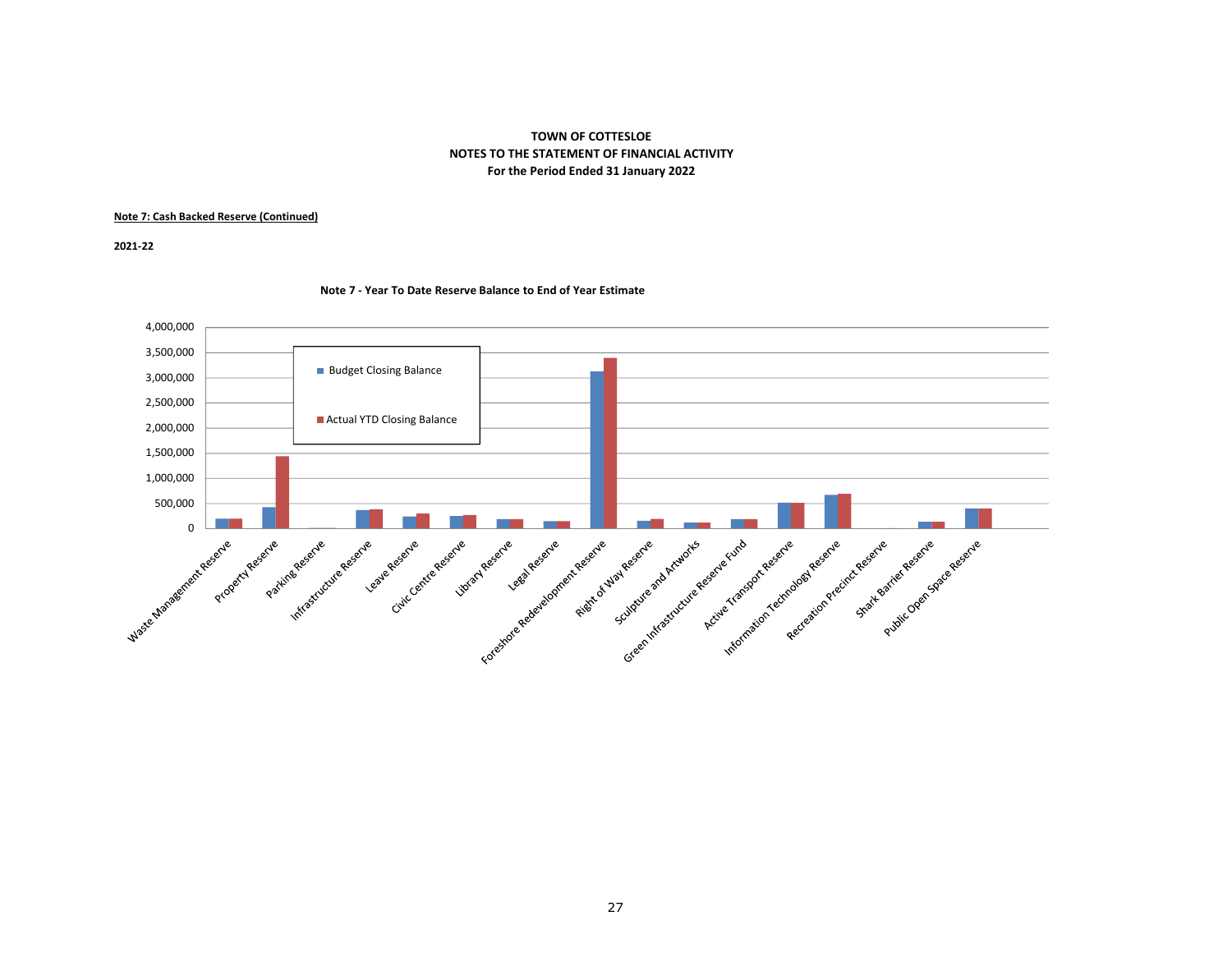#### **Note 8: CAPITAL DISPOSALS**

|                                                                       |   | Actual Profit/(Loss) of Asset Disposal |                      |                                        |          | <b>Current Budget</b> | YTD 31 01 2022              |               |                 |
|-----------------------------------------------------------------------|---|----------------------------------------|----------------------|----------------------------------------|----------|-----------------------|-----------------------------|---------------|-----------------|
| Profit<br>(Loss)<br>Cost/Revaluation<br><b>Accum Depr</b><br>Proceeds |   | <b>Disposals</b>                       | <b>Proceeds full</b> | <b>Amended Annual</b><br><b>Budget</b> | Variance |                       |                             |               |                 |
|                                                                       |   |                                        |                      |                                        | year     | Profit/(Loss)         | <b>Actual Profit/(Loss)</b> | Profit/(Loss) | <b>Comments</b> |
| 19,905                                                                | 0 | 19,905                                 |                      | 0 Disposal of mowing ute (1448)        | 18,000   |                       |                             |               |                 |
| 17,859                                                                | 0 | 17,859                                 |                      | 0 Disposal of reticulation ute (1445)  | 18,000   |                       |                             |               |                 |
| 16,950                                                                |   | 16,950                                 |                      | 0 Disposal of carpenter ute (1446)     |          |                       |                             |               | 0 C/Fwd from PY |
| 31,645                                                                | 0 | 31,645                                 |                      | 0 Disposal of passenger vehicle (1499) |          | 0.                    |                             |               | 0 C/Fwd from PY |
|                                                                       |   |                                        |                      | Disposal of passenger vehicle          | 30,000   |                       |                             |               |                 |
|                                                                       |   |                                        |                      | Disposal of passenger vehicle          | 31,000   |                       |                             |               |                 |
|                                                                       |   |                                        |                      | Disposal of passenger vehicle          | 19,000   |                       |                             |               |                 |
|                                                                       |   | Disposal of ranger vehicle             | 24,000               |                                        |          |                       |                             |               |                 |
|                                                                       |   |                                        |                      |                                        |          |                       |                             |               |                 |
| 86,359                                                                |   | 86,359                                 |                      |                                        | 140,000  |                       |                             |               |                 |

**Comments/Notes ‐ Asset Disposals** The cost and accumulated depreciation will be adjusted and posted, once audit for 30/06/21 is completed.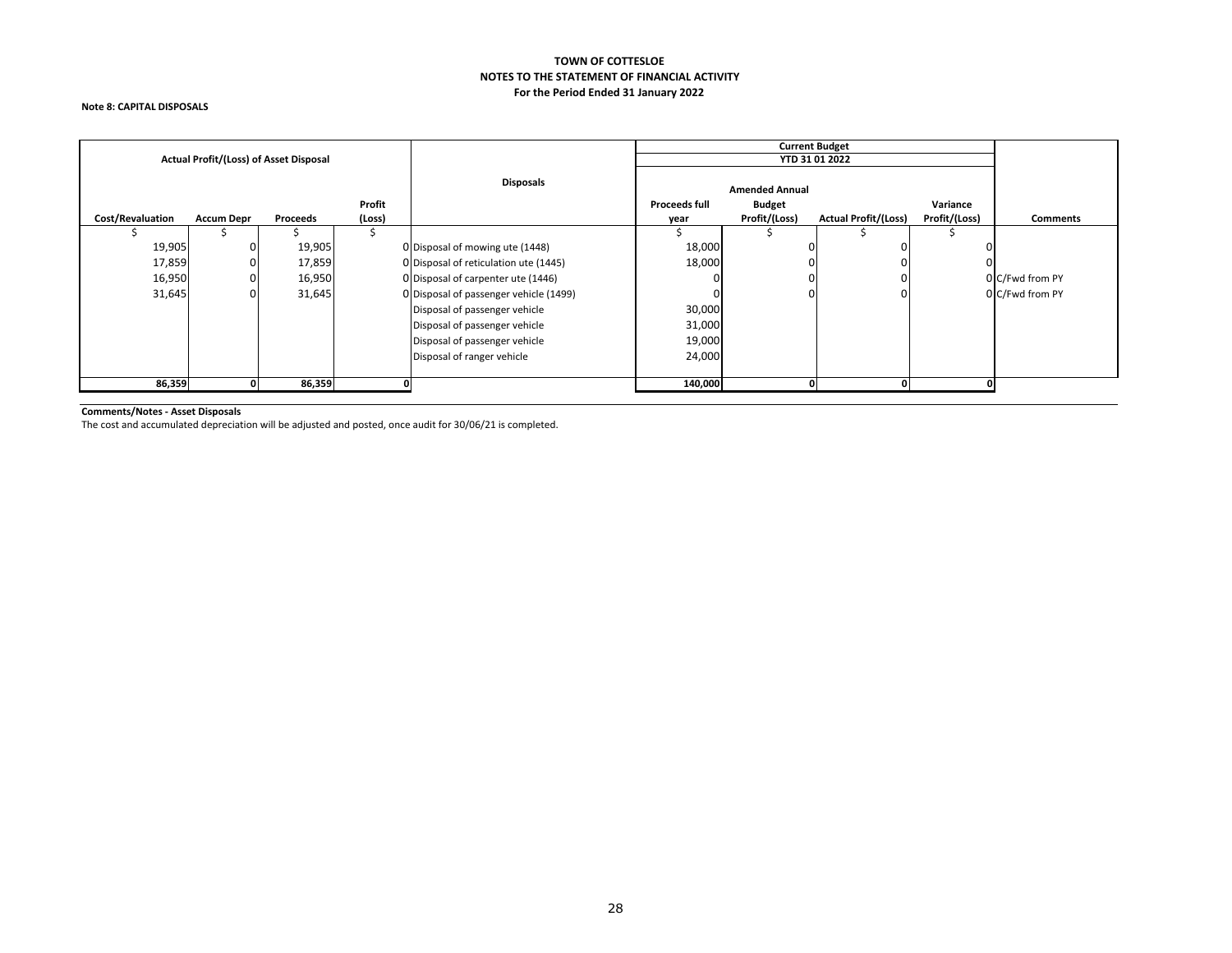### **TOWN OF COTTESLOE NOTES TO THE STATEMENT OF FINANCIAL ACTIVITY**

**For the Period Ended 31 January 2022**

| <b>Note 9: RATING INFORMATION</b><br><b>RATE TYPE</b> | Rate in  | <b>Number</b><br>οf<br><b>Properties</b> | Rateable<br>Value<br>Ş | Rate<br>Revenue<br>\$ | <b>Interim</b><br>Rates<br>S | Total<br>Revenue<br>১ | <b>Budget</b><br>Rate<br>Revenue<br>\$. |
|-------------------------------------------------------|----------|------------------------------------------|------------------------|-----------------------|------------------------------|-----------------------|-----------------------------------------|
| Differential General Rate                             |          |                                          |                        |                       |                              |                       |                                         |
| GRV - Residential Improved (RI)                       | 0.071001 | 3,236                                    | 129,796,743            | 9,215,699             | 20,887                       | 9,236,586             | 9,179,714                               |
| <b>GRV</b> - Residential Vacant (RV)                  | 0.071001 | 79                                       | 3,441,820              | 244,373               |                              | 244,373               | 254,831                                 |
| <b>GRV</b> - Commercial Improved (CI)                 | 0.071001 | 65                                       | 7,959,186              | 565,110               |                              | 565,110               | 566,678                                 |
| <b>GRV</b> - Commercial Vacant (CV)                   | 0.071001 | $\overline{2}$                           | 120,500                | 8,556                 |                              | 8,556                 | 8,556                                   |
| GRV - Commercial Town (CT)                            | 0.082283 | 119                                      | 10,651,931             | 876,472               |                              | 876,472               | 876,473                                 |
| GRV - Industrial (I)                                  | 0.071001 | 1                                        | 28,020                 | 1,989                 |                              | 1,989                 | 1,989                                   |
| Sub-Totals                                            |          | 3,502                                    | 151,998,200            | 10,912,198            | 20,887                       | 10,933,085            | 10,888,241                              |
|                                                       | Minimum  |                                          |                        |                       |                              |                       |                                         |
| <b>Minimum Payment</b>                                | \$.      |                                          |                        |                       |                              |                       |                                         |
| GRV - Residential Improved (RI)                       | 1,202    | 292                                      | 4,316,000              | 350,984               |                              | 350,984               | 353,388                                 |
| <b>GRV</b> - Residential Vacant (RV)                  | 1,202    | 4                                        | 1,170                  | 4,808                 |                              | 4,808                 | 4,808                                   |
| GRV - Commercial Improved (CI)                        | 1,202    | 11                                       | 132,224                | 13,222                |                              | 13,222                | 13,222                                  |
| GRV - Commercial Town (CT)                            | 1,202    | 19                                       | 253,171                | 22,838                |                              | 22,838                | 22,838                                  |
| Sub-Totals                                            |          | 326                                      | 4,702,565              | 391,852               | $\overline{0}$               | 391,852               | 394,256                                 |
|                                                       |          |                                          |                        |                       |                              | 11,324,937            | 11,282,497                              |
| Concession                                            |          |                                          |                        |                       |                              | (4,926)               | (5,052)                                 |
| Amount from General Rates                             |          |                                          |                        |                       |                              | 11,320,011            | 11,277,445                              |
| <b>Ex-Gratia Rates</b>                                |          |                                          |                        |                       |                              |                       |                                         |
| <b>Specified Area Rates</b>                           |          |                                          |                        |                       |                              |                       |                                         |
| <b>Totals</b>                                         |          |                                          |                        |                       |                              | 11,320,011            | 11,277,445                              |

**Comments ‐ Rating Information**

Rates issue date was 19 August 2021, and due date was 28 September 2021.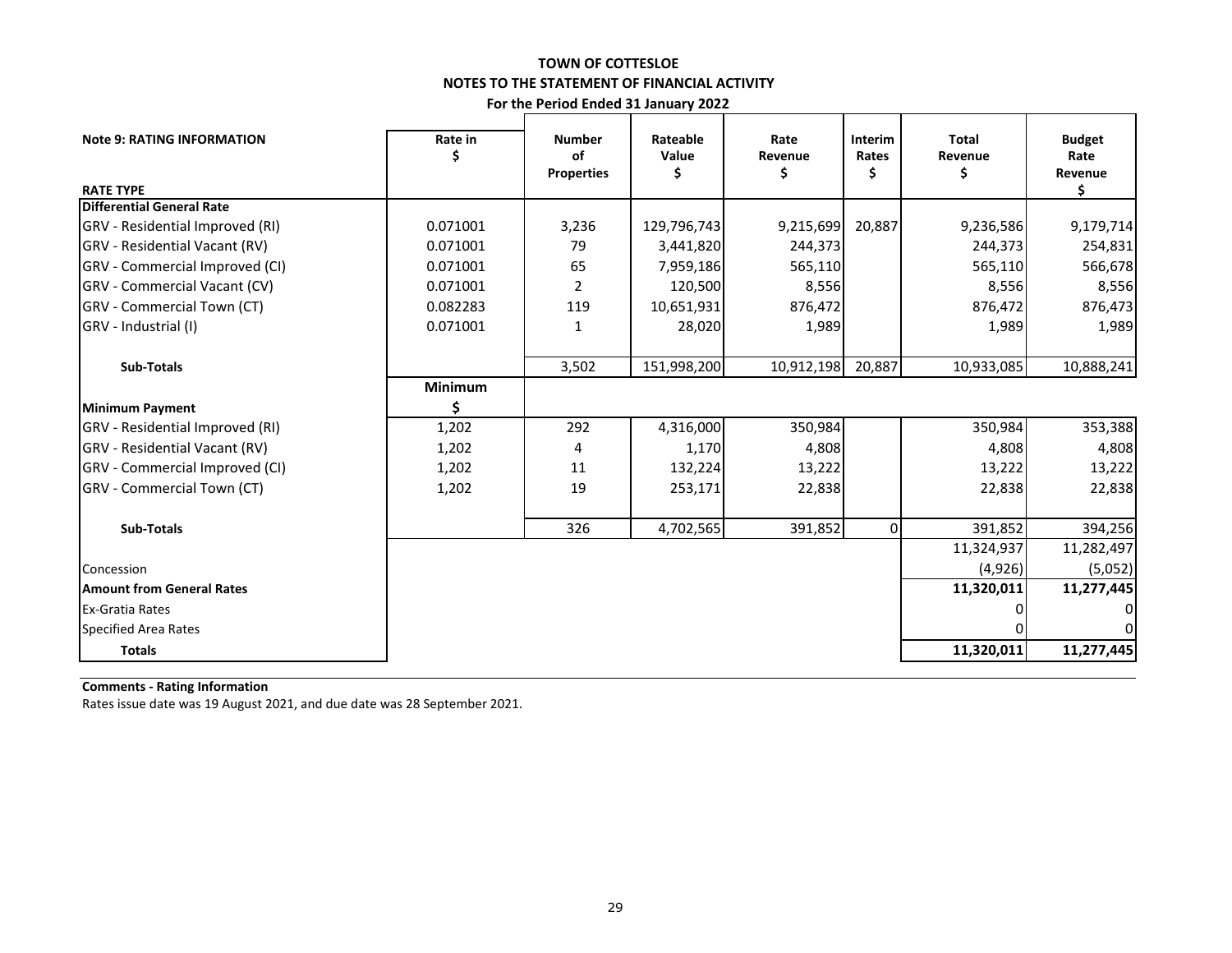#### **10. INFORMATION ON BORROWINGS**

(a) Debenture Repayments

| <b>Particulars</b>                | Principal<br>$1$ -Jul-21 | <b>New</b><br>Loans | <b>Repayments</b><br>Actual | Principal<br><b>Budget</b> | Principal<br>Outstanding<br><b>Budget</b><br>Actual |           | Interest<br><b>Repayments</b><br>Actual | <b>Budget</b> |
|-----------------------------------|--------------------------|---------------------|-----------------------------|----------------------------|-----------------------------------------------------|-----------|-----------------------------------------|---------------|
| Loan 105 - Community Organisation | 89,774                   |                     | 16,872                      | 34,269                     | 72,902                                              | 55,505    | 2,792                                   | 5,059         |
| Loan 107 - Joint Library Project  | 2,880,199                |                     | 129,524                     | 263,264                    | 2,750,675                                           | 2,616,935 | 97,834                                  | 183,285       |
| Loan 108 - Community Organisation | 170.813                  |                     | 16,065                      | 32,349                     | 154.748                                             | 138,464   | 2,315                                   | 4,411         |
|                                   | 3,140,786                |                     | 162,462                     | 329,882                    | 2,978,324                                           | 2,810,904 | 102,940                                 | 192,755       |

Loan numbers 105 and 108 are financed from community organisations. Loan number 107 is financed by general purpose revenue.

(b) New Debentures

No new debentures are budgeted during 2021/22.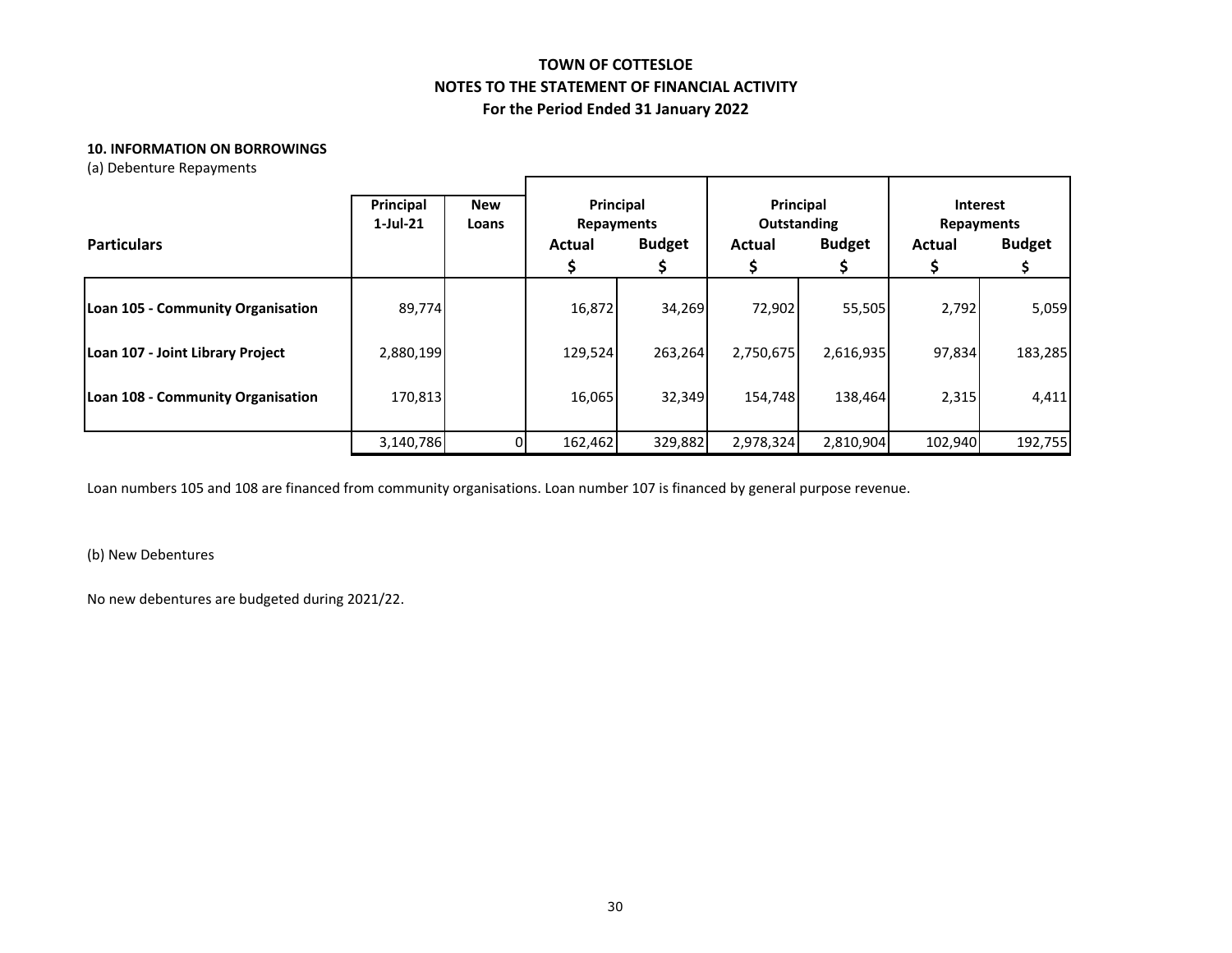#### **Note 11: GRANTS AND CONTRIBUTIONS**

| Program/Details                                                       | <b>Grant/Contribution Provider</b>                            | 2021-22<br><b>Variations</b> |                                 | Operating | Capital   | <b>Recoup Status</b> |                     |
|-----------------------------------------------------------------------|---------------------------------------------------------------|------------------------------|---------------------------------|-----------|-----------|----------------------|---------------------|
|                                                                       |                                                               | Original<br><b>Budget</b>    | <b>Additions</b><br>(Deletions) |           |           | Received             | <b>Not Received</b> |
| <b>GENERAL PURPOSE FUNDING</b>                                        |                                                               | \$                           | \$                              | \$        | \$        | \$                   | \$                  |
| Grants Commission - General                                           | WALGGC                                                        | 78,201                       |                                 | 78,201    |           | 48,936               | 29,265              |
| <b>Grants Commission - Roads</b>                                      | WALGGC                                                        | 47,165                       |                                 | 47,165    |           |                      | 27,612              |
|                                                                       |                                                               |                              |                                 |           |           | 19,553               |                     |
| <b>GOVERNANCE</b>                                                     |                                                               |                              |                                 |           |           |                      |                     |
| Occupational Health and Safety Initiatives                            | Local Government Insurance Services                           | 200                          |                                 | 200       |           |                      | 200                 |
| LAW, ORDER & PUBLIC SAFETY                                            |                                                               |                              |                                 |           |           |                      |                     |
| <b>CCTV Project</b>                                                   |                                                               | 30,000                       |                                 | 30,000    |           |                      | 30,000              |
| <b>COMMUNITY AMENITIES</b>                                            |                                                               |                              |                                 |           |           |                      |                     |
| Food Organic Garden Organics                                          | Department of Water & Environmental<br>Regulation             | 20,000                       |                                 | 20,000    |           | 22,651               |                     |
|                                                                       |                                                               |                              |                                 |           |           |                      |                     |
| <b>RECREATION AND CULTURE</b>                                         |                                                               |                              |                                 |           |           |                      |                     |
| Coastal monitoring project                                            | Department of Planning, Lands and<br>Heritage                 | 10,500                       |                                 | 10,500    |           |                      | 10,500              |
| <b>Beach Emergency Signs</b>                                          | Department of Local Government                                | 13,536                       |                                 | 13,536    |           |                      | 13,536              |
| Coastal degradation (CHRMAP)                                          | Department of Planning, Lands and<br>Heritage                 | 38,500                       |                                 | 38,500    |           | 50,000               | 0                   |
| Coastal monitoring - visual                                           | Department of Planning, Lands and<br>Heritage                 | 11,800                       |                                 | 11,800    |           | 4,253                | 7,547               |
| Dune restoration planting tube stocks                                 | Department of Planning, Lands and<br>Heritage - Coastwest     | 6,738                        |                                 | 6,738     |           | 2,021                | 4,717               |
| Contribution towards ANZAC day                                        | <b>RSL</b>                                                    | 1,818                        |                                 | 1,818     |           |                      | 1,818               |
| Dutch Inn                                                             | <b>Government Departments</b>                                 | 218,000                      |                                 |           | 218,000   | 200,250              | 17,750              |
| Drainage Construction - Foreshore                                     | Government Departments & Insurance                            | 118,071                      |                                 |           | 118,071   | 50,000               | 68,071              |
| <b>Anderson Pavillion</b>                                             | Department of Local Government Sports<br>and Recreation CSRFF | 400,000                      |                                 |           | 400,000   |                      | 400,000             |
| Log Fencing                                                           | <b>Government Departments</b>                                 | 30,000                       |                                 |           | 30,000    |                      | 30,000              |
|                                                                       |                                                               |                              |                                 |           |           |                      |                     |
| <b>TRANSPORT</b>                                                      |                                                               |                              |                                 | 25,000    |           |                      |                     |
| Direct Grant<br>Grant st Beach Dune restoration                       | Main Roads WA<br>Coastwest                                    | 25,000<br>20,000             |                                 | 20,000    |           | 26,937               | 20,000              |
| Eric St Shared Path                                                   | Department of Transport                                       | 35,000                       |                                 |           | 35,000    |                      | 35,000              |
|                                                                       | Department of Infrastructure, Regional                        |                              |                                 |           |           |                      |                     |
| Roads to Recovery Grant Funding                                       | Development and Cities                                        | 66,950                       |                                 |           | 66,950    | 66,950               | $\Omega$            |
| Main Roads - Railway st                                               | Main Roads WA                                                 | 173,300                      |                                 |           | 173,300   | 68,852               | 104,448             |
| <b>Street Tree Planting</b><br>Perth to Fremantle End of trip Cycling | Urban Canopy Progran                                          | 13,000                       |                                 |           | 13,000    | 12,428               | 572                 |
| facilities Stage 1                                                    | Department of Transport                                       | 20,000                       |                                 |           | 20,000    | 50,927               |                     |
| Contributions                                                         | Various                                                       | $\Omega$                     |                                 |           |           | 48,402               |                     |
|                                                                       |                                                               |                              |                                 |           |           |                      |                     |
| <b>TOTALS</b>                                                         |                                                               | 1,377,779                    | $\mathbf 0$                     | 303,458   | 1,074,321 | 672,160              | 801,036             |
| Operating                                                             |                                                               | 303,458                      |                                 |           |           | 222,754              |                     |
| Non-Operating                                                         |                                                               | 1,074,321                    |                                 |           |           | 449,407              |                     |
|                                                                       |                                                               | 1,377,779                    |                                 |           |           | 672,160              |                     |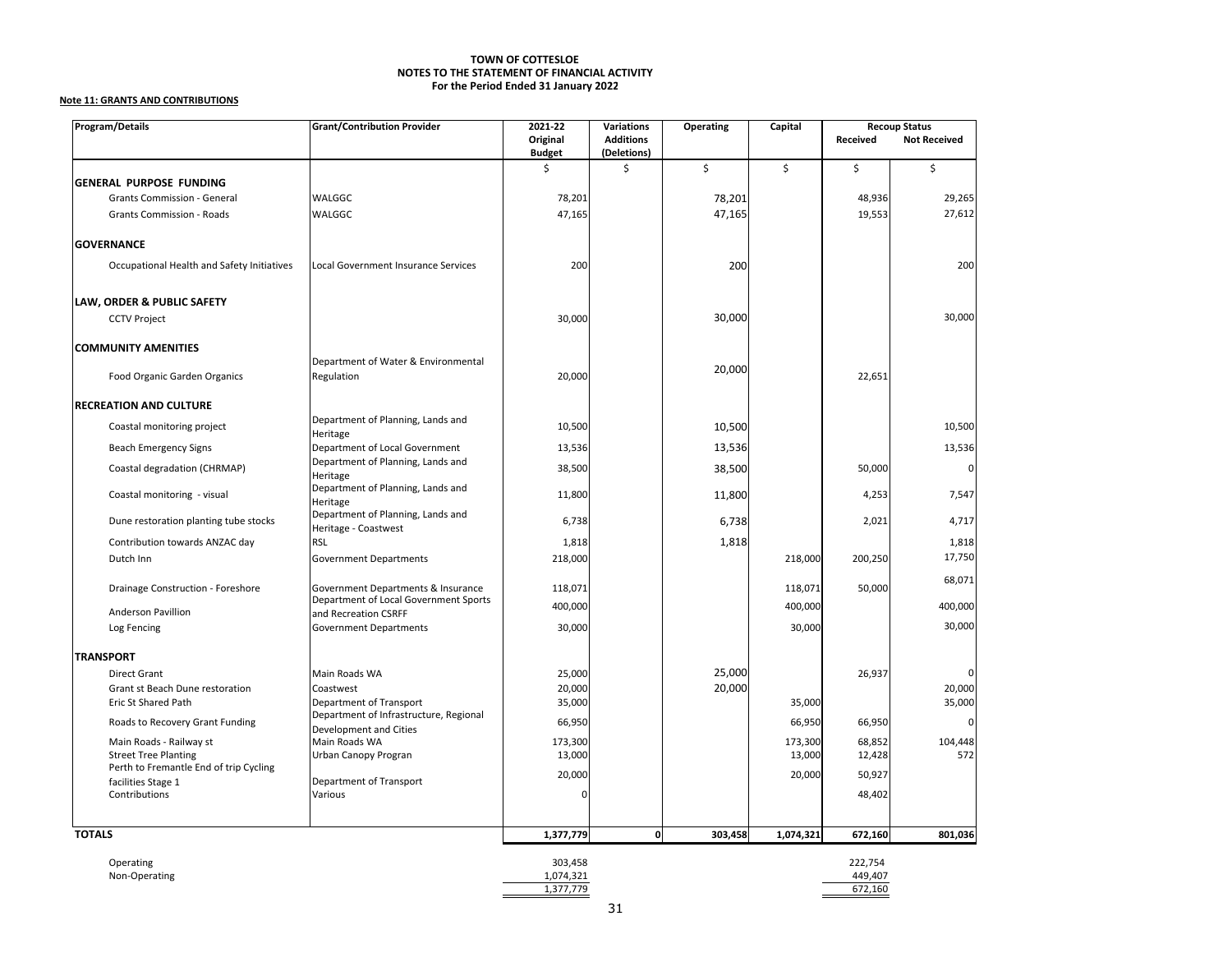### **Note 12: TRUST FUND**

Funds held at balance date over which the Town has no control and which are not included in this statement are as follows:

|                                   | <b>Opening</b><br><b>Balance</b> | Amount          | Amount | <b>Closing</b><br><b>Balance</b> |
|-----------------------------------|----------------------------------|-----------------|--------|----------------------------------|
| <b>Description</b>                | 1 Jul 21                         | <b>Received</b> | Paid   | 31-Jan-22                        |
|                                   |                                  |                 |        |                                  |
| Cash in lieu of public open space | 674,180                          | 504             | 0      | 674,684                          |
|                                   |                                  |                 |        |                                  |
|                                   | 674,180                          | 504             |        | 674,684                          |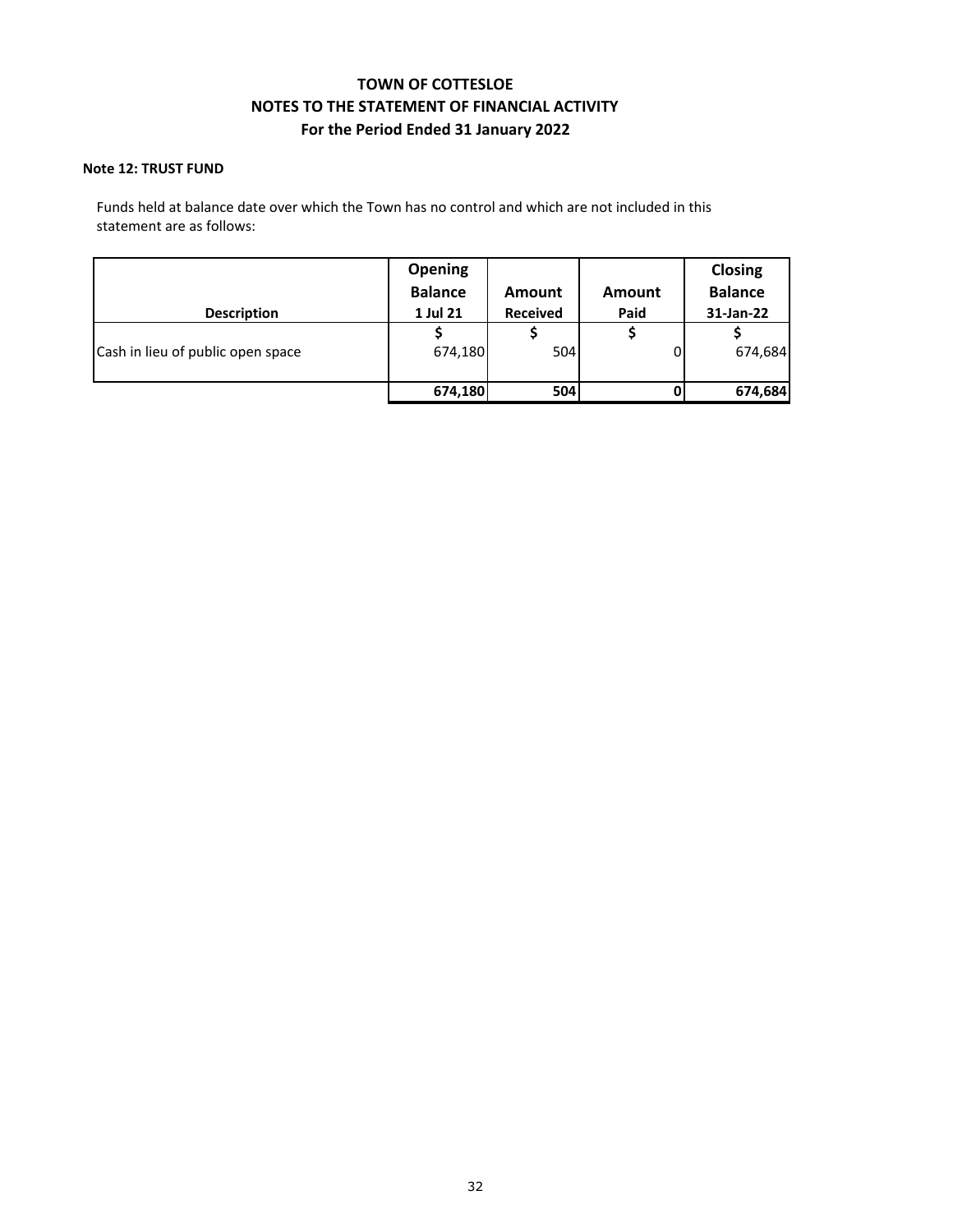#### **Note 13: CAPITAL WORKS PROGRAM**

| Level of                |                                                                                                         |                        | Annual            |                    |                     |                                     |                                                                  |
|-------------------------|---------------------------------------------------------------------------------------------------------|------------------------|-------------------|--------------------|---------------------|-------------------------------------|------------------------------------------------------------------|
| Completion<br>Indicator | <b>Infrastructure Assets</b>                                                                            | <b>Project No</b>      | <b>YTD Actual</b> | <b>YTD Budget</b>  | <b>Budget</b>       | <b>YTD Variance</b><br>(Under)/Over | Comment                                                          |
|                         | <b>Car Parks</b>                                                                                        |                        |                   |                    |                     |                                     |                                                                  |
|                         |                                                                                                         |                        |                   |                    |                     |                                     |                                                                  |
| О<br>$\odot$            | Implementation of Parking Strategy<br>ACROD Bays Installation and Upgrade                               | 5.9000.5<br>5.9000.2   | 0<br>13,526       | 0<br>4,999         | 20,000<br>20,000    | Ω<br>8,527                          |                                                                  |
|                         |                                                                                                         |                        |                   |                    |                     |                                     |                                                                  |
| O                       | <b>Car Parks Total</b>                                                                                  |                        | 13,526            | 4,999              | 40,000              | 8,527                               |                                                                  |
|                         | <b>Drainage/Culverts</b>                                                                                |                        |                   |                    |                     |                                     |                                                                  |
|                         | Drainage Construction - Foreshore<br><b>Drainage/Culverts Total</b>                                     | 10.6081.2              | 0<br>$\mathbf 0$  | 750,000<br>750,000 | 750,000<br>750,000  | (750,000)<br>(750,000)              |                                                                  |
|                         |                                                                                                         |                        |                   |                    |                     |                                     |                                                                  |
|                         | <b>Footpaths</b>                                                                                        |                        |                   |                    |                     |                                     |                                                                  |
| О                       | <b>Eric Street Shared Path</b>                                                                          | 15.1051.2              | 9,593             | 56,000             | 70,000              | (46, 407)                           |                                                                  |
|                         | Various (Missing Links), Pram Ramp upgrades and kerb<br>replacement                                     | 15.9000.2              | 21,471            | 0                  | 20,000              | 21,471                              |                                                                  |
|                         |                                                                                                         |                        |                   |                    |                     |                                     |                                                                  |
| O                       | <b>Footpaths Total</b>                                                                                  |                        | 31,064            | 56,000             | 90,000              | (24, 936)                           |                                                                  |
|                         | Irrigation                                                                                              |                        |                   |                    |                     |                                     |                                                                  |
|                         |                                                                                                         |                        |                   |                    |                     |                                     |                                                                  |
| О<br>O                  | Replacement of Reticulation Pump at Cottesloe Oval<br>Replacement of Reticulation Pump at Pearse Street | 20.1136.2<br>20.6090.2 | 0<br>0            | 0<br>0             | 10,000<br>10,000    |                                     |                                                                  |
|                         |                                                                                                         |                        |                   |                    |                     | 0                                   |                                                                  |
| $\circ$                 | <b>Irrigation Total</b>                                                                                 |                        | $\mathbf{0}$      | 0                  | 20,000              | O                                   |                                                                  |
|                         | <b>Right of Ways</b>                                                                                    |                        |                   |                    |                     |                                     |                                                                  |
| O                       | ROW 14B                                                                                                 | 24.2074.2              | 0                 | 0                  | 20,000              | 0                                   |                                                                  |
|                         |                                                                                                         |                        |                   |                    |                     |                                     |                                                                  |
| $\circ$                 | <b>Right of Way Total</b>                                                                               |                        | 0                 | $\mathbf{0}$       | 20,000              | 0                                   |                                                                  |
|                         | <b>Parks and Ovals</b>                                                                                  |                        |                   |                    |                     |                                     |                                                                  |
| ۰                       | Dutch Inn Playground Upgrade (C/F)                                                                      | 30.7031.2              | 321,182           | 388,409            | 388,409             | (67, 227)                           |                                                                  |
| O                       | East Cottesloe Playground                                                                               | 30.7035.2              | $\mathbf 0$       | 40,000             | 340,000             | (40,000)                            |                                                                  |
| О<br>O                  | TBA Playground Upgrade<br>Skate Park Preliminaries                                                      | 30.9000.2<br>30.7045.2 | 0<br>10,604       | 0<br>23,000        | 340,000<br>50,000   | 0<br>(12, 396)                      |                                                                  |
| O                       | Shade Sails                                                                                             | 30.4085.2              |                   | 25,000             | 25,000              | (25,000)                            |                                                                  |
| O                       | Parks and Ovals Total                                                                                   |                        | 331,786           | 476,409            | 1,143,409           | (144, 623)                          |                                                                  |
|                         |                                                                                                         |                        |                   |                    |                     |                                     |                                                                  |
|                         | <b>Buildings</b>                                                                                        |                        |                   |                    |                     |                                     |                                                                  |
| О                       | Barchetta Public Toilets Surface Improvements                                                           | 35.4019.2              | 0                 | 0                  | 12,000              |                                     |                                                                  |
| О<br>O                  | Seaview Kindergarten - Kitchen Upgrades<br>Sports Precinct Development                                  | 35.4180.2<br>35.4010.2 | 0<br>25,219       | 16,200<br>138,000  | 16,200<br>1,400,000 | (16, 200)<br>(112, 781)             |                                                                  |
|                         |                                                                                                         |                        |                   |                    |                     |                                     |                                                                  |
|                         | Rugby Clubhouse                                                                                         | 35.4170.2              | 55                | 0                  | 0                   |                                     | In C/fwd 20-21 surplus, which<br>55 has a \$77k budget remaining |
|                         |                                                                                                         |                        |                   |                    |                     |                                     |                                                                  |
| $\circ$                 | <b>Buildings Total</b>                                                                                  |                        | 25,274            | 154,200            | 1,428,200           | (128, 926)                          |                                                                  |
|                         | Roads                                                                                                   |                        |                   |                    |                     |                                     |                                                                  |
| ●                       | Railway Street                                                                                          | 40.1156.2              | 314,525           | 0                  | 260,000             | 314,525                             |                                                                  |
|                         | Broome St Blackspot                                                                                     | 41.1030.2              | 3,658             | 0                  |                     |                                     | 3,658 From 20/21                                                 |
| О                       | <b>Florence Street</b>                                                                                  | 40.1066.2              | 0                 | 0                  | 66,950              |                                     |                                                                  |
| $\bullet$               | <b>Roads Total</b>                                                                                      |                        | 318,183           | $\pmb{\mathsf{o}}$ | 326,950             | 318,183                             |                                                                  |
|                         | Miscellaneous Infrastructure                                                                            |                        |                   |                    |                     |                                     |                                                                  |
| O                       | Foreshore Revitalisation Project - Detailed Design                                                      | 45.6080.50             | 25,182            | 40,000             | 120,000             | (14, 818)                           |                                                                  |
| О                       | <b>Beach Access Closures</b>                                                                            | 45.4131.2              | 9,310             | 32,500             | 50,000              | (23, 190)                           |                                                                  |
| О                       | End of Trip Facilities - Perth to Fremantle Stage 1                                                     | 45.1055.2              | $\mathbf 0$       | 20,000             | 20,000              | (20,000)                            |                                                                  |
| $\circlearrowright$     | Miscellaneous Infrastructure Total                                                                      |                        | 34,492            | 92,500             | 190,000             | (58,008)                            |                                                                  |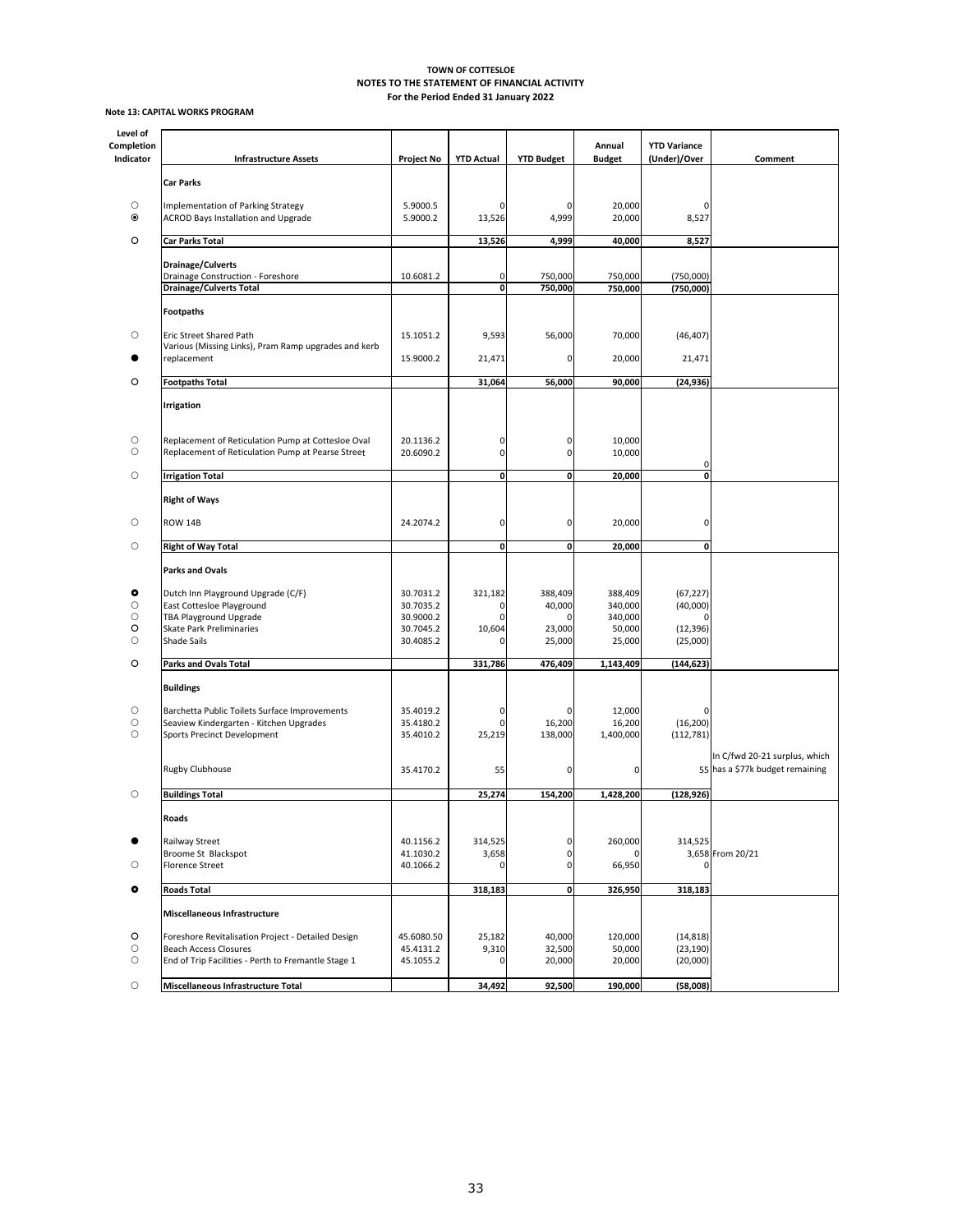#### **Note 13: CAPITAL WORKS PROGRAM**

| Level of   |                                                                                       |                   |                   |                   |               |                     |                                                                                                       |
|------------|---------------------------------------------------------------------------------------|-------------------|-------------------|-------------------|---------------|---------------------|-------------------------------------------------------------------------------------------------------|
| Completion |                                                                                       |                   |                   |                   | Annual        | <b>YTD Variance</b> |                                                                                                       |
| Indicator  | <b>Infrastructure Assets</b>                                                          | <b>Project No</b> | <b>YTD Actual</b> | <b>YTD Budget</b> | <b>Budget</b> | (Under)/Over        | Comment                                                                                               |
|            |                                                                                       |                   |                   |                   |               |                     |                                                                                                       |
|            | <b>Streetscapes</b>                                                                   |                   |                   |                   |               |                     |                                                                                                       |
| $\circ$    | <b>Street Tree Planting</b><br>Street Tree Planting - Urban Canopy Program - Perth to | 42.9000.5         | 128,420           | 164,752           | 294,198       | (36, 332)           |                                                                                                       |
| Ο          | Fremantle Stage 1                                                                     | 42.6125.2         | 0                 | $\mathbf 0$       | 13,000        | 0                   |                                                                                                       |
| $\bullet$  | <b>Streetscapes Total</b>                                                             |                   | 128,420           | 164,752           | 307,198       | (36, 332)           |                                                                                                       |
|            | Plant, Equipment & Vehicles Total                                                     |                   |                   |                   |               |                     |                                                                                                       |
| $\odot$    | Plant, Machinery & Equipment                                                          | 47.9000.2         | 168,503           | 138,462           | 240,462       | 30,041              |                                                                                                       |
| $\odot$    | Plant, Equip. & Vehicles Total                                                        |                   | 168,503           | 138,462           | 240,462       | O                   |                                                                                                       |
|            | Furniture & Office Equip.                                                             |                   |                   |                   |               |                     |                                                                                                       |
| O          | Photocopier                                                                           | 49.9000.18        | 0                 | $\mathbf 0$       | 25,000        | $\Omega$            |                                                                                                       |
| $\bigcirc$ | Public Consultation Software                                                          | 49.9000.27        | 0                 | 11,500            | 11,500        | (11,500)            |                                                                                                       |
|            | Sound Level Meter                                                                     | 49.9000.23        | 2,812             | $\Omega$          | $\Omega$      |                     | In C/fwd 20-21 surplus, which<br>2,812 has a \$803 budget remaining.<br>In C/twd 20-21 surplus, which |
|            |                                                                                       |                   |                   |                   |               |                     | has a \$100k budget remaining.                                                                        |
|            | IT Hardware replacement                                                               | 49.9000.14        | 94,370            | 0                 | C             | 94,370 covid.       | Items were delayed due to                                                                             |
|            | Furniture & Office Equip. Total                                                       |                   | 97,182            | 11,500            | 36,500        | 94,370              |                                                                                                       |
|            |                                                                                       |                   |                   |                   |               |                     |                                                                                                       |
| O          | <b>Capital Expenditure Total</b>                                                      |                   | 1,148,430         | 1,848,822         | 4,592,719     | (721, 745)          |                                                                                                       |

**Level of Completion Indicators 0%**

**20%**

**40% 60%**

**80%**

**100%**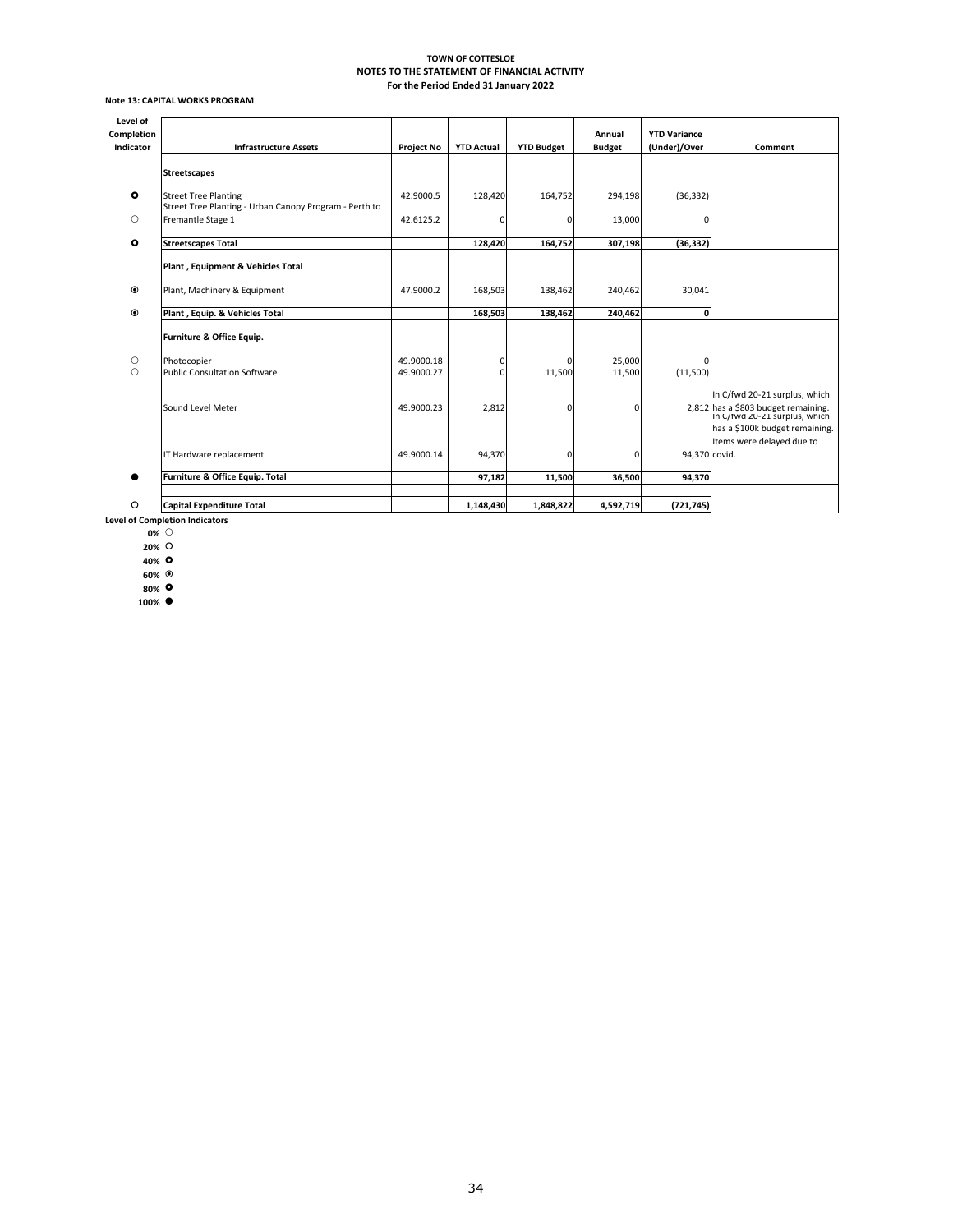#### **TOWN OF COTTESLOE**

#### LIST OF ACCOUNTS PAID DURING NOVEMBER 2021 AND PRESENTED TO A MEETING OF THE COUNCIL MEETING HELD ON 22 MARCH 2022

#### **LIST OF ACCOUNTS ‐ JANUARY 2022**

|             | Payment      |                                                     |                                      |             |
|-------------|--------------|-----------------------------------------------------|--------------------------------------|-------------|
| <u>Date</u> | Reference    | <b>Payee</b>                                        | <b>Description</b>                   | Amount      |
| 06/01/2022  | 1944.2-01    | <b>Australian Services Union</b>                    | <b>Payroll Deduction</b>             | \$259.00    |
| 06/01/2022  | 1944.3-01    | Department of Human Services                        | <b>Payroll Deduction</b>             | \$426.61    |
| 06/01/2022  | 1944.1774-01 | Easisalary Pty Ltd                                  | <b>Payroll Deduction</b>             | \$606.79    |
| 06/01/2022  | 1943.2575-01 | SuperChoice Services Pty Ltd                        | Superannuation contribution          | \$31,236.49 |
| 07/01/2022  | 1946.544-01  | <b>B</b> M Pember                                   | <b>IT Software Support</b>           | \$1,870.00  |
| 07/01/2022  | 1946.3497-01 | <b>B</b> Wylynko                                    | Elected member expense claim Q2      | \$3,531.52  |
| 07/01/2022  | 1946.62-01   | <b>Bunnings Group Ltd</b>                           | Hardware supplies                    | \$134.60    |
| 07/01/2022  | 1946.574-01  | Burgess Rawson (WA) Pty Ltd                         | Late payment interest                | \$157.50    |
| 07/01/2022  | 1946.2953-01 | C G Harben                                          | Elected member expense claim Q2      | \$4,275.00  |
| 07/01/2022  | 1946.2952-01 | C Masarei                                           | Elected member expense claim Q2      | \$4,275.00  |
| 07/01/2022  | 1946.1612-01 | Catalyse Pty Ltd                                    | Employee satisfaction survey 2021    | \$5,500.00  |
| 07/01/2022  | 1946.2772-01 | Department of Mines, Industry                       | <b>Building service levies</b>       | \$6,318.43  |
| 07/01/2022  | 1946.1361-01 | Department of Transport                             | Vehicle search fee                   | \$4,276.30  |
| 07/01/2022  | 1945.3505-01 | Fleet Choice Pty Ltd                                | Payroll Deduction                    | \$2,247.42  |
| 07/01/2022  | 1946.77-01   | <b>Galvins Plumbing Supplies</b>                    | Plumbing service                     | \$28.71     |
| 07/01/2022  | 1946.3536-01 | GTF Pty Ltd T/as Greenacres Turf Group              | Landscaping supplies                 | \$755.00    |
| 07/01/2022  | 1946.2346-01 | H B Sadler                                          | Elected member expense claim Q2      | \$5,657.47  |
| 07/01/2022  | 1946.2951-01 | K P Barrett                                         | Elected member expense claim Q2      | \$4,275.00  |
| 07/01/2022  | 1946.2345-01 | L Young                                             | Elected member expense claim Q1 + Q2 | \$23,938.25 |
| 07/01/2022  | 1946.2955-01 | M C Bulbeck                                         | Elected member expense claim Q2      | \$3,531.52  |
| 07/01/2022  | 1946.2340-01 | <b>M</b> Harkins                                    | Elected member expense claim Q2      | \$4,275.00  |
| 07/01/2022  | 1946.88-01   | Managed IT Pty Ltd                                  | Computer hardware supplies           | \$1,280.66  |
| 07/01/2022  | 1946.19-01   | <b>McLeods Barristers &amp; Solicitors</b>          | Legal Advice                         | \$1,117.73  |
| 07/01/2022  | 1946.2954-01 | P R Macfarlane                                      | Elected member expense claim Q2      | \$4,275.00  |
| 07/01/2022  | 1946.2322-01 | Price Consulting Group Pty Ltd                      | <b>CEO Performance Review</b>        | \$1,393.70  |
| 07/01/2022  | 1946.2886-01 | Quadient Finance Australia Pty Ltd                  | Folding machine lease                | \$411.40    |
| 07/01/2022  | 1946.2067-01 | Rico Enterprises P/L atf Rico Family Trust T/A SOLO | Waste removal                        | \$77,586.82 |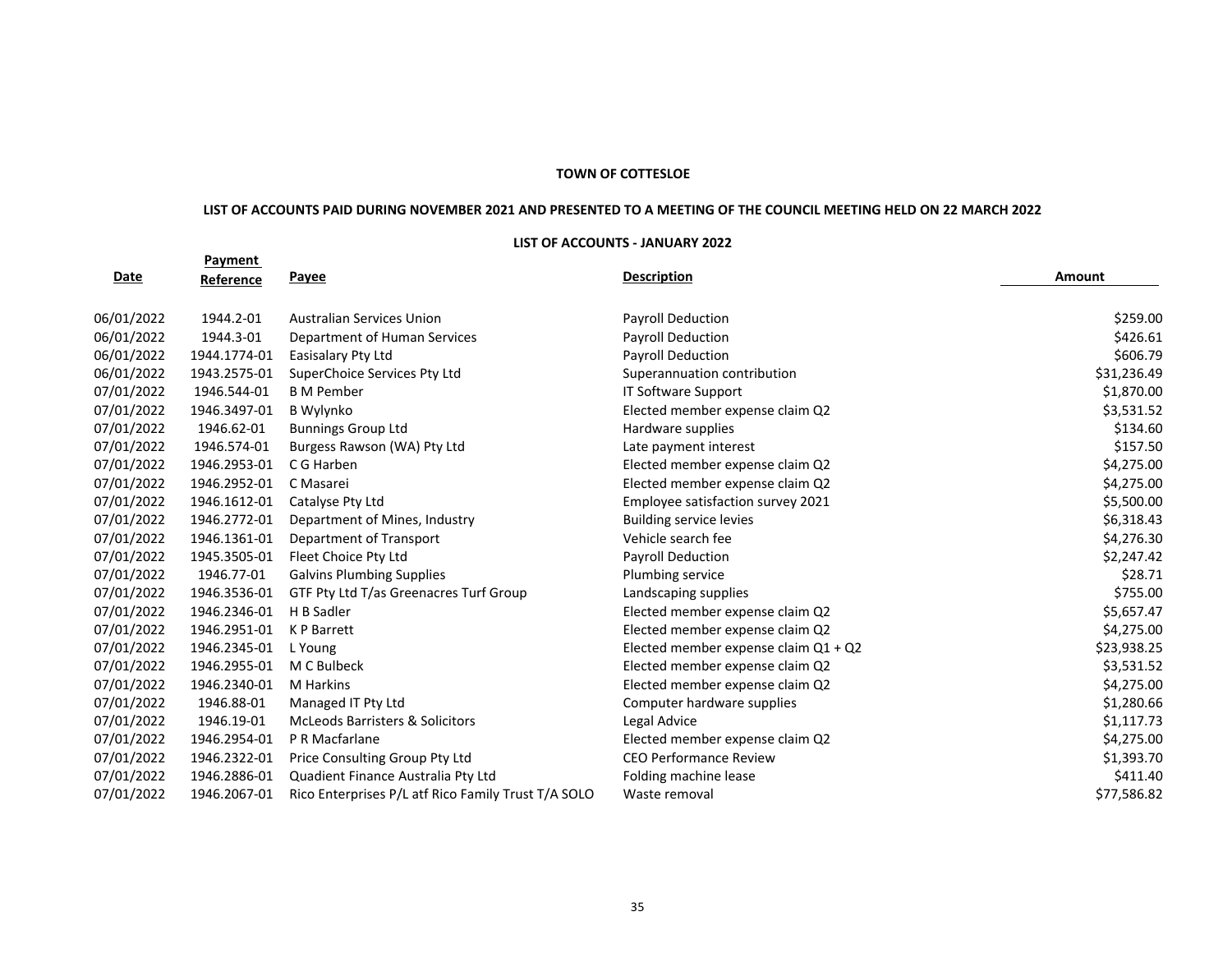|            | Payment       |                                                                         |                                            |             |
|------------|---------------|-------------------------------------------------------------------------|--------------------------------------------|-------------|
| Date       | Reference     | Payee                                                                   | <b>Description</b>                         | Amount      |
| 07/01/2022 | 1946.1997-01  | Stone Supplies WA Pty Ltd T/A Creation Landscape Sup 5 bags mortar pack |                                            | \$126.86    |
| 07/01/2022 | 1946.113-01   | <b>Telstra Corporation Limited</b>                                      | Communication charges                      | \$2,271.83  |
| 07/01/2022 | 1946.128-01   | Total Packaging (WA) Pty Ltd                                            | Dog Waste Bags                             | \$3,775.20  |
| 07/01/2022 | 00027225      | Town of Cottesloe                                                       | Transfer credit (due to duplicate payment) | \$24.84     |
| 07/01/2022 | 00027226      | <b>Town of Cottesloe</b>                                                | Rates Refund                               | \$51.09     |
| 07/01/2022 | 1946.2915-01  | Trustee for Allplan Unit Trust T/As Allerding & Assoc                   | Legal advice                               | \$983.13    |
| 13/01/2022 | 1947.98000-01 | <b>Australian Taxation Office</b>                                       | Payroll Deduction                          | \$40,490.05 |
| 17/01/2022 | 1948.1660-01  | Access Unlimited International Pty                                      | Install height safety equipment            | \$1,787.50  |
| 17/01/2022 | 1948.3572-01  | <b>AER Solar Pty Ltd</b>                                                | Infrastructure bond refund                 | \$1,000.00  |
| 17/01/2022 | 1948.2725-01  | AMPAC Debt Recovery (WA) Pty Ltd                                        | Debt Recovery Commission                   | \$19.25     |
| 17/01/2022 | 1948.1683-01  | <b>Beacon Equipment</b>                                                 | <b>Stail Advance Event Helmet</b>          | \$149.00    |
| 17/01/2022 | 1948.3574-01  | <b>Broadwater Builds</b>                                                | Infrastructure bond refund                 | \$1,500.00  |
| 17/01/2022 | 1948.2970-01  | C&W Nominees Pty Ltd atf Culleys Tearooms                               | Catering supplies                          | \$1,362.00  |
| 17/01/2022 | 1948.3570-01  | Capozzi Building                                                        | Infrastructure bond refund                 | \$1,500.00  |
| 17/01/2022 | 1948.695-01   | Cardno (WA) Pty Ltd                                                     | Coastal monitoring program                 | \$6,490.00  |
| 17/01/2022 | 1948.2424-01  | Corsign WA Pty Ltd                                                      | Sign supplies                              | \$506.00    |
| 17/01/2022 | 1948.2354-01  | CSCH Pty Ltd t/as Charles Service Company                               | Civic centre cleaning services             | \$5,063.12  |
| 17/01/2022 | 1948.3566-01  | D Carr                                                                  | Reimbursement of pre-employment medical    | \$57.60     |
| 17/01/2022 | 1948.1877-01  | Department of Planning, Lands and                                       | Development assessment panel fees          | \$5,701.00  |
| 17/01/2022 | 1948.2899-01  | E Group Holdings Pty Ltd T/A E-Fire & Safety                            | Annual fire system maintenance             | \$204.60    |
| 17/01/2022 | 1948.2341-01  | <b>Electricity Generation and Retail</b>                                | <b>Electricity Supply</b>                  | \$16,436.03 |
| 17/01/2022 | 1949.2023-01  | <b>Fines Enforcement Registry</b>                                       | FER Lodgement Fee                          | \$17,728.50 |
| 17/01/2022 | 1948.697-01   | Glenn Swift Entertainment                                               | Carols By Candlelight 2021 entertainment   | \$924.00    |
| 17/01/2022 | 1948.1115-01  | Green Skills Inc                                                        | Landscaping supplies                       | \$676.50    |
| 17/01/2022 | 1948.3526-01  | Green-Shore Builders Pty Ltd                                            | Infrastructure bond refund                 | \$1,500.00  |
| 17/01/2022 | 1948.2612-01  | Instant Toilets & Showers Pty Ltd T                                     | Portable toilets - Civic Centre            | \$1,086.06  |
| 17/01/2022 | 1948.1042-01  | Iron Mountain Australia Group Pty L                                     | Secure Storage of Records                  | \$218.97    |
| 17/01/2022 | 1948.993-01   | Jumeirah Homes                                                          | Infrastructure bond refund                 | \$1,500.00  |
| 17/01/2022 | 1948.21-01    | Landgate                                                                | Certificate of Title                       | \$27.20     |
| 17/01/2022 | 1948.22-01    | Landgate - VGO                                                          | <b>Gross Rental Valuations</b>             | \$536.00    |
| 17/01/2022 | 1948.3576-01  | LDMD Pty Ltd T/as Events by Platinum                                    | End of Year staff function team activity   | \$450.00    |
| 17/01/2022 | 1948.3567-01  | M S Rathore                                                             | Bond refund                                | \$500.00    |
| 17/01/2022 | 1948.1075-01  | Main Roads Western Australia                                            | Blackspot-Eric/Broome St line marking      | \$4,023.64  |
| 17/01/2022 | 1948.88-01    | Managed IT Pty Ltd                                                      | IT services - Dec 2021 and Jan 2022        | \$32,590.01 |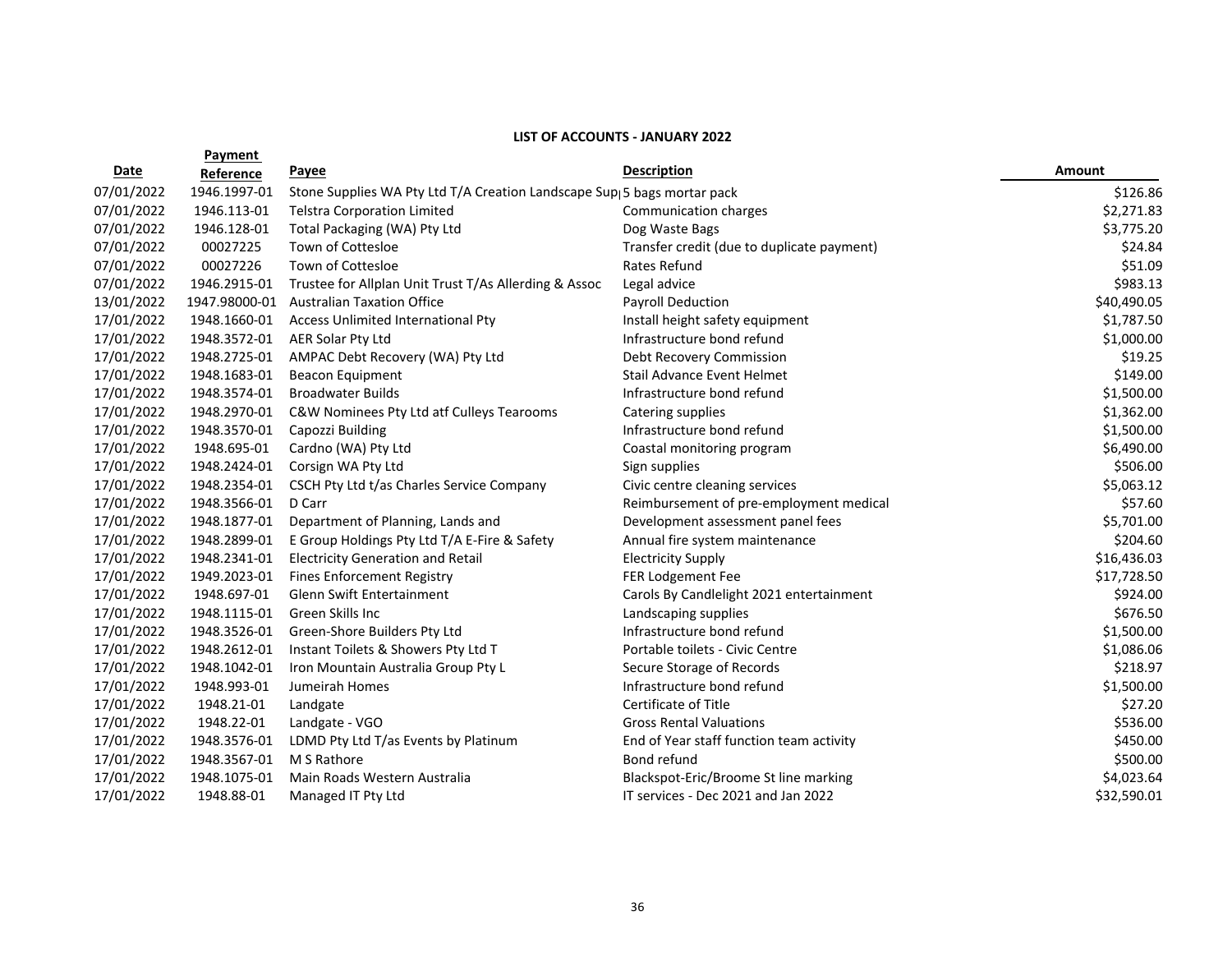|            | Payment      |                                            |                                                   |             |
|------------|--------------|--------------------------------------------|---------------------------------------------------|-------------|
| Date       | Reference    | <b>Payee</b>                               | <b>Description</b>                                | Amount      |
| 17/01/2022 | 1948.1915-01 | Marketforce Pty Ltd                        | Cottesloe news page in The Post                   | \$2,176.90  |
| 17/01/2022 | 1948.3436-01 | Miles Felix Noel T/as Mojo Digital         | Graphic Design for Carols By Candlelight          | \$1,980.00  |
| 17/01/2022 | 1948.803-01  | Natural Area Holdings PL T/A Enviro        | Weed spraying service                             | \$3,049.20  |
| 17/01/2022 | 1948.2702-01 | Office of the Auditor General              | R2R Audit 30 Jun 2021                             | \$1,320.00  |
| 17/01/2022 | 1948.1863-01 | Perth Aquatic, Seed, & Ecological          | Large Bottle of Algae Fly                         | \$115.00    |
| 17/01/2022 | 1948.79-01   | Perth Irrigation Centre                    | <b>Reticulation Supplies</b>                      | \$1,827.50  |
| 17/01/2022 | 1948.2322-01 | Price Consulting Group Pty Ltd             | <b>Enterprise Bargaining Agreement Consultion</b> | \$1,045.00  |
| 17/01/2022 | 1948.2674-01 | Ricoh Australia Pty Ltd                    | Copier printing                                   | \$1,130.32  |
| 17/01/2022 | 1948.3575-01 | <b>Roe Builders</b>                        | Infrastructure bond refund                        | \$1,500.00  |
| 17/01/2022 | 1948.3568-01 | S Lawson                                   | Bond refund                                       | \$200.00    |
| 17/01/2022 | 1948.3573-01 | <b>Saxon Constructions</b>                 | Infrastructure bond refund                        | \$1,500.00  |
| 17/01/2022 | 1948.738-01  | Securepay Pty Ltd                          | Web Payments - Prepaid Plan 2                     | \$1,540.00  |
| 17/01/2022 | 1948.3571-01 | Sixteen by Nine Pty Ltd                    | Bond refund                                       | \$200.00    |
| 17/01/2022 | 1948.3569-01 | Sonova Audiological Care Australia         | <b>Hearing Test New Employee</b>                  | \$99.00     |
| 17/01/2022 | 1948.2720-01 | The trustee for Mugwump Trust T/as         | Record Keeping Services                           | \$440.00    |
| 17/01/2022 | 1948.661-01  | T-Quip                                     | Repairs to mower                                  | \$91.65     |
| 17/01/2022 | 1948.2808-01 | Trustee for Parakletos Family Trust        | <b>Blades for mowers</b>                          | \$71.20     |
| 17/01/2022 | 1948.602-01  | <b>WA Treasury Corporation</b>             | Loans - Government guarantee fees                 | \$10,975.66 |
| 17/01/2022 | 1948.84-01   | West Australian Local Government As        | <b>Online Training - Cr Harkins</b>               | \$214.50    |
| 17/01/2022 | 1948.85-01   | Western Metropolitan Regional Counc        | Waste Collection - Nov 2021 and Dec 2021          | \$60,833.00 |
| 17/01/2022 | 1948.37-01   | Winc Australia Pty Limited                 | <b>Stationery Supplies</b>                        | \$75.48     |
| 17/01/2022 | 1948.1671-01 | Work Clobber                               | Protective clothing                               | \$334.85    |
| 17/01/2022 | 1948.526-01  | Zipform Pty Ltd                            | Rates Instalment Reminder                         | \$2,658.29  |
| 17/01/2022 | 1948.24-01   | ZircoDATA Pty Ltd                          | Record Storage                                    | \$368.27    |
| 17/01/2022 | 1950.1721-01 | <b>Business Fuel Cards Pty Ltd</b>         | <b>Fuel for Fleet Vehicles</b>                    | \$6,588.16  |
| 20/01/2022 | 1952.2-01    | <b>Australian Services Union</b>           | <b>Payroll Deduction</b>                          | \$259.00    |
| 20/01/2022 | 1952.3-01    | Department of Human Services               | <b>Payroll Deduction</b>                          | \$426.61    |
| 20/01/2022 | 1952.1774-01 | Easisalary Pty Ltd                         | Payroll Deduction                                 | \$606.79    |
| 20/01/2022 | 1952.3505-01 | Fleet Choice Pty Ltd                       | <b>Payroll Deduction</b>                          | \$374.57    |
| 20/01/2022 | 1951.2575-01 | SuperChoice Services Pty Ltd               | <b>Superannuation Contribution</b>                | \$34,580.36 |
| 24/01/2022 | 1953.1098-01 | National Australia Bank Business Visa card | Queensland plate search - \$76.00                 | \$4,888.89  |
|            |              |                                            | Zoom standard pro & webinar - \$177.05            |             |
|            |              |                                            | Arise deskalator - \$369.00                       |             |

General stationery ‐ \$189.07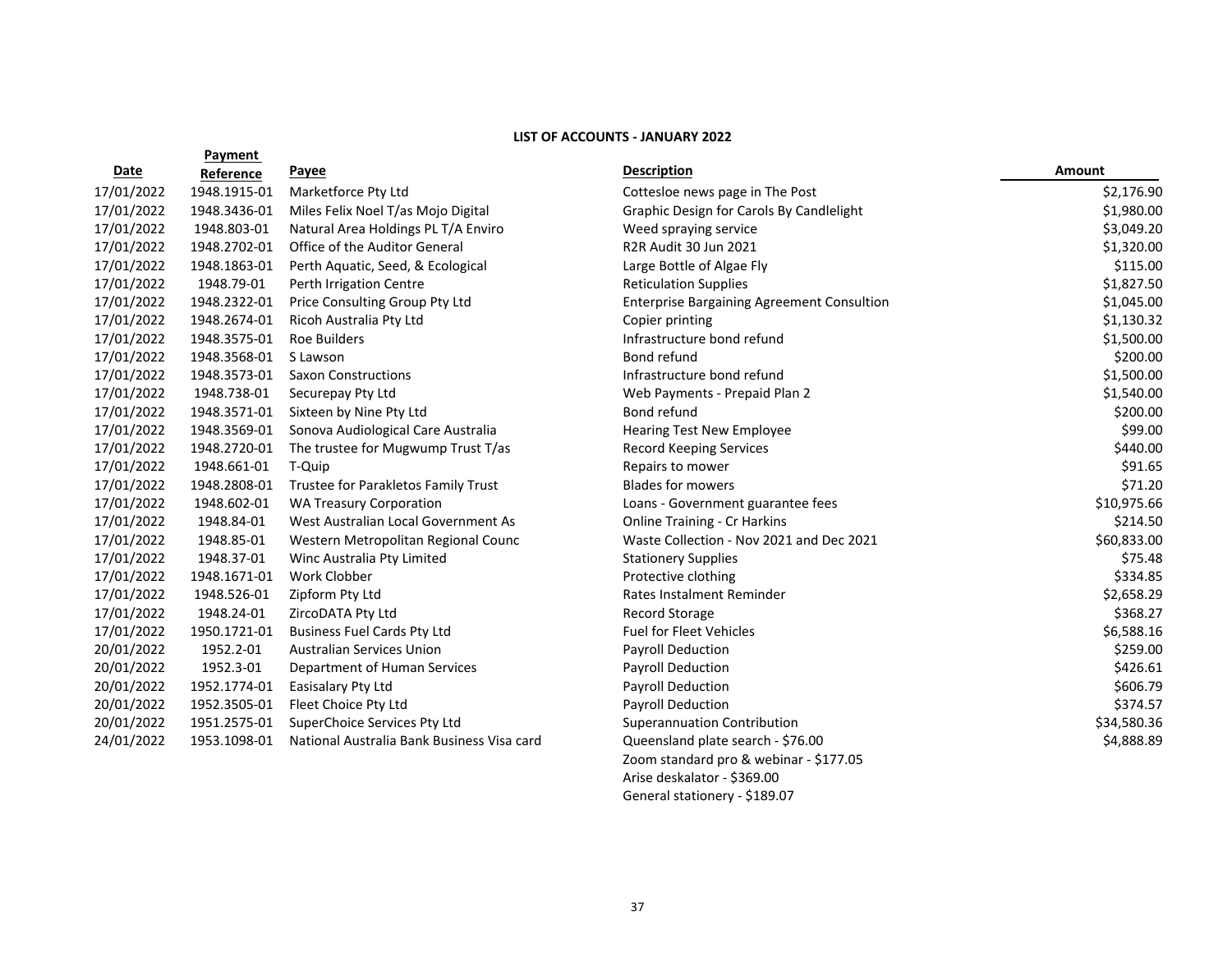|            | <b>LIST OF ACCOUNTS - JANUARY 2022</b> |                                      |                                           |            |  |  |
|------------|----------------------------------------|--------------------------------------|-------------------------------------------|------------|--|--|
| Date       | Payment<br>Reference                   | Payee                                | <b>Description</b>                        | Amount     |  |  |
|            |                                        |                                      | Arise deskalator - \$1626.00              |            |  |  |
|            |                                        |                                      | Survey Monkey subscription - \$349.09     |            |  |  |
|            |                                        |                                      | Adobe Acrobat Pro - \$199.94              |            |  |  |
|            |                                        |                                      | Catering supplies - \$309.39              |            |  |  |
|            |                                        |                                      | Catering supplies - \$101.85              |            |  |  |
|            |                                        |                                      | General stationery - \$149.57             |            |  |  |
|            |                                        |                                      | Catering supplies - \$353.00              |            |  |  |
|            |                                        |                                      | Adobe all-apps - \$76.99                  |            |  |  |
|            |                                        |                                      | Refund of deposit - \$300.00              |            |  |  |
|            |                                        |                                      | Credit card fee - \$25.83                 |            |  |  |
|            |                                        |                                      | Vehicle maintenance - \$70.00             |            |  |  |
|            |                                        |                                      | Mobile phone repair - \$55.00             |            |  |  |
|            |                                        |                                      | Vehicle maintenance - \$396.00            |            |  |  |
|            |                                        |                                      | Adobe In-design - \$29.99                 |            |  |  |
|            |                                        |                                      | Mailchimp monthly plan - \$35.12          |            |  |  |
| 27/01/2022 | 1954.2690-01                           | AJ Professional Holdings Pty Ltd T/  | Board up Civic Centre main entrance glass | \$1,190.00 |  |  |
| 27/01/2022 | 1954.3543-01                           | Australasian Events Pty Ltd T/as Ac  | <b>Asset Protection</b>                   | \$726.00   |  |  |
| 27/01/2022 | 1954.551-01                            | Australasian Performing Right Assoc  | Music for Councils LGA Pop                | \$287.99   |  |  |
| 27/01/2022 | 1954.544-01                            | <b>B</b> M Pember                    | IT Software Support                       | \$6,732.00 |  |  |
| 27/01/2022 | 1954.141-01                            | <b>BOC Limited</b>                   | Argoshield Bottles 12 Month Hire          | \$278.78   |  |  |
| 27/01/2022 | 1954.62-01                             | <b>Bunnings Group Ltd</b>            | Hardware supplies                         | \$469.02   |  |  |
| 27/01/2022 | 1954.1858-01                           | <b>CLAW Environmental Pty Ltd</b>    | Removal of 120Lt bins & 240Lt Bins        | \$107.25   |  |  |
| 27/01/2022 | 1954.2248-01                           | <b>Coastline Mowers</b>              | Water pump rebuild kit                    | \$369.40   |  |  |
| 27/01/2022 | 1954.2592-01                           | Complete Office Supplies Pty Ltd     | <b>Meeting Supplies &amp; Stationery</b>  | \$109.78   |  |  |
| 27/01/2022 | 1954.2424-01                           | Corsign WA Pty Ltd                   | Sign supplies                             | \$858.00   |  |  |
| 27/01/2022 | 1954.716-01                            | <b>Cottesloe Tennis Club</b>         | Community donation                        | \$400.00   |  |  |
| 27/01/2022 | 1954.1334-01                           | Down Under Stump Grinding Pty Ltd    | Grind 11 Stumps                           | \$1,870.00 |  |  |
| 27/01/2022 | 1954.685-01                            | E I Drewett                          | Reimbursement-Town Planning Membership    | \$408.81   |  |  |
| 27/01/2022 | 1954.1479-01                           | Environmental Wastewater C S Pty Ltd | <b>Street Sweeping</b>                    | \$6,201.25 |  |  |
| 27/01/2022 | 1954.77-01                             | <b>Galvins Plumbing Supplies</b>     | Plumbing supplies                         | \$843.81   |  |  |
| 27/01/2022 | 1954.20-01                             | Hillmack Sales (Australia) Pty Ltd   | Footpath Mix supplies                     | \$1,650.00 |  |  |
| 27/01/2022 | 1954.2612-01                           | Instant Toilets & Showers Pty Ltd    | Portable toilets - Civic Centre hire      | \$1,508.77 |  |  |
| 27/01/2022 | 1954.2511-01                           | IPN Medical Centres Pty Ltd T/as     | Pre-Employment Medical                    | \$661.00   |  |  |
| 27/01/2022 | 1954.3580-01                           | Island Enterprises WA Pty Ltd t/as   | Bond refund                               | \$300.00   |  |  |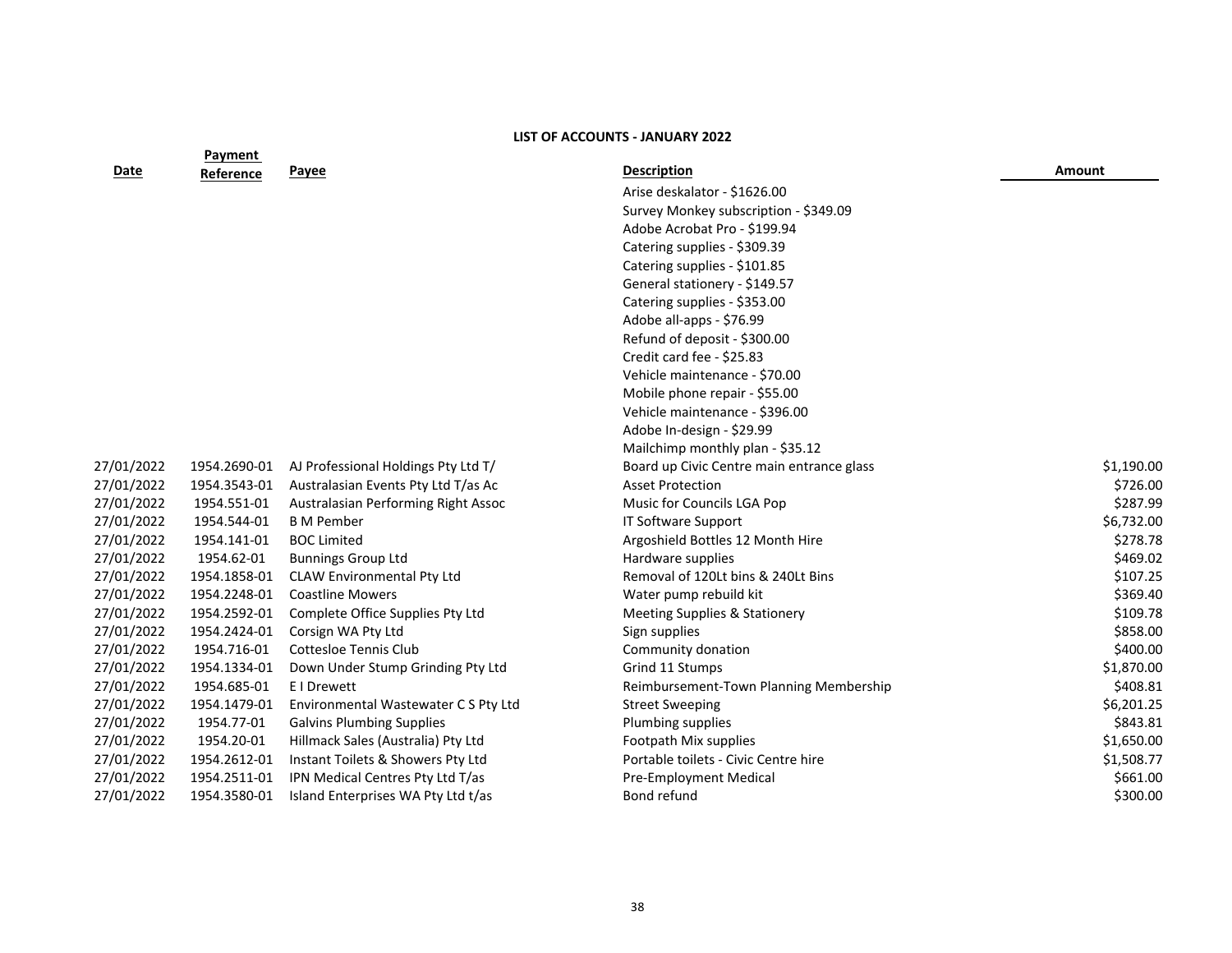|            | Payment      |                                                                                         |                                                            |              |
|------------|--------------|-----------------------------------------------------------------------------------------|------------------------------------------------------------|--------------|
| Date       | Reference    | <b>Payee</b>                                                                            | <b>Description</b>                                         | Amount       |
| 27/01/2022 | 1954.3579-01 | J H Shaw                                                                                | Refund duplicate payment                                   | \$124.80     |
| 27/01/2022 | 1954.1985-01 | Julieman Pty Ltd T/A Complete Build                                                     | Meubau Step Treads for CT48                                | \$772.86     |
| 27/01/2022 | 1954.3290-01 | Justin Robert Martin t/as Djurandi                                                      | Mural Project Final (Second) Payment                       | \$648.00     |
| 27/01/2022 | 1954.89-01   | Major Motors Pty Ltd                                                                    | Vehicle maintenance                                        | \$956.93     |
| 27/01/2022 | 1954.88-01   | Managed IT Pty Ltd                                                                      | Provision of IT services                                   | \$1,630.45   |
| 27/01/2022 | 1954.1915-01 | Marketforce Pty Ltd                                                                     | <b>Business Cards (Mayor)</b>                              | \$578.72     |
| 27/01/2022 | 1954.1509-01 | Mastec Australia Pty Ltd                                                                | General, Recycling & Green waste supplies                  | \$10,124.40  |
| 27/01/2022 | 1954.19-01   | <b>McLeods Barristers &amp; Solicitors</b>                                              | Legal Advice                                               | \$4,386.05   |
| 27/01/2022 | 1954.3174-01 | Melanoma Institute Australia                                                            | Community donation                                         | \$5,000.00   |
| 27/01/2022 | 1954.524-01  | Microcom Pty Ltd Trading as MetroCo                                                     | <b>Traffic Monitoring Equipment</b>                        | \$2,156.00   |
| 27/01/2022 | 1954.86-01   | Midshore Pty Ltd T/as Statewide Lin                                                     | Re-mark all carparking bays Railway St                     | \$1,837.99   |
| 27/01/2022 | 1954.1245-01 | <b>Nu-Trac Rural Contracting</b>                                                        | Beach Cleaning - Dec 2021                                  | \$14,355.00  |
| 27/01/2022 | 1954.1863-01 | Perth Aquatic, Seed, & Ecological                                                       | Quarterly pond maintenance                                 | \$289.95     |
| 27/01/2022 | 1954.3275-01 | Pinochle Holdings Pty Ltd                                                               | Tree watering for Napolean St                              | \$1,188.00   |
| 27/01/2022 | 1954.2078-01 | Pipeline Irrigation                                                                     | Repair to Mainline Tennis Court Verge                      | \$979.00     |
| 27/01/2022 | 1954.1728-01 | Pirtek (Fremantle) Pty Ltd                                                              | Grease Nipple Kit & 4 Replacement hose                     | \$879.33     |
| 27/01/2022 | 1954.3518-01 | Pure Style Engineering and Design                                                       | Infrastructure bond refund                                 | \$1,000.00   |
| 27/01/2022 | 1954.87-01   | Repco                                                                                   | <b>Globes and Connectors</b>                               | \$118.64     |
| 27/01/2022 | 1954.2067-01 | Rico Enterprises P/L atf Rico Family Trust T/A SOLO                                     | <b>Waste Removal</b>                                       | \$77,846.19  |
| 27/01/2022 | 1954.75-01   | Safety Zone Australia Pty Ltd                                                           | Protective clothing                                        | \$697.99     |
| 27/01/2022 | 1954.514-01  | <b>Shine Community Services</b>                                                         | Combined council contribution 1/1/22-30/06/22              | \$44,849.75  |
| 27/01/2022 | 1954.55-01   | Shire of Peppermint Grove                                                               | Library & community centre contribution - Q3               | \$147,625.50 |
| 27/01/2022 | 1954.3496-01 | Spacetoco Pty Ltd                                                                       | SpacetoCo Partner Monthly Fee                              | \$165.00     |
| 27/01/2022 | 1954.3510-01 | Spectur Limited                                                                         | Shark warning system installation                          | \$4,324.65   |
| 27/01/2022 | 1954.1997-01 | Stone Supplies WA Pty Ltd T/A Creation Landscape Sup 11cm2 Lawn Mix Beach St Playground |                                                            | \$1,025.55   |
| 27/01/2022 | 1954.656-01  | Surf Life Saving Western Australia                                                      | Surf life saving service                                   | \$35,609.32  |
| 27/01/2022 | 1954.113-01  | <b>Telstra Corporation Limited</b>                                                      | <b>Retic Controller Sim Cards</b>                          | \$235.72     |
| 27/01/2022 | 1954.1956-01 | Toolmart Australia Pty Ltd                                                              | Hardware supplies                                          | \$739.00     |
| 27/01/2022 | 1954.3254-01 | Ultimo Catering & Events Pty Ltd                                                        | Catering supplies                                          | \$461.95     |
| 27/01/2022 | 1954.3577-01 | V A Ozich                                                                               | Dog sterilisation refund                                   | \$100.00     |
| 27/01/2022 | 1954.118-01  | <b>Water Corporation</b>                                                                | Water supply                                               | \$12,488.30  |
| 27/01/2022 | 1954.1994-01 | West Australian Newspaper Ltd                                                           | Newspaper Subscription                                     | \$181.20     |
| 27/01/2022 | 1954.85-01   | Western Metropolitan Regional Counc                                                     | Member Council Contributons-2nd 50%; Verge Collection Bulk | \$202,552.19 |
| 27/01/2022 | 1954.37-01   | Winc Australia Pty Limited                                                              | <b>Stationery Supplies</b>                                 | \$922.08     |